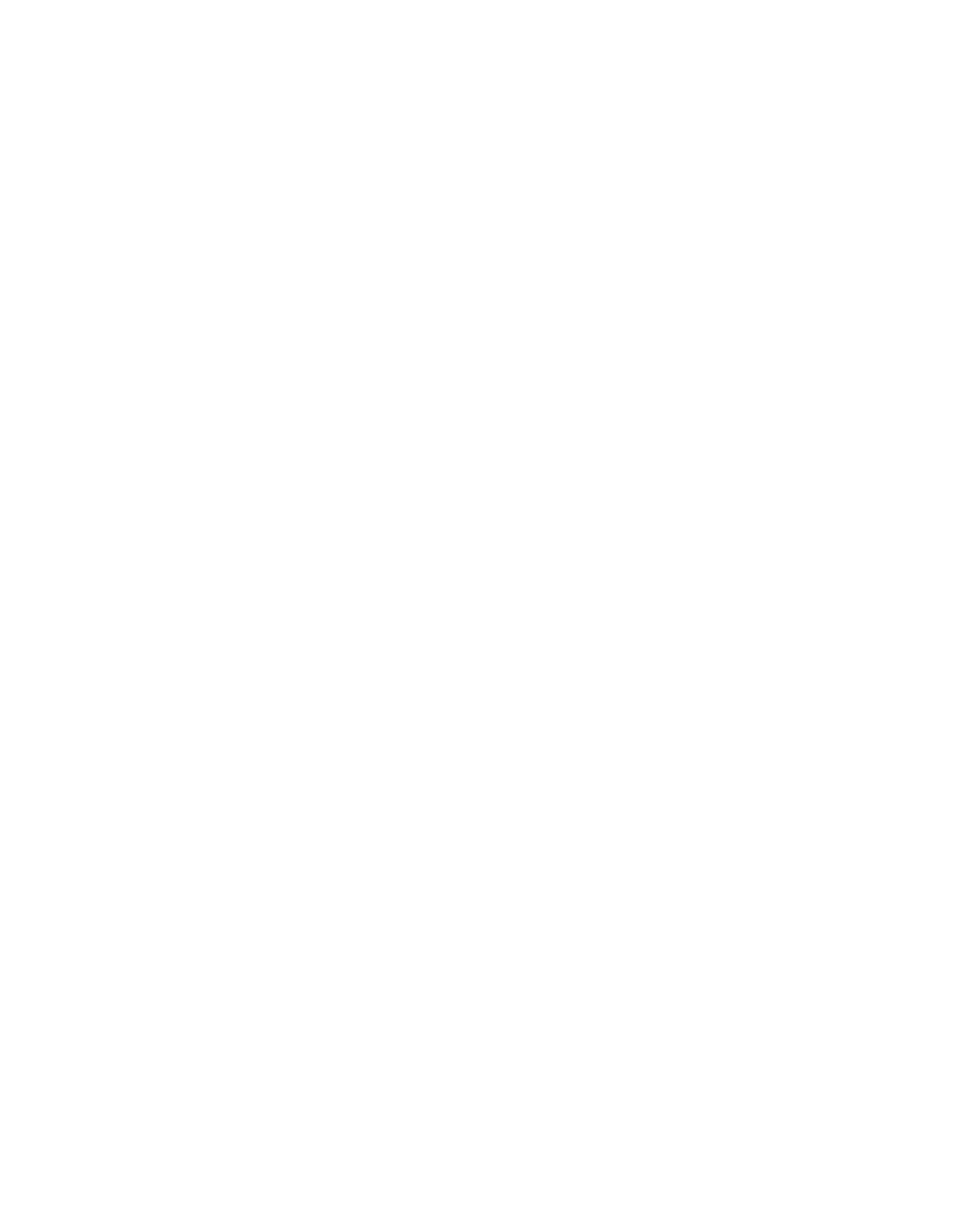### **Table of Contents**

| <b>ARTICLE I</b>    |
|---------------------|
|                     |
| <b>ARTICLE II</b>   |
|                     |
| <b>ARTICLE III</b>  |
|                     |
| <b>ARTICLE IV</b>   |
|                     |
| <b>ARTICLE V</b>    |
|                     |
| <b>ARTICLE VI</b>   |
|                     |
|                     |
| <b>ARTICLE VII</b>  |
|                     |
| <b>ARTICLE VIII</b> |
|                     |
| <b>ARTICLE IX</b>   |
|                     |
| <b>ARTICLE X</b>    |
|                     |
| <b>ARTICLE XI</b>   |
|                     |
| <b>ARTICLE XII</b>  |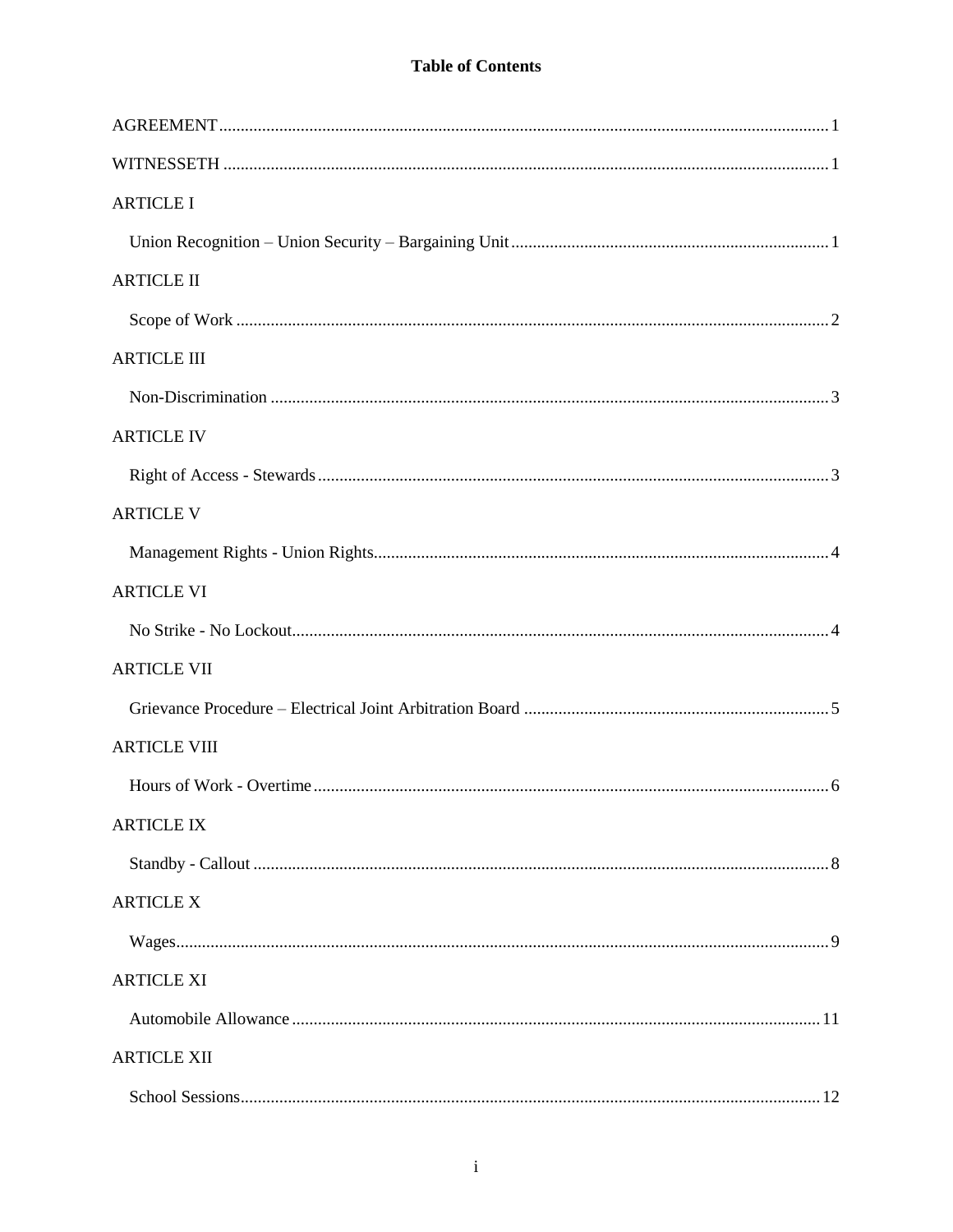| <b>ARTICLE XIII</b>  |    |
|----------------------|----|
|                      |    |
| <b>ARTICLE XIV</b>   |    |
|                      |    |
| <b>ARTICLE XV</b>    |    |
|                      |    |
| <b>ARTICLE XVI</b>   |    |
|                      |    |
| <b>ARTICLE XVII</b>  |    |
|                      |    |
| <b>ARTICLE XVIII</b> |    |
|                      |    |
| <b>ARTICLE XIX</b>   |    |
|                      |    |
| <b>ARTICLE XX</b>    |    |
|                      |    |
| <b>ARTICLE XXI</b>   |    |
|                      |    |
| <b>ARTICLE XXII</b>  |    |
|                      | 25 |
| <b>ARTICLE XXIII</b> |    |
|                      |    |
| <b>ARTICLE XXIV</b>  |    |
|                      |    |
|                      |    |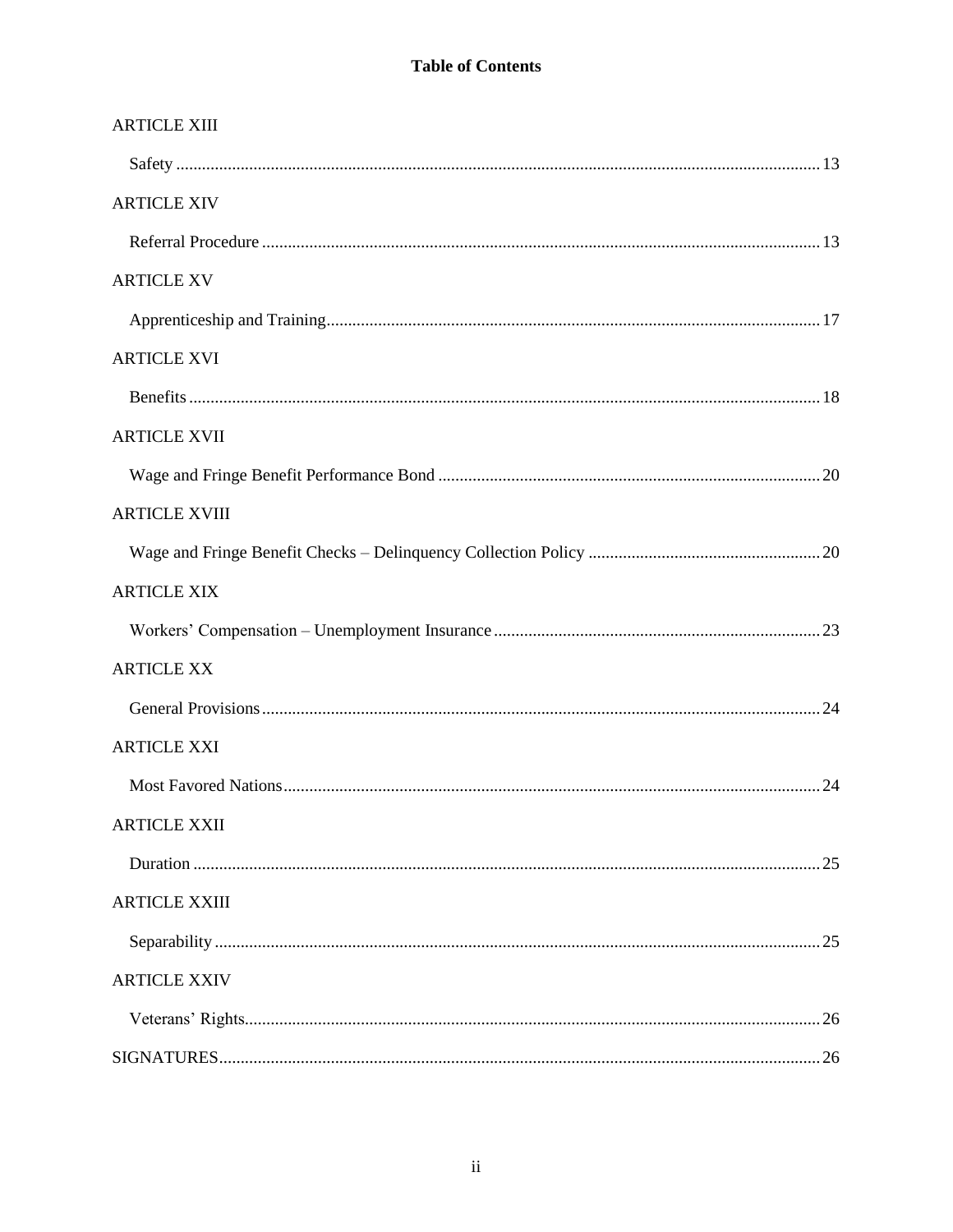## **Table of Contents**

| Appendix A |
|------------|
|            |
| Appendix B |
|            |
| Appendix C |
|            |
| Appendix D |
|            |
| Appendix E |
|            |
| Appendix F |
|            |
| Appendix G |
|            |
| Appendix H |
|            |
| Appendix I |
|            |
| Appendix J |
|            |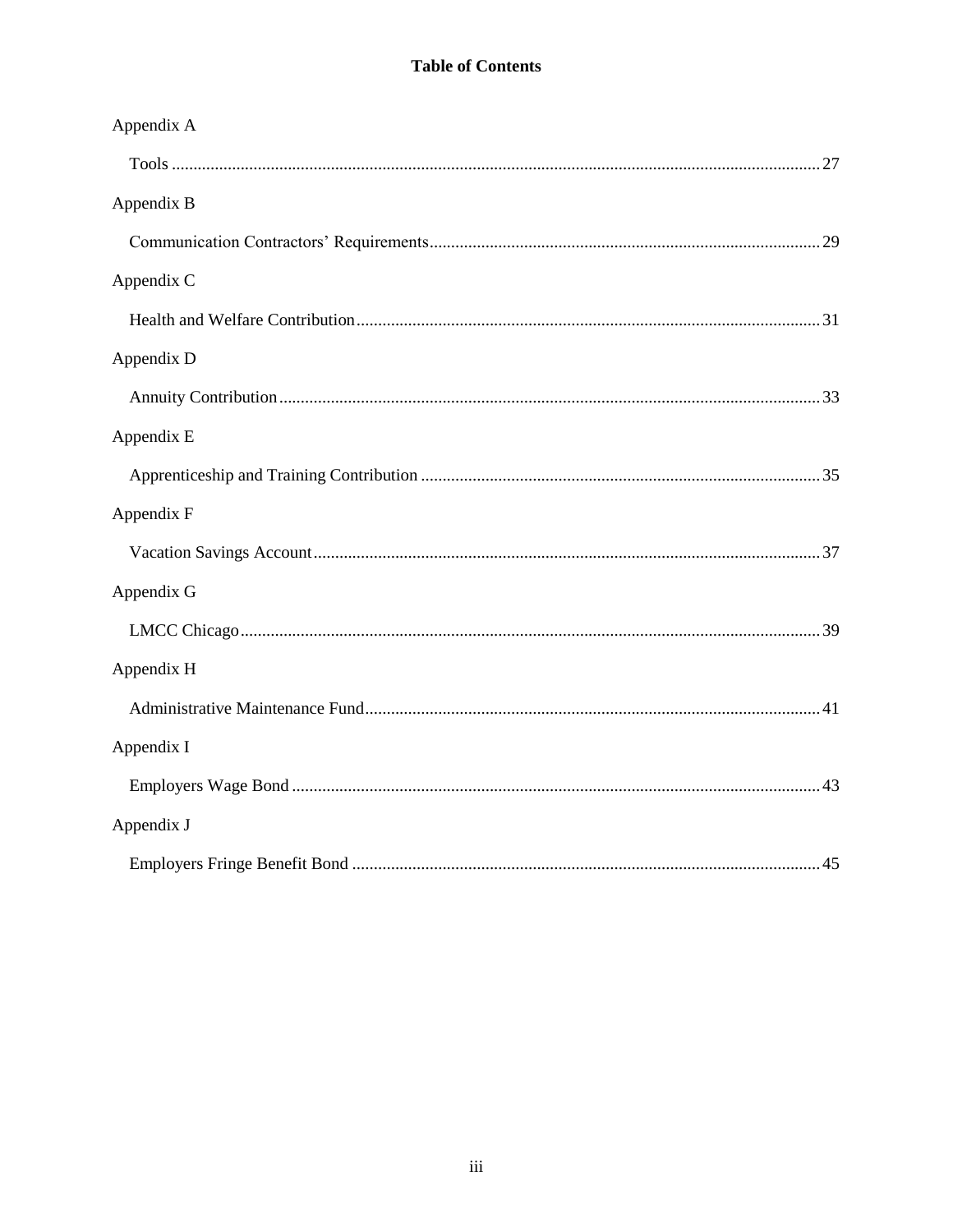#### **AGREEMENT**

<span id="page-5-0"></span>THIS AGREEMENT made and entered into this 1st day of January, 1999, by and between The Electrical Contractors' Association of City of Chicago (the "Association"), acting for and on behalf of those companies who have been identified as being represented by the Association by being signatory to a Letter of Assent to be bound by the terms of this Agreement for the purposes of collective bargaining and all companies who become signatory hereto, hereinafter called the "Company", and Local Union No. 134, International Brotherhood of Electrical Workers, AFL/CIO, hereinafter called the "Union".

#### **WITNESSETH**

<span id="page-5-1"></span>WHEREAS, the parties hereto desire to establish a standard of conditions under which the employees shall work for the Company and to provide for rates of pay, hours of work and other conditions of employment for such employees during the term of this Agreement.

WHEREAS, the purpose of this Agreement shall be to promote harmony in company-employee relations and to assist in the stabilization of the industry by education and cooperation.

WHEREAS, in order to provide the maximum opportunities for continuing employment, good working conditions and better wages for the employee, and to provide the services of this industry to the public at a fair and just price, the Company must be in a position to compete favorably with the various segments of the market for business communications, electronics and sound industry. To these ends this Agreement is made.

NOW, THEREFORE, in consideration of the mutual covenants and agreements herein contained, the parties agree as follows:

#### **ARTICLE I Union Recognition – Union Security – Bargaining Unit**

<span id="page-5-3"></span><span id="page-5-2"></span>**Section 1.01** The Company recognizes the right of its employees to organize and bargain collectively through representatives of their choosing. The Union is hereby recognized as the exclusive bargaining representative for all employees of the Company engaged in the work covered by the terms of this Agreement in the Illinois County of Cook.

**Section 1.02** Employees covered by the terms of this Agreement shall, as a condition of employment, pay or tender to the Union amounts equal to the periodic dues or the applicable agency fee from and after the thirty-first (31st) day following the date of their employment or the effective date of this Agreement, whichever is later.

**Section 1.03** The bargaining unit covered by this Agreement shall consist of employees classified as Journeyman and Apprentice.

**Section 1.04** The Company and all employees working under this Agreement within the city limits of Chicago shall operate in accordance with the City of Chicago Ordinance and the rules and regulations of the Electrical Inspection Department of the City of Chicago.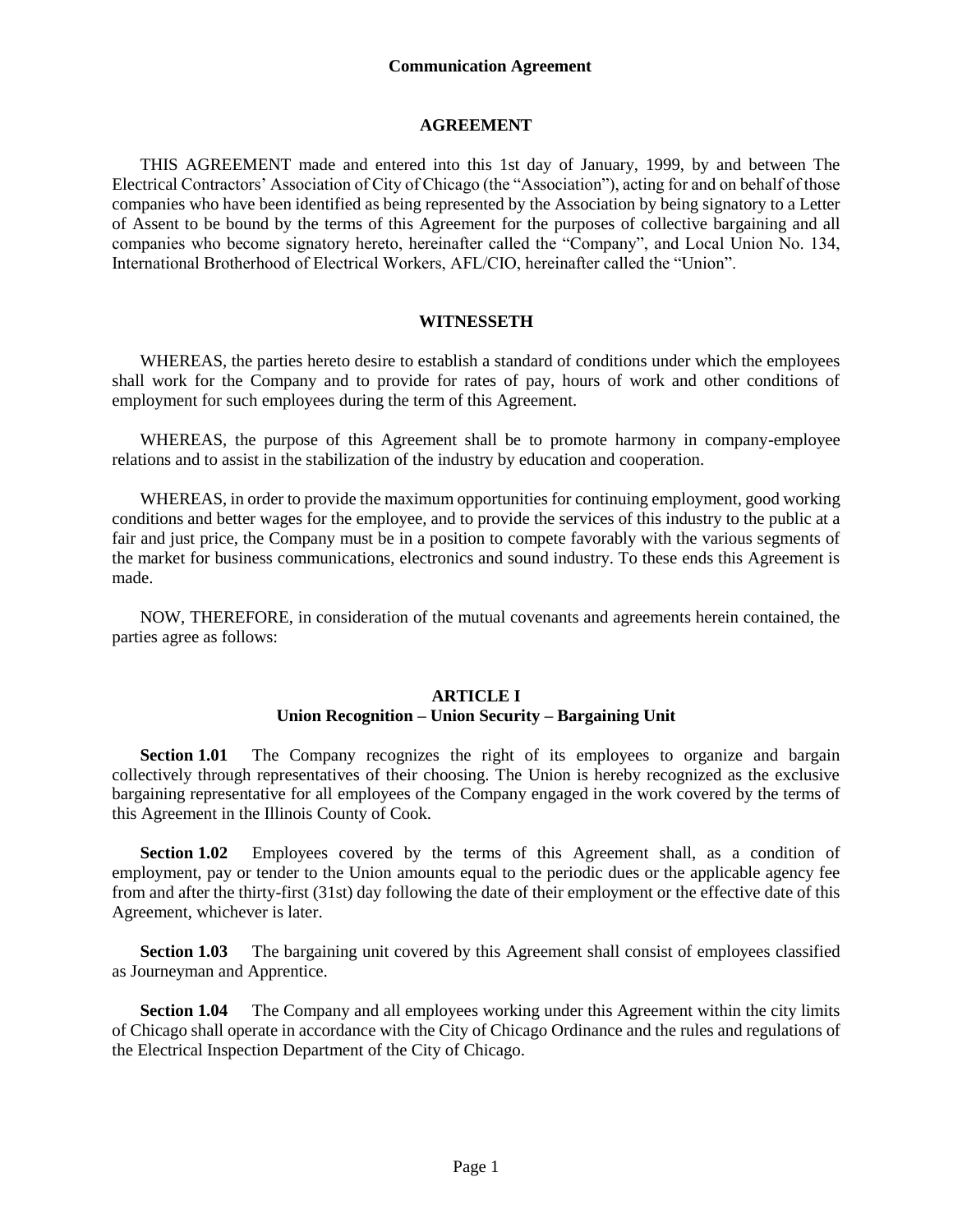**Section 1.05** No employee covered by this Agreement shall be subject to any form of discipline if he exercises his right to honor a lawful picket line.

#### **ARTICLE II Scope of Work**

<span id="page-6-1"></span><span id="page-6-0"></span>**Section 2.01** This Agreement covers all employees of the Company engaged in the following types of work, irrespective of the site of the work: installation, operation, inspection, maintenance, repair and service of radio, television, recording, voice sound vision production and reproduction, telephone and telephone interconnect, facsimile, data apparatus, coaxial, fiber optic and wireless equipment, appliances and systems used for the transmission and reception of signals of any nature, business, domestic, commercial, education, entertainment and residential purposes, including but not limited to, communication and telephone, electronic and sound equipment, fiber optic and data communication systems, and the performance of any task directly related to such installation or service whether at new or existing sites, such tasks to include the placing of wire and cable and electrical power conduit or other raceway work within the equipment room and pulling wire and/or cable through conduit and the installation of any incidental conduit, such that the employees covered hereby can complete any job in full.

The following pertains to each customer job site:

#### Battery Installation

The installation of DC battery back-up systems will be as follows, regardless of the type of setting (self contained battery room or equipment room):

1. All batteries will be unloaded and set in place by the 'A' member.

2. The 'A' membership will bring the primary feeds (480-volt power) to the rectifier and complete all high voltage terminations.

3. The 'C' membership will complete the secondary side (48-volt system). This includes all battery link-up, and both the placing and the lacing of all cables.

#### Fiber Guard

The installation of all Fiber Guard (8"x8" plastic enclosure which houses the fiber optic patch cables) inside the equipment room will be the work of the 'C' membership.

Cable, Basket, Finger, and Whale-Bone Tray

The installation of any type of tray system within the equipment room will consist of the following:

The first four members involved would be from the 'C' classification and the next four members would come from the 'A' group. The contractor will then alternate every other member between the 'C' and the 'A' group.

If the Communication Contractor does not have an 'A' agreement then they are to sub-contract the inside portion to an 'A' contractor. A sub-contract letter would then be sent to the Chairman of the Joint Arbitration Board. Nothing in this arrangement is meant to force a 'C' contractor to sign an 'A' letter of Assent. Also nothing in this agreement prevents an 'A' contractor from bidding and installing central office equipment with a total workforce of 'A' members.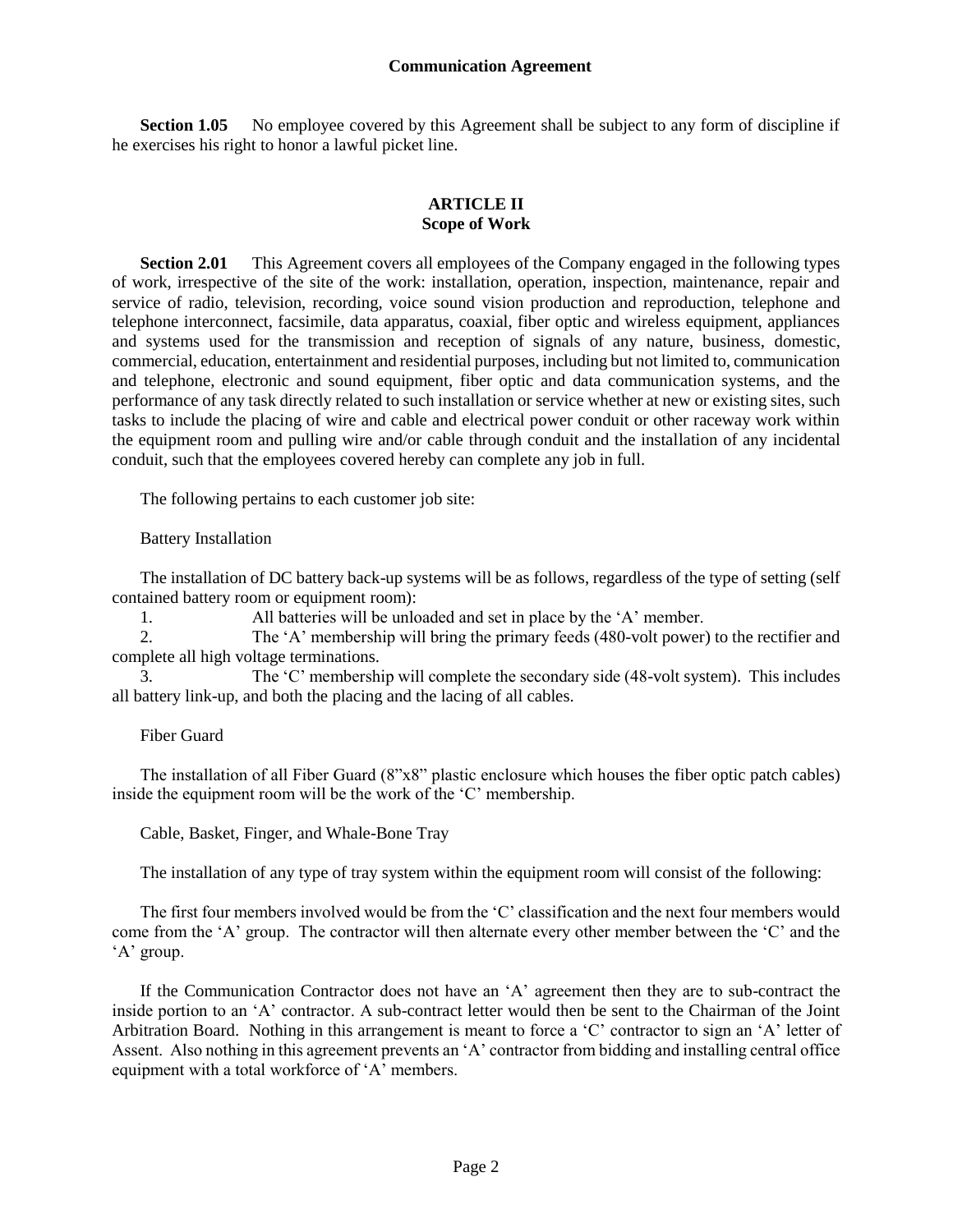Therefore, this Scope of Work shall exclude only:

- 1. The installation of power conduit beyond the extent set forth above;
- 2. The installation of complete continuous conduit systems; and,

3. The installation of communication wire conduit and/or other communication raceway work exceeding an average of one hundred (100) lineal feet per continuous run where another contractor is working on the job for the same customer on the same project under the Principal Agreement (electrical construction agreement) between I.B.E.W., Local 134 and the Electrical Contractors' Association of the City of Chicago, provided said other contractor is ready, willing and able to perform said installation in a timely fashion.

Except for the work specified above, this Scope of Work should in no way conflict with the work covered under the terms of the Agreement between Local 134, I.B.E.W. and the Electrical Contractors' Association of the City of Chicago (commonly referred to as the "Principal Agreement" or the "Construction Agreement"). As referred to above and in this agreement, the 'A' member is any Local Union #134, IBEW member working under the terms of the Principal Agreement; the 'C' member is any Local Union #134, IBEW member working under the terms of the Communication Agreement.

#### **ARTICLE III Non-Discrimination**

<span id="page-7-1"></span><span id="page-7-0"></span>**Section 3.01** The Employer and the Union agreed that they will not discriminate against any employee because of race, color, religion, sex, national origin, disability, handicap, marital status, parental status, military discharge status, or any other basis protected by law.

**Section 3.02** Unless the context in which they are used clearly requires otherwise, words used in this contract denoting gender shall refer to both the masculine and feminine.

#### **ARTICLE IV Right of Access - Stewards**

<span id="page-7-3"></span><span id="page-7-2"></span>**Section 4.01** The duly authorized representatives of either party, if having in their possession proper credentials, shall be permitted to visit jobs during working hours to interview the Company or the employees, but they shall in no way interfere with the progress of the work.

**Section 4.02** The Business Manager of the Union shall have the right to appoint a steward, at his discretion, to the Company and/or to any job where employees are employed under the terms of this Agreement. The Business Manager of the Union shall also have the right to remove a steward for cause and appoint a successor. Such stewards shall see that the terms and provisions of this Agreement are being observed at all times. They shall be allowed sufficient time by the Company to attend their duties as such. However, this shall not be construed as requiring the Company to place a non-working steward on any job. Under no circumstances shall stewards be discriminated against for the faithful performance of their duties as such.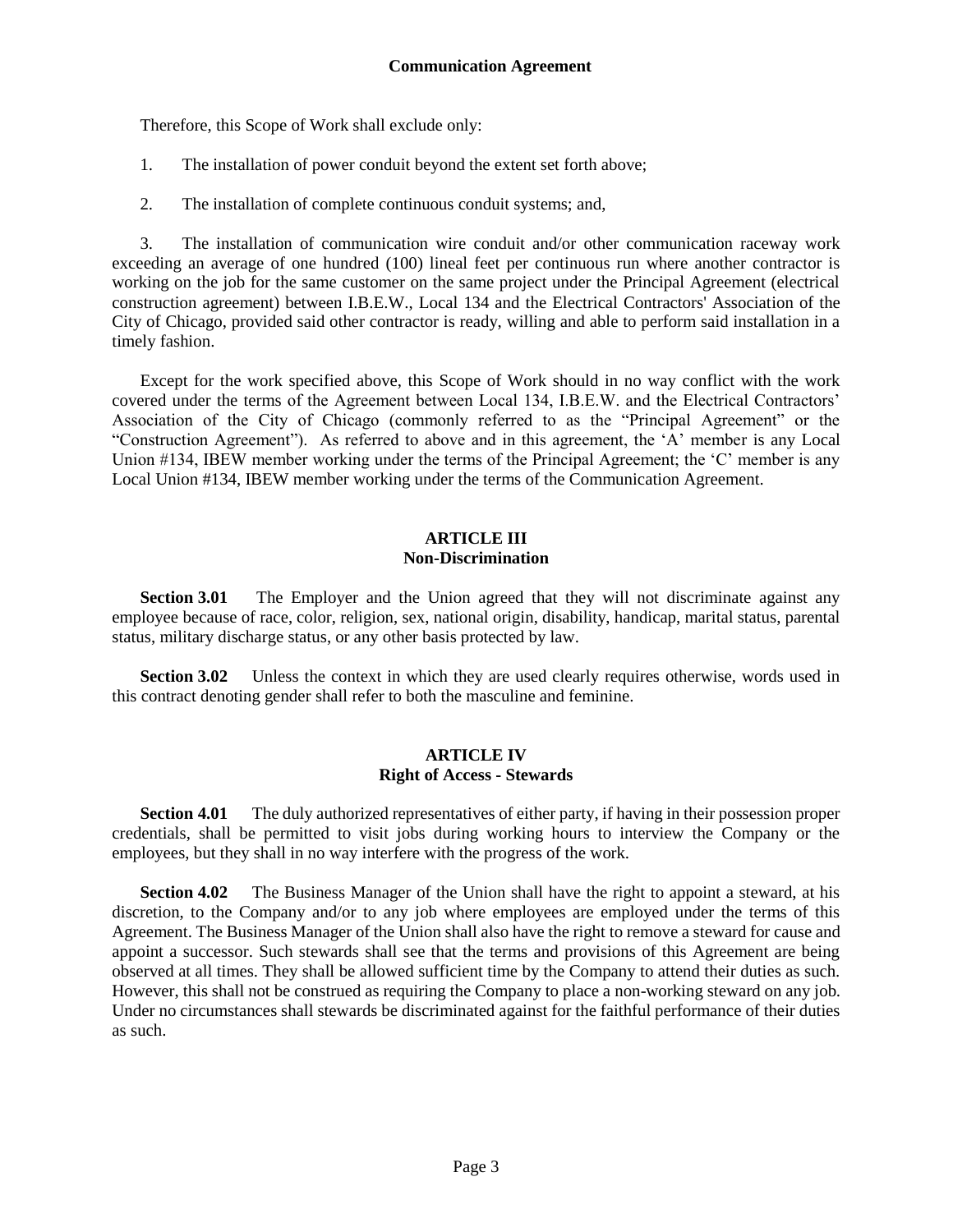**Section 4.03** Provided further, stewards shall in no case cause a stoppage of work. In any case of trouble on the job which they cannot adjust with the Company, they must refer such matters to the Business Manager of the Union, or his/her designee.

**Section 4.04** The steward is to remain employed while the Company has three (3) or more employees therein, unless good cause is shown to justify removal.

**Section 4.05** It is understood that a job shall mean any building or group of directly related buildings located in the area on which the Company is performing the work.

**Section 4.06** The Union shall notify the Company of the appointment of a steward and the Company shall not be required to recognize any other employee in the adjustment of complaints, except as may be provided elsewhere in this Agreement.

**Section 4.07** The steward has the responsibility to inspect all working credentials.

#### **ARTICLE V Management Rights - Union Rights**

<span id="page-8-1"></span><span id="page-8-0"></span>**Section 5.01** The management of the Company's business and the direction of the working force, including the right to plan, hire, suspend or discharge for proper cause, transfer or relieve employees from duty because of lack of work or other legitimate reasons; the right to study and introduce new or improved methods of operations or facilities; the right to establish, direct and maintain rules and regulations covering operations are vested exclusively in the Company; provided however, that these rights shall not be exercised in violation of any of the other terms and provisions of the Agreement.

**Section 5.02** The Union reserves the right to discipline its members for violation of its laws, rules and agreements, in accordance with its Constitution and/or By-laws.

#### **ARTICLE VI No Strike - No Lockout**

<span id="page-8-3"></span><span id="page-8-2"></span>**Section 6.01** The Union agrees that it will not authorize a work stoppage or strike and the Company agrees that it will not engage in a lockout because of any proposed changes in this Agreement or disputes relating from this Agreement.

The Union further agrees that it will take every reasonable means which are within its powers to induce employee(s) engaged in a work stoppage or strike in violation of this Agreement to return to work. There shall be no responsibility on the part of either party, its officers, representatives or affiliates for any lockout, strike or other interruption of work unless it can be shown that either party by its actions or inaction causes a violation of this Section. All questions, disputes or controversies arising hereunder during the term of this Agreement shall be settled and determined solely and exclusively by the conciliation and arbitration procedures provided in the Agreement.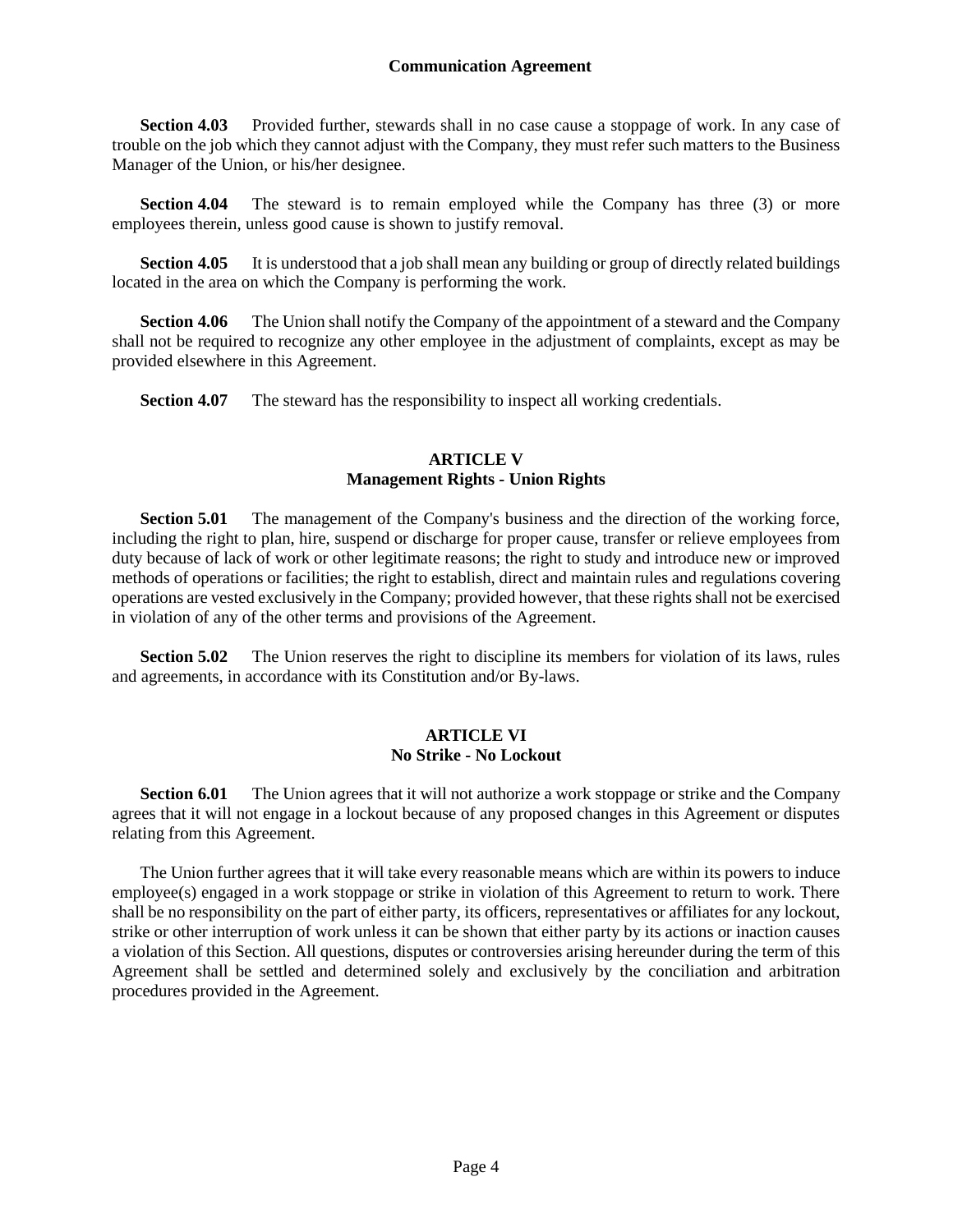#### **ARTICLE VII Grievance Procedure – Electrical Joint Arbitration Board**

<span id="page-9-1"></span><span id="page-9-0"></span>**Section 7.01** There shall be no stoppage of work either by strike or lockout because of any proposed changes in this Agreement or dispute over matters relating to this Agreement. All such matters must be handled as stated herein.

**Section 7.02** The Electrical Joint Arbitration Board as created in Article I of the Principal Agreement as negotiated by and between the Electrical Contractors' Association of City of Chicago and Local Union #134, International Brotherhood of Electrical Workers shall meet regularly at such stated times as it may decide. It shall also meet within forty-eight (48) hours when notice is given by either party. It shall select its own Chairman and Secretary.

**Section 7.03** All grievances or questions in dispute shall be adjusted by the duly authorized representative of each of the parties to this Agreement. In the event that these two are unable to adjust any matter within 48 hours, they shall refer the same to the Electrical Joint Arbitration Board.

**Section 7.04** All matters coming before the Electrical Joint Arbitration Board shall be decided by a majority vote. Four members of the Committee, two from each of the parties hereto, shall be a quorum for the transaction of business, but each party shall have the right to cast the full vote of its membership and it shall be counted as though all were present and voting.

**Section 7.05** The Electrical Joint Arbitration Board may appoint a committee for each particular case coming before it composed of at least one representative designated by each of the parties to this Agreement, which committee shall within seven (7) days after its appointment, make a survey of the problem under consideration and shall meet with the secretary of the Electrical Joint Arbitration Board by appointment and shall file with him its findings and recommendations in writing. Thereafter, the committee shall have no further authority. Such findings and recommendations shall be reported to the next meeting of the Electrical Joint Arbitration Board, which shall review and may either approve or disapprove such findings and recommendations. Findings and recommendations of the committee shall not establish future precedents.

**Section 7.06** Should the Electrical Joint Arbitration Board fail to agree or to adjust any matter referred to it, such matter shall then be referred to the Federal Mediation and Conciliation Service for adjudication. In the event the Electrical Joint Arbitration Board is unable to agree on the selection of the odd member of the Board within ten (10) days from the date it has determined the matter before them can be settled in no other way, then in that event either or both parties may call upon the Director of the Federal Mediation and Conciliation Service for the appointment of the odd member of the Board and the parties hereto agree to be bound by this procedure. The decision by the FMCS Mediator shall be final and binding on both parties hereto.

**Section 7.07** When any matter in dispute has been referred to conciliation or arbitration for adjustment, the provisions and conditions prevailing prior to the time such matters arose shall not be changed or abrogated until agreement has been reached or a ruling has been made.

**Section 7.08** The Electrical Joint Arbitration Board shall also have full power to construe and interpret this Agreement and to apply it to situations which may seem to not be clearly covered by its terms.

**Section 7.09** The Electrical Joint Arbitration Board reserves the right to audit the books of any Employer working under the Communication Agreement to determine hours worked and wages paid.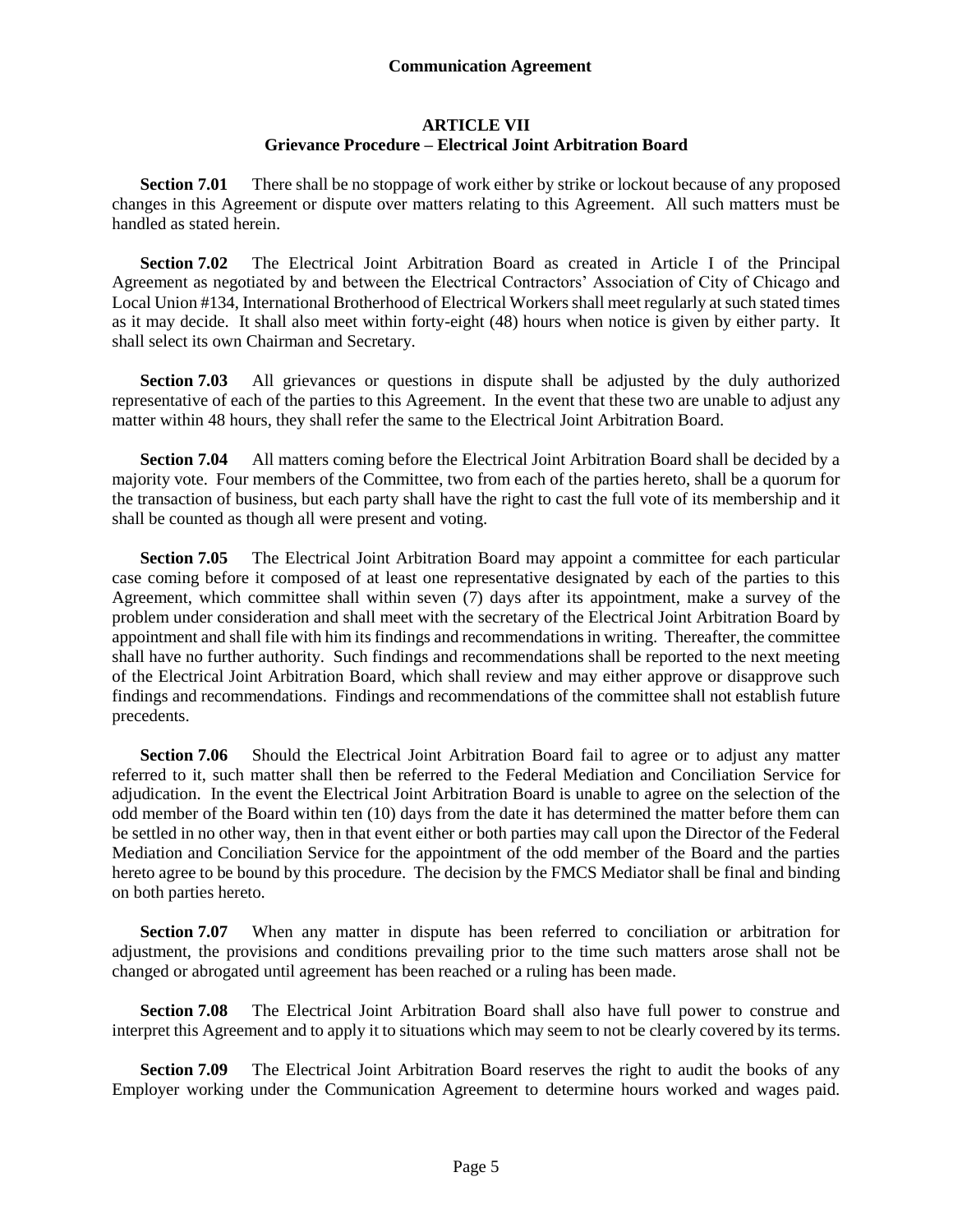Where a delinquency is in evidence, the Employees in the employ of the delinquent Employer shall be notified that their benefits are in jeopardy. All action by the Electrical Joint Arbitration Board taken under Article VII, Section 7.08 shall be stated in writing and shall be filed with the Secretary of the Board.

**Section 7.10** The Electrical Joint Arbitration Board shall have full power to enforce this Agreement and to make and enforce working rules for the parties hereto which, in its judgment, is admissible in order to cope with situations with which the parties may be confronted from time to time. In interpreting this Agreement, the Electrical Joint Arbitration Board shall have such authority as is necessary to correct any violation of this Agreement and to ensure compliance with the terms of this Agreement, including but not limited to, liquidated damages as may be necessary and proper.

Section 7.11 The Electrical Joint Arbitration Board shall have the right to summon Employees employed under this Agreement or Employers signatory to the Agreement as principals or witnesses of a dispute; said summons to be served through the President of the Association or the Business Manager of the Local Union representing said witnesses or principals.

**Section 7.12** Failure on the part of the arbitrators to meet as provided in Article VII, Section 7.05, and to present and maintain a quorum for the consideration of any matter referred to it, as provided in Article VII, Section 7.04, will be a violation of this Agreement on the part of the Association or Union whose members on said Electrical Joint Arbitration Board fail to have present sufficient members to transact business as provided in Article VII, the complaining party may then cause the appointment of the odd member of the Board who shall immediately upon his appointment proceed to examine into the records and hear the evidence in the case or cases before him and render his decision thereon which shall be final and binding on the parties.

(a) Grievances must be filed with the Electrical Joint Arbitration Board within fifteen (15) working days of the occurrence of the grievance to be considered timely and therefore eligible to be heard by the Electrical Joint Arbitration Board.

#### **ARTICLE VIII Hours of Work - Overtime**

<span id="page-10-1"></span><span id="page-10-0"></span>**Section 8.01** The regular working day for General Foreman, Foreman, Journeyman and Apprentices shall consist of eight (8) hours reckoned between 7:00 A.M. and 4:30 P.M., Monday through Friday, except when a designated holiday intervenes. The Employer may change the starting time of any job or shift by one hour earlier.

**Section 8.02** When so elected by the Company multiple shifts of at least five (5) days duration may be worked. When two (2) or three (3) shifts are worked: The first shift (day shift) shall be worked between the hours of 7:00/8:00 a.m. and 3:30/4:30 p.m. Employees on the day shift shall receive eight (8) hours pay at the regular hourly rate for eight (8) hours work.

The second shift (swing shift) shall be worked between the hours of 3:30/4:30 p.m. and 12:00 a.m. /1:00 a.m. Workmen on the swing shift shall receive eight (8) hours' pay at the regular hourly rate for eight (8) hours work plus 17.3% for all hours worked.

The third shift (graveyard shift) shall be worked between the hours of 11:30 pm/12:30 a.m. and 8:00/9:00 a.m. Workmen on the graveyard shift shall receive eight (8) hours' pay at the regular hourly rate for eight (8) hours work plus 31.4% for all hours worked.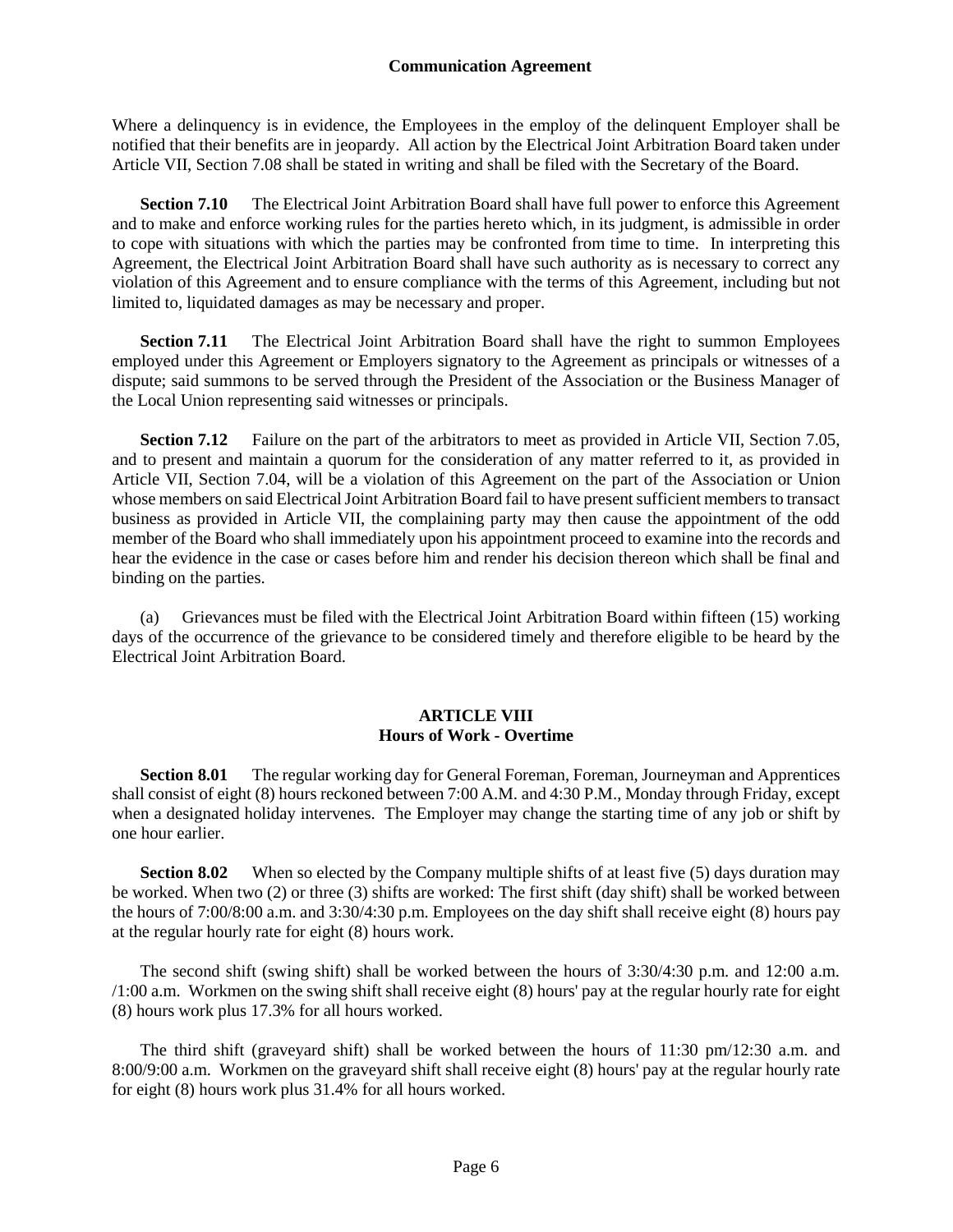An unpaid lunch period of thirty (30) minutes shall be allowed on each shift.

All overtime work required after the completion of a regular shift shall be paid at one and one-half (1- 1/2) times the "shift" hourly rate. There shall be no pyramiding of overtime rates and double the straight time rate shall be the maximum compensation for any hour worked.

There shall be no requirement for a day shift when either the second or third shift is worked.

The Employer has the option of changing the starting time of the second shift one hour earlier or three hours later and third shift will remain the same, one hour earlier or two hours later than the shift starting times.

Employees shall receive the annuity and Vacation Fund benefits for eight hours on both the second and third shift when a full shift is worked by the employee.

**Section 8.03** Employees shall have the responsibility to work a reasonable amount of overtime. The Company has the right to assign and equitably distribute overtime. Employees shall be paid time and onehalf (1-1/2) for all authorized work performed:

- (a) In excess of eight  $(8)$  hours in any one  $(1)$  day or forty  $(40)$  hours in any one  $(1)$  week.
- (b) For all "call out" prior to the employee's regularly scheduled starting time.
- (c) For all installation work performed on Saturday.

All overtime worked must be with the authority of the Company. Unauthorized work shall not be paid for.

**Section 8.04** Double the employees regular straight time rate shall be paid for all work performed on Sundays and the following designated legal holidays. New Year's Day, Memorial Day, Independence Day, Labor Day, Thanksgiving Day, Christmas Day, or days celebrated as such.

**Section 8.05** To facilitate meeting customer requirements, the Company may establish and schedule second and third shifts. An employee must be notified of a change in shift hours at least twenty-four (24) hours prior to the shift change.

**Section 8.06** An employee reporting for work during a scheduled work day, without previous notice to the contrary, and who is not permitted to commence work or only works a portion of the first section of the shift, shall be guaranteed four (4) hours work or four (4) hours pay. When the work extends into any portion of the second section of the shift the employee shall be guaranteed eight (8) hours work or eight (8) hours pay.

This section shall not apply to cases beyond the Company's control, such as fires, accidents, storms, floods, power failures, or Acts of God, in which case no guarantee of minimum pay or work shall apply.

**Section 8.07** No transportation expense or traveling time, before or after working hours, shall be paid to employees for traveling to or from any job within the territorial jurisdiction (Cook County, Illinois) covered by this Agreement or to work sites which are within twenty five (25) air miles of the Cook County line.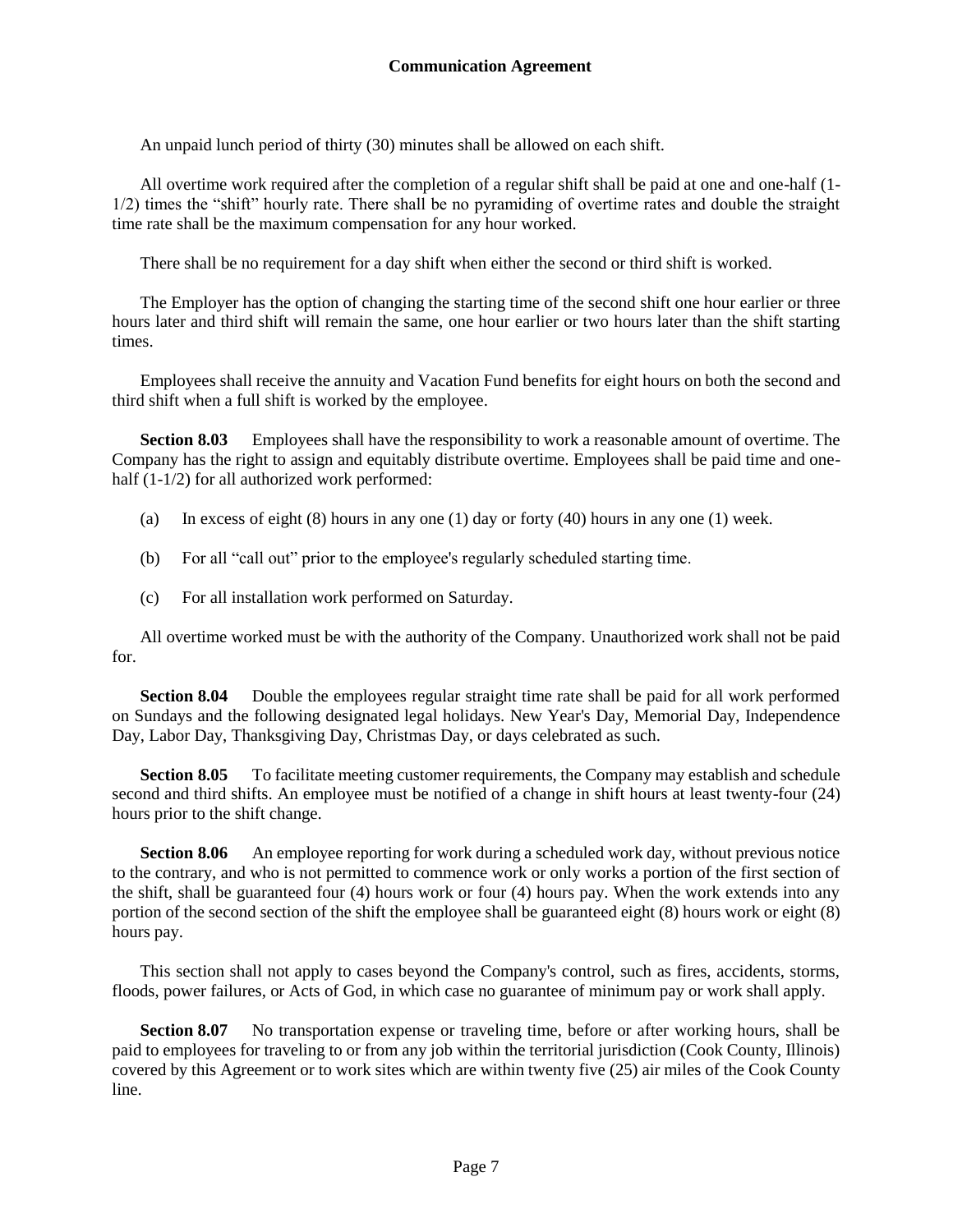**Section 8.08** When employees are sent to work outside the jurisdiction covered by this Agreement, all transportation expenses shall be paid by the Company and room and board shall be paid by the Company if employees are required to remain away from home overnight. Except in cases when an employee is required to remain away from home overnight, employees will be paid for time spent traveling to or from job sites as follows:

(a) Employees will not receive travel pay for time spent traveling to and from sites in Cook County and job sites which are within twenty five (25) air miles of the Cook County line.

(b) When an employee is sent to work at the job located outside of Cook County the employee's work day shall commence and end when the employee crosses a point that is twenty five (25) air miles outside Cook County line.

**Section 8.09** Any employee working a reduced work week for longer than a two consecutive week period, shall be entitled to receive a severance of employment for reduction in force (RIF).

#### **ARTICLE IX Standby - Callout**

<span id="page-12-1"></span><span id="page-12-0"></span>**Section 9.01** Employees with the necessary skills may be required to remain in contact with the Company outside of scheduled work hours by use of a Company provided pager or other communications device.

**Section 9.02** The Company shall seek volunteers to be considered for standby duty. Standby duty shall be rotated among the volunteers with the necessary skills and qualifications. If there is an insufficient number of volunteers who possess the necessary skills, the Company may assign standby duty to employees who have the skills required.

**Section 9.03** Standby duty may be assigned for a calendar week or for a weekend (close of business Friday until the opening of business on Monday). Employees on standby duty for a calendar week shall be paid the gross sum of \$250 for a regular seven (7) day period and the gross sum of \$275 for a seven (7) day period where a holiday intervenes. Employees on standby duty for a weekend shall be paid an amount equal to four (4) hours of pay at his/her straight time rate.

**Section 9.04** When an employee on standby duty is required to leave his/her off duty location and immediately reports to work at the designated report location or customer site, the employee shall be paid at the applicable overtime rate from the time he/she leaves his/her residence until the time he/she returns to his/her residence, provided the assignment is not contiguous with his/her scheduled work tour, at which time the employee shall then be paid at the applicable overtime rate from the time the employee leaves his/her residence until the start of the normal work tour.

**Section 9.05** If the employee on standby receives a case of trouble and the employee is able to fix the trouble without leaving his/her residence, the employee shall be compensated at the applicable overtime rate for all time so worked. There shall be a minimum of one-half (1/2) hour pay for such time worked.

**Section 9.06** When another employee is required to substitute for an employee assigned standby duty, the assigned standby duty employee shall make the necessary arrangements for his/her replacement. This shall apply in cases where vacation or days off shall conflict with a standby schedule that was published prior to the employee requesting the vacation or time off.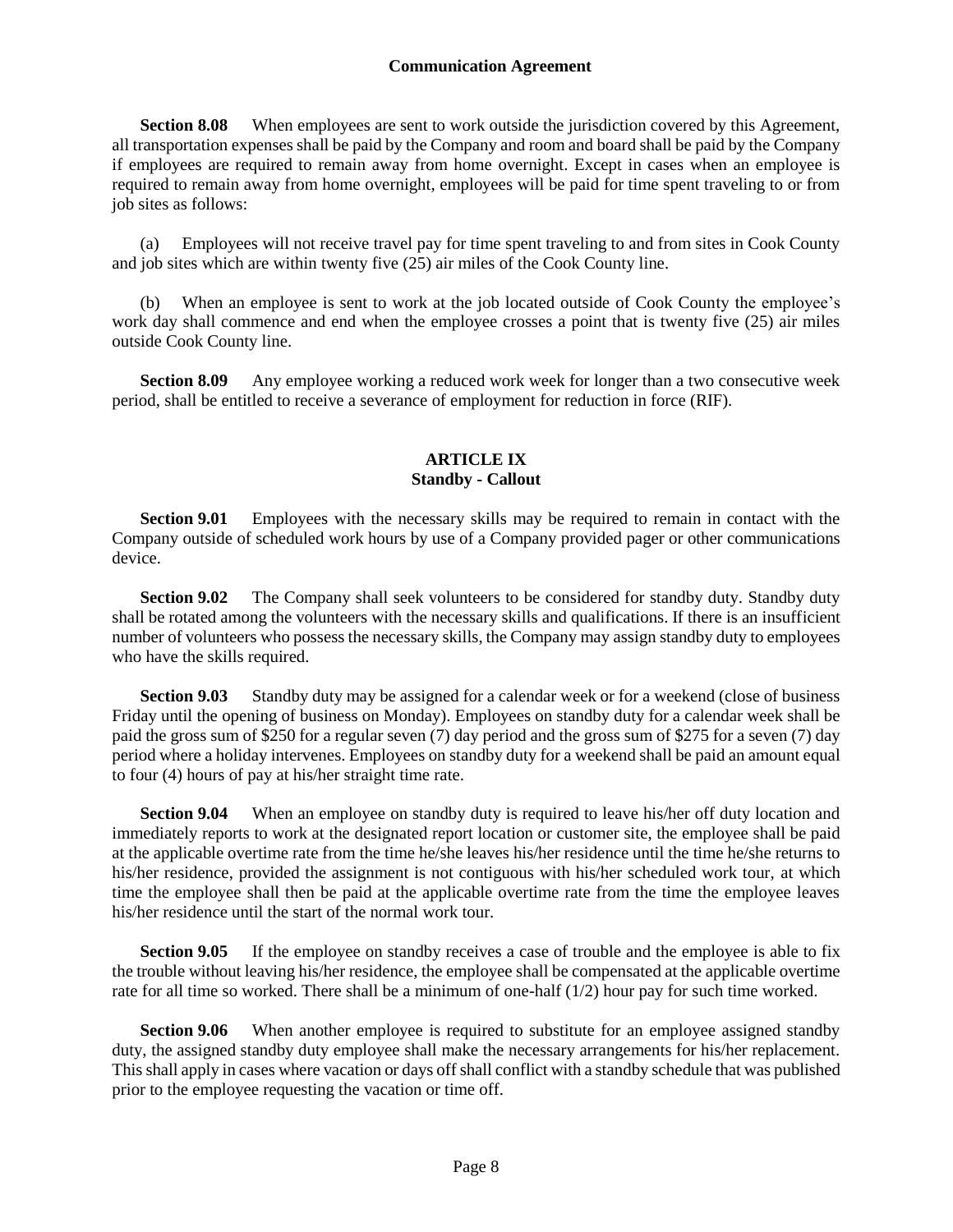**Section 9.07** "Call-out" shall mean that an employee who is not on standby duty is called while he /she is off duty and instructed to leave his/her off duty location and immediately report to work at the designated report location or customer site. An employee responding to a call-out shall be paid from the time he/she leaves his/her off duty location until the time he/she returns. A minimum of two (2) hours pay at the applicable overtime rate shall be paid unless the call occurs less than two (2) hours before the start of the employee's next scheduled tour, at which time the employee shall be paid from the time the employee leaves his/her off duty location until the start of the scheduled tour.

If the employee can resolve the problem without leaving his/her off duty location, the employee shall be eligible for compensation in accordance with Section 9.05 above.

**Section 9.08** An employee who is called to report to work from his/her off duty location and has worked at least four hours and completes the assignment prior to the beginning of his/her scheduled tour, the employee shall be granted a period of six (6) hours away from the job. That portion of this six (6) hour recuperation period which extends beyond the start of the employee's regularly assigned tour, if any, shall be classified as excused time from work without pay.

When the employee is called to report to work from his/her off duty location and the time spent on the assignment extends to or past the start of the employee's regularly scheduled tour, the employee may be excused without pay for the remainder of the regularly scheduled tour when the total time spent on the assignment and the regularly scheduled tour totals twelve (12) hours.

#### **ARTICLE X Wages**

<span id="page-13-1"></span><span id="page-13-0"></span>**Section 10.01** Effective June 5, 2017 through June 3, 2018 the rate of wages for Communication Journeymen shall be \$43.10 per hour.

Effective June 4, 2018through June 2, 2019 the total Wage and Fringe Benefit Package will be increased by \$2.14 per hour. This increase shall be allocated by the Electrical Joint Arbitration Board.

Effective June 3, 2019 through May 31, 2020 the total Wage and Fringe Benefit Package will be increased by \$2.14 per hour. This increase shall be allocated by the Electrical Joint Arbitration Board.

Effective June 1, 2020 through June 6, 2021 the total Wage and Fringe Benefit Package will be increased by \$2.14 per hour. This increase shall be allocated by the Electrical Joint Arbitration Board.

**Section 10.02** The rate of wages for General Foremen shall be \$4.45 more per hour than the regular Communication Journeyman rate of pay.

**Section 10.03** The rate of wages for Foremen shall be \$2.80 more per hour than the regular Communication Journeyman rate of pay.

**Section 10.04** The rate of wages for Apprentices shall be in percentages of the Communication Journeyman Rate. All percentage increases for apprentices are based upon the On the Job Training (OJT) hours accrued for successful completion of related instruction. The following rate of wages for the OJT requirement of the apprentice program will prevail: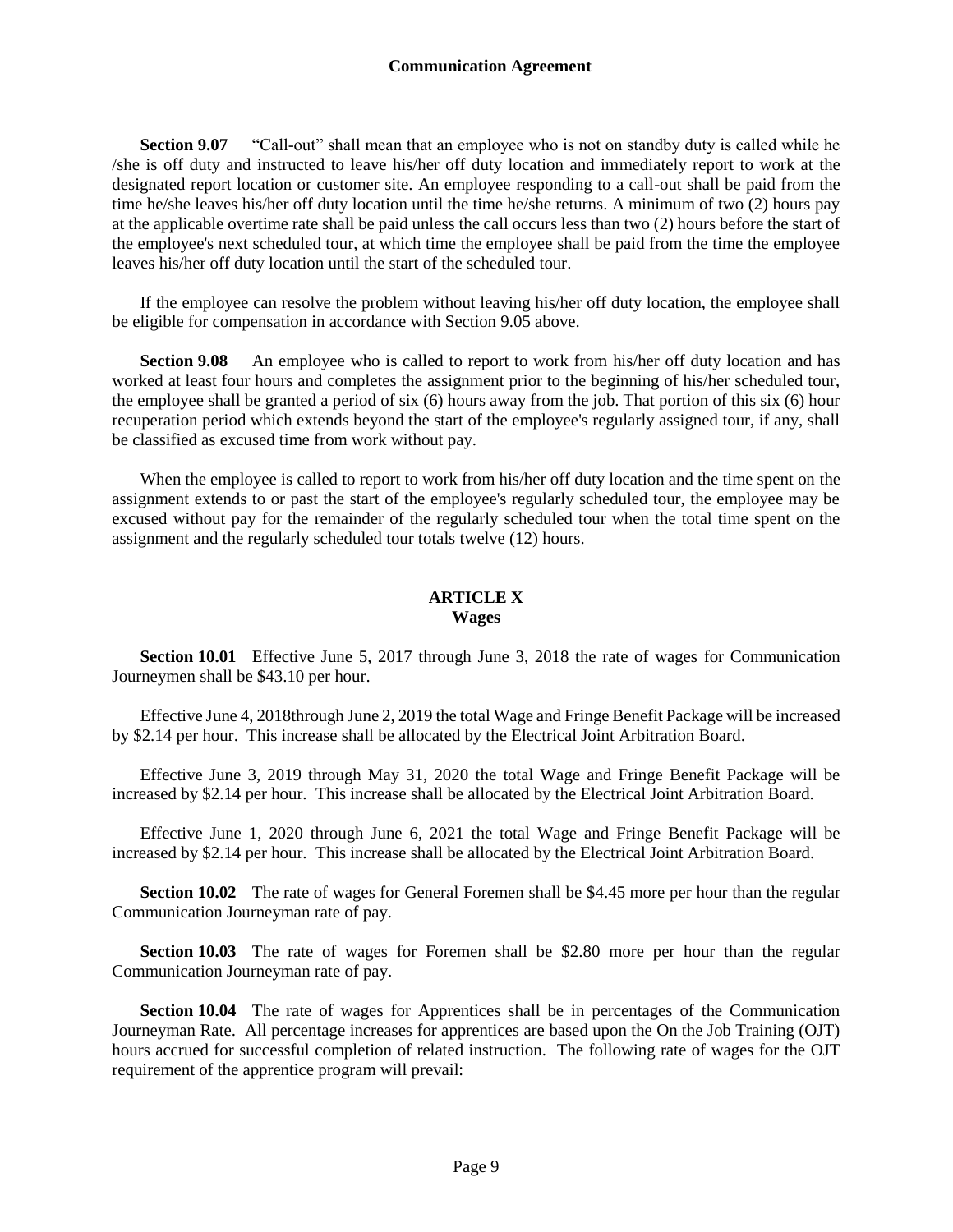| <b>STEP</b> |   | 0 through 6 Months   | C <sub>501</sub>  | 40% |
|-------------|---|----------------------|-------------------|-----|
| <b>STEP</b> | 2 | 7 through 12 Months  | C <sub>5</sub> 02 | 45% |
| <b>STEP</b> | 3 | 13 through 18 Months | C <sub>5</sub> 03 | 50% |
| <b>STEP</b> | 4 | 19 through 24 Months | C <sub>504</sub>  | 55% |
| <b>STEP</b> | 5 | 25 through 30 Months | C <sub>5</sub> 05 | 60% |
| <b>STEP</b> | 6 | 31 through 36 Months | C <sub>5</sub> 06 | 70% |
| <b>STEP</b> |   | 37 through 42 Months | C <sub>507</sub>  | 80% |
| <b>STEP</b> | 8 | 43 through 48 Months | C <sub>508</sub>  | 90% |

Thereafter Communication Journeyman Rate of Pay.

**Section 10.05** The general description of work to be performed by classification and skill necessary to perform same is outlined below:

#### **Apprentice:**

Apprentices may have previous experience in work covered in this Agreement or they may be unskilled at the time of employment. They shall perform elemental and semi-skilled work such as pulling cable, termination blocks, and simple adjustments to existing systems. Apprentices may perform maintenance work. Apprentices at the Step 8 or above assigned "on-site" may perform adds, moves and changes for existing customers. Apprentices working "on-site" below Step 8 and Apprentices below Step 9 working in the field must be under the direct supervision of a Journeyman. The Journeyman is not required to constantly watch or work with the Apprentice, but the Journeyman shall lay out the work for the Apprentice to perform. Apprentices working "on-site" above Step 8 and Apprentices above Step 9 working in the field may work without the direct supervision of a Journeyman, however, at no time shall Apprentices be responsible for supervising other Apprentices.

#### **Journeyman:**

Skilled Journeymen having experience and displaying proficiency on all work specified in Article II and who by knowledge, experience, training and ability is capable of performing without supervision all the work necessary for the installation, operation, maintenance, repair and service of all business communications, electronic and sound equipment. The Journeyman is also responsible for the work of any Apprentice assigned to assist on the job, and it is also the responsibility of the Journeyman to see that all work is installed in good mechanical and workmanlike manner. Work must meet all requirements and specifications. Faulty work performed chargeable to negligence or incompetence of the Journeyman shall be remedied at the expense of the Journeyman. These charges are subject to grievance and Union inspection.

**Section 10.06** Wages shall be paid not later than 4:30 P.M. on Thursday of each week for all time worked up to 8:00 A.M., the preceding Monday. When holidays occur within the regular workweek, payday may be extended by one day. When employees are laid off or discharged, they shall be paid in full immediately. Employees shall be paid in cash or by check on the job or at the office of the employer, provided employees are allowed time necessary to reach the office. If the employee is not physically available and on the job, the pay check and severance notice are to be mailed to his home address without delay by certified mail, return receipt requested. The Employer may implement a direct deposit plan which shall be mandatory for all employees. In the event that direct deposit is not possible the Employee and the Employer shall work together to reach a mutually agreed solution for the payment of wages each week.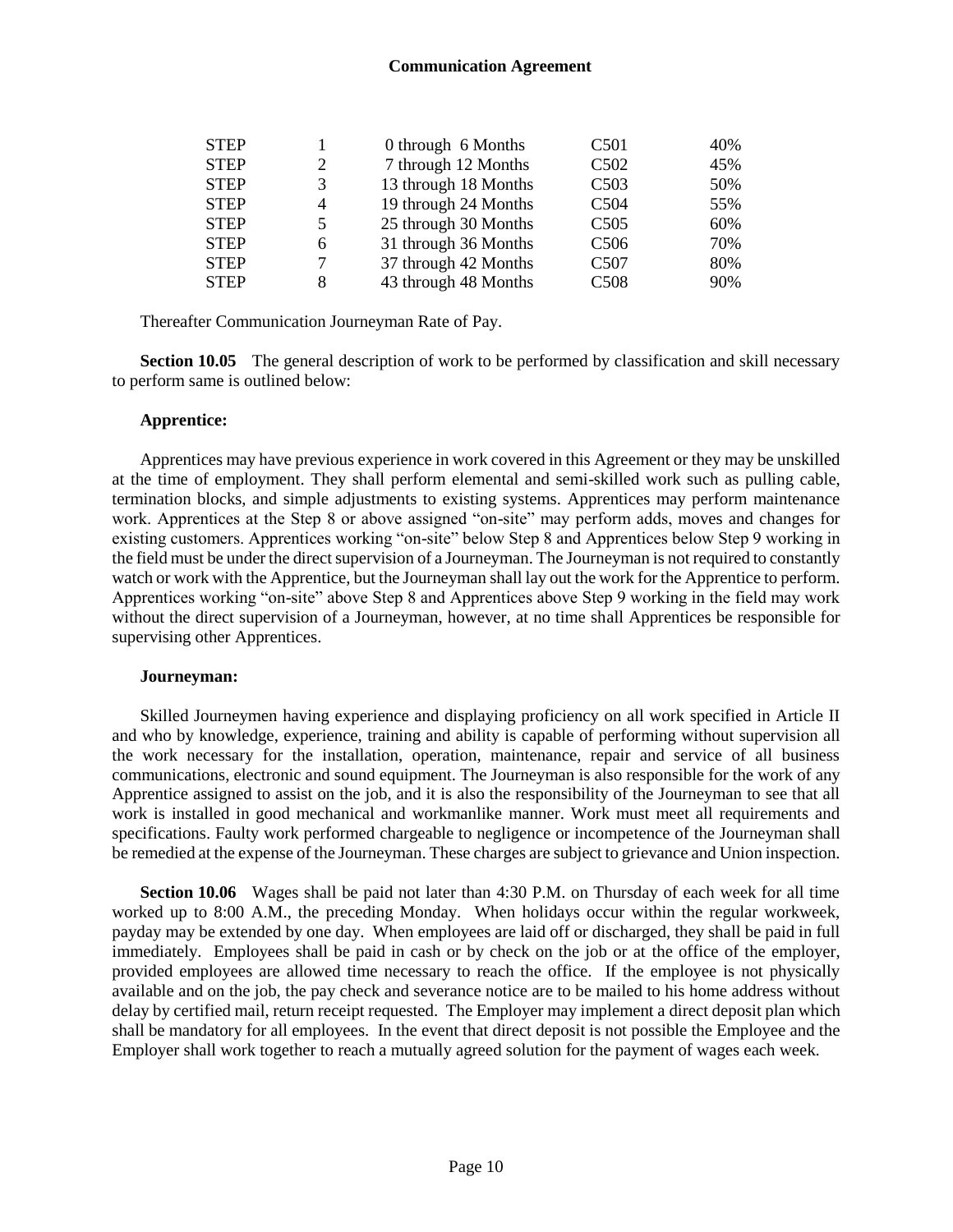**Section 10.07** The Employer agrees to deduct and forward to the Electrical Insurance Trustees, upon receipt of a voluntary written authorization, the additional working dues from the pay of each IBEW member. The amount to be deducted shall be the amount specified in the approved Local Union By-Laws, Article X. Such amount shall be certified to the Employer by the Local Union upon request by the Employer. The Electrical Insurance Trustees' sole obligation shall be to forward working dues received from the Employer to the Financial Secretary of the Local Union. The Electrical Insurance Trustees shall have no authority or obligation to collect delinquent working dues.

**Section 10.08** It shall be the responsibility of the Employee to pay all assessments and basic dues as approved in the Local Union By-Laws.

**Section 10.09** The Union shall indemnify the Employer and hold it harmless against any and all claims, demands, suits, or other forms of liability of any kind which may arise out of or by reason of actions taken by the Employer for the purpose of complying with Article X, Section 10.07 of this Agreement.

**Section 10.10** The ratio of Apprentices to Journeymen shall not exceed three (3) Apprentices to one (1) Journeyman on any job for installation and no more than one (1) Apprentice to every one (1) Journeyman in the Company.

**Section 10.11** On any job where there are five (5) or more Journeymen working, there shall be a Foreman.

**Section 10.12** All contractors who sign this agreement must employ one or more Journeyman. No owner, partner or financial affiliate shall work with the tools at any time. This shall not be construed to prevent the above persons from loading materials from the warehouse to the truck, from a truck to the job or from the truck to the warehouse. An owner, in fact, shall be allowed to work with the tools until he employs four (4) employees.

#### **ARTICLE XI Automobile Allowance**

<span id="page-15-1"></span><span id="page-15-0"></span>**Section 11.01** The employee shall report to the designated report location or job site unless otherwise notified by the Company. The Company shall not be responsible for employee transportation from home to job or from job to home. The Company shall supply transportation, except as provided for in Section 11.03 below, for all employees from report location to job, from job to job and return to the initial reporting locations.

**Section 11.02** The Company may deliver Company equipment and material to the job site or employees may deliver such equipment and material in Company provided vehicles or employees may deliver equipment and material in their personal vehicles, as provided in Section 11.03 below.

**Section 11.03** No employee shall be required to use his personal vehicle for Company business. However, in the event the employee agrees to use his personal vehicle, the Company shall reimburse the employee for all appropriate receipted expenses, such as toll charges and parking. The employee shall also receive payment for such traveled road miles at the then current rate approved by the Internal Revenue Service (IRS) of the United States as a business use deduction. If such employee is instructed to transport Company material and/or equipment, other than normal hand tools, he shall be paid a daily travel allowance of \$5.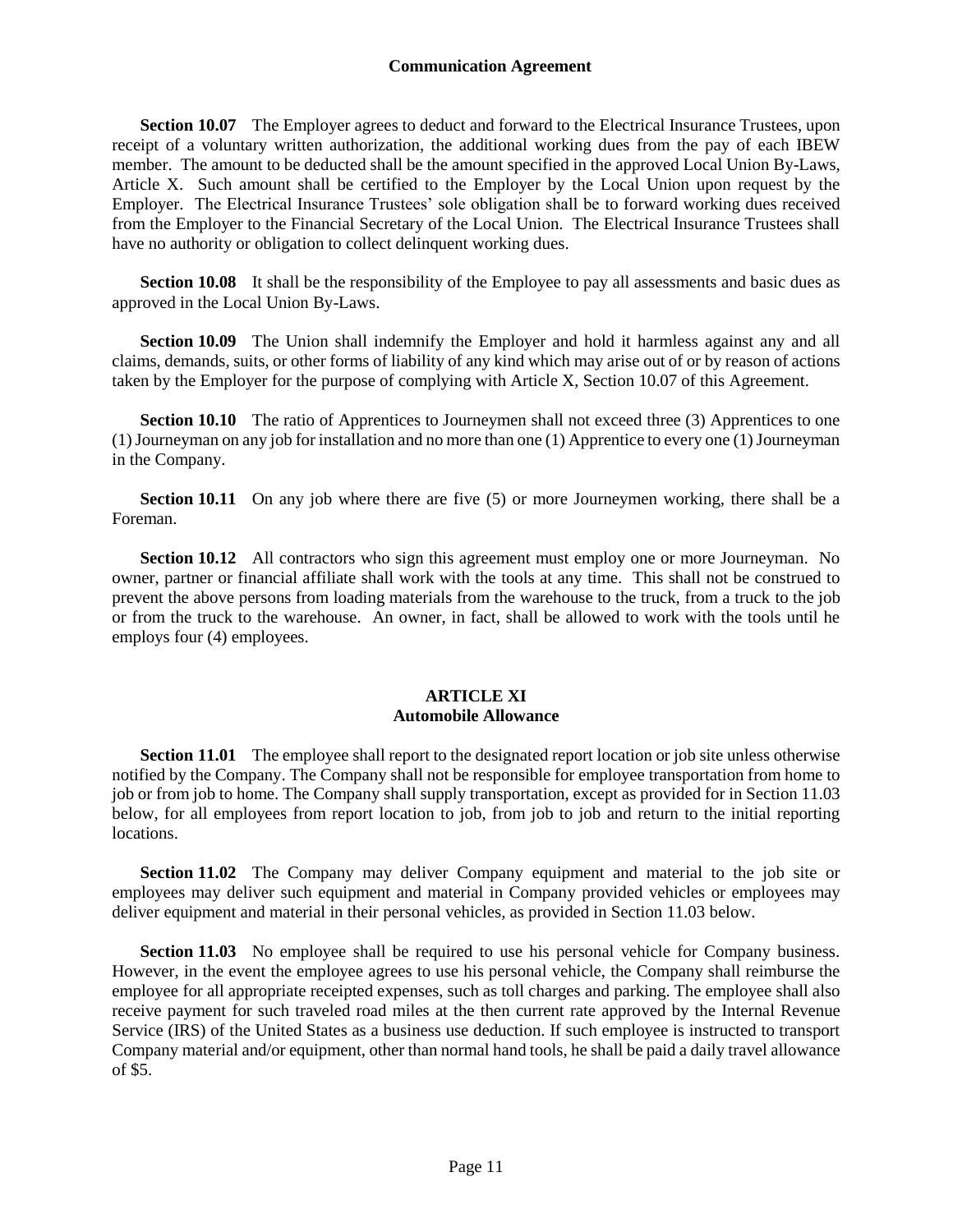**Section 11.04** Employees shall maintain automobile insurance coverage against normal risks and in such amounts as may be required for normal operation of a motor vehicle. The Company may request a copy of the employee's insurance policy and/or certificate of insurance. Employees shall take all reasonable measures to insure the safekeeping of the Company equipment and material when there is overnight or over-the-weekend parking.

**Section 11.05** Nothing in this Article shall exclude the Company from the responsibility for loss resulting from collision, property damage and personal liability which may be incurred while the employee's vehicle is being used for Company business.

#### **ARTICLE XII School Sessions**

<span id="page-16-1"></span><span id="page-16-0"></span>**Section 12.01** The Company is aware of the frequent modifications and technical changes in model and equipment and the interest and necessity of the conscientious technician to keep current with all changes and modifications. The Company agrees to pay all tuition fees and for attendance at such authorized training sessions during regular work hours and the employee shall receive pay for such time at the employee's basic wage rate. The Company shall select the employee to receive such training. When selecting such employee, the Company shall consider the employee's ability and seniority. The training period shall be considered as time worked in computing the forty (40) hour workweek for overtime purposes. The Company agrees that Apprentices and Journeymen will be properly instructed to perform the necessary work on new types of equipment.

**Section 12.02** Expenses associated with out-of-jurisdiction training shall be paid by the Company in accordance with the following:

(a) Lodging, if required, shall be selected by the Company and direct billed to the same, where possible.

(b) Employees shall receive a travel per diem of \$25, when overnight lodging is required. The travel per diem shall be \$27 for each day over fourteen (14) calendar days of training.

(c) Authorized transportation expense shall be paid by the Company.

(d) Employees shall be reimbursed for authorized ground transportation.

(e) Travel time spent in going to and returning from an out-of-jurisdiction training assignment shall be considered as time worked and paid in accordance with the terms of this Agreement. The maximum allowable compensation rate shall be one and one-half (1 1/2) times the employee's basic wage rate. Travel time shall mean the advertised schedule time.

(f) Travel shall be scheduled no later or earlier than days contiguous with the training session, whenever possible.

**Section 12.03** When an employee is assigned to training outside of the jurisdiction of this Agreement, the Company and the Union may reach agreement that will vary the amounts detailed in Section 12.02 (b) above to cover extraordinary expenses which could be incurred by the employee.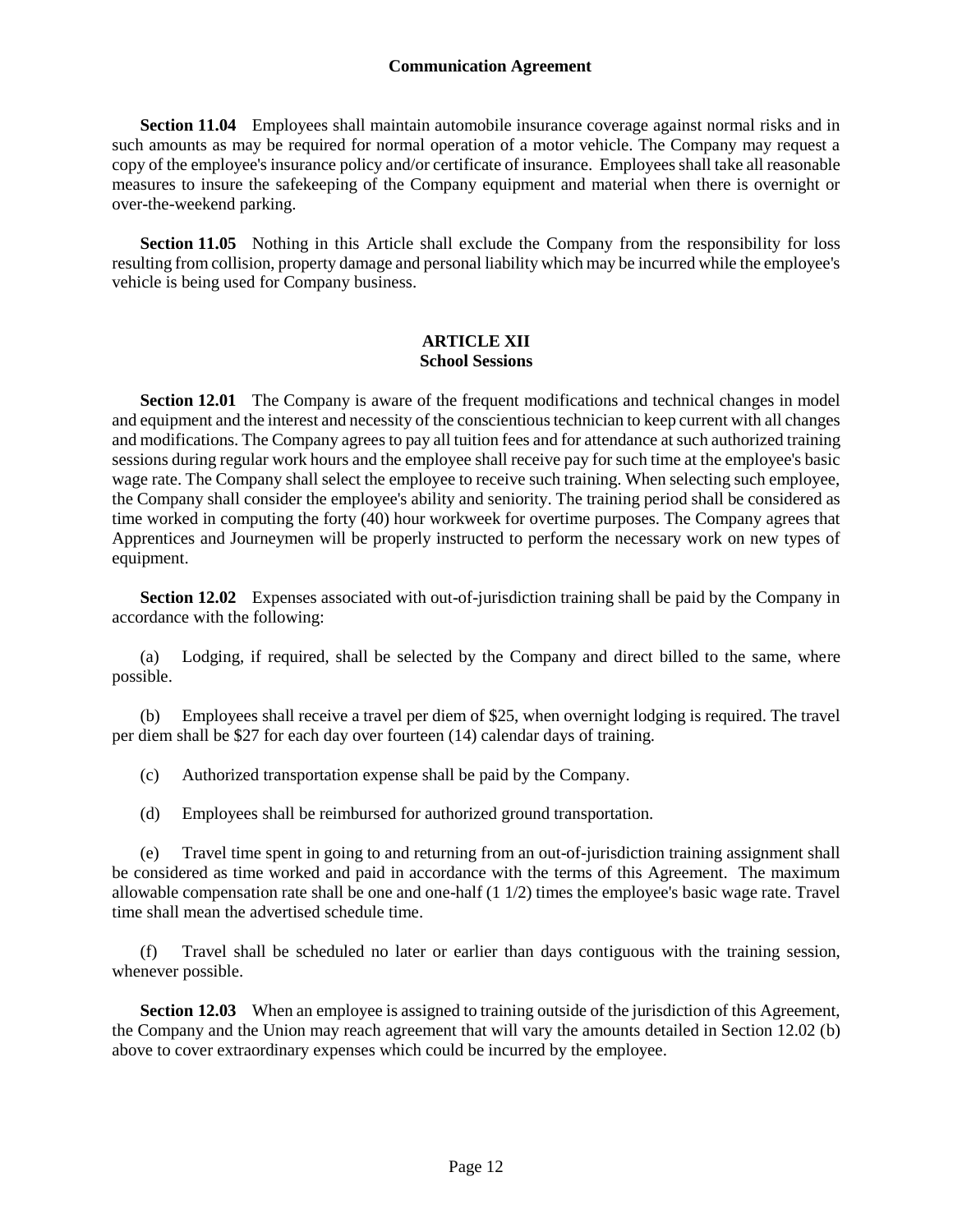**Section 12.04** The parties have agreed in principle to begin development of an extended journeyman training program to be implemented in June 2006.

#### **ARTICLE XIII Safety**

<span id="page-17-1"></span><span id="page-17-0"></span>**Section 13.01** Safety is a concern to the Company and the Union. The Company and the Union mutually recognize the need for a work environment in which safe operations can be achieved in accomplishing all phases of work, and the need to promote better understanding and acceptance of the principals of safety on the part of all employees to provide for their own safety and that of their fellow employees, customers and general public.

**Section 13.02** The Company shall notify the Union of safety issues brought to the Company's attention which may have a direct impact on employees in the bargaining unit. Likewise, employees shall notify the Company of any unsafe working conditions brought to their attention.

**Section 13.03** The Company shall make and enforce reasonable provisions for the safety and health of employees during working hours and shall provide all reasonable protective devices and other equipment to protect them from injury. Employees must comply with all reasonable safety rules issued by the Company.

**Section 13.04** Employees shall not be required to work in an area that is unreasonably hazardous to their health or safety. If an employee encounters a hazardous condition in an assigned work area, he shall contact his supervisor for further instructions. When employees express reasonable concerns about their personal safety in connection with an assignment in a locality in which it is reasonable for them to believe that they may be victims of assault or other criminal activity, the employee will not be required to work alone.

#### **ARTICLE XIV Referral Procedure**

<span id="page-17-3"></span><span id="page-17-2"></span>**Section 14.01** In the interest of maintaining an effective system of production in the industry, providing for an orderly procedure of referral of applicants for employment, preserving the legitimate interests of Employees in their employment status within the area and of eliminating discrimination in employment because of membership or non-membership in the Union, the parties hereto agree to the following system of referral of applicants for employment.

**Section 14.02** The Union shall be the sole and exclusive source of referral of applicants for employment.

**Section 14.03** The Employer shall have the right to reject any applicant for employment.

**Section 14.04** The Union shall select and refer applicants for employment without discrimination against such applicants by reason of membership or non-membership in the Union and such selection and referral shall not be affected in any way by rules, regulation, by-laws, constitutional provisions or any other aspect or obligation of Union membership policies or requirements. All such selection and referral shall be in accord with the following procedure.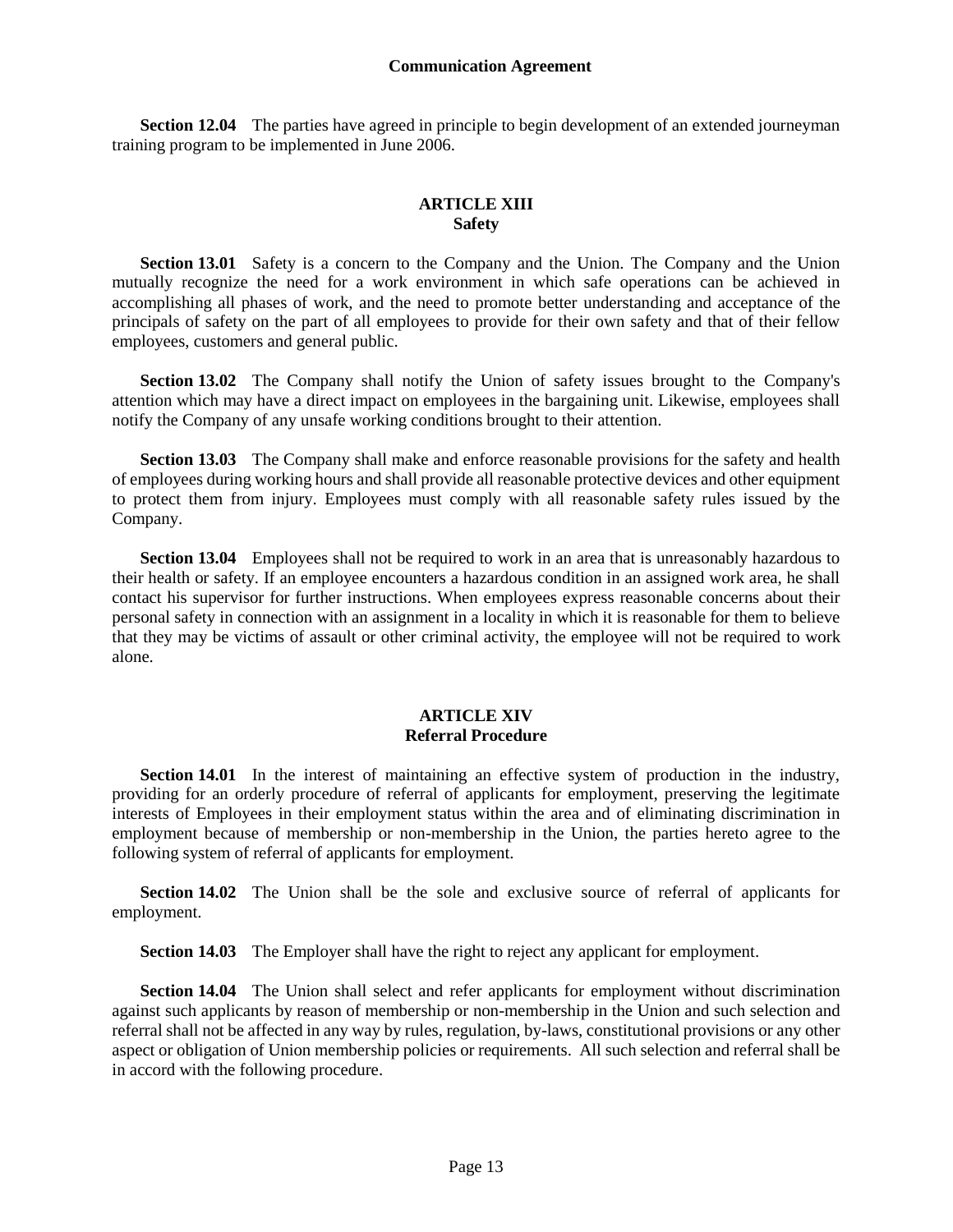**Section 14.05** The Union shall maintain a register of applicants for employment established on the basis of the Groups listed below. Each applicant for employment shall be registered in the highest priority Group for which he qualifies.

- GROUP I All applicants for employment who have four (4) or more years experience in the trade, are residents of the geographical area constituting the normal construction labor market, have passed a Communication Journeyman examination given by a duly constituted Inside Construction Local Union of the I.B.E.W. or have been certified as a Communication Journeyman by an Communication Joint Apprenticeship and Training Committee and who have been employed for a period of at least one (1) year in the last four (4) years under a collective bargaining agreement between the parties to this Agreement.
- GROUP II All applicants for employment who have four (4) or more years experience in the trade and who have passed a Communication Journeyman examination given by a duly constituted Inside Construction Local Union of the I.B.E.W. or have been certified as Communication Journeyman by any Communication Joint Apprenticeship and Training Committee.
- GROUP III All applicants for employment who have two (2) or more years experience in the trade, are residents of the geographical area constituting the normal construction labor market and who have been employed for at least six (6) months in the last three (3) years in the trade under a collective bargaining agreement between the parties of this Agreement.

GROUP IV All applicants for employment who have worked at the trade for more than one (1) year.

**Section 14.06** If the registration list is exhausted and the Local Union is unable to refer applicants for employment to the Employer within forty-eight (48) hours from the time of receiving the Employer's request, Saturdays, Sundays and holidays excepted, the Employer shall be free to secure applicants without using the Referral Procedure but such applicants, if hired, shall be the status of "temporary Employees".

**Section 14.07** The Employer shall notify the Business Manager promptly of the names and Social Security numbers of such "temporary Employees" and shall replace such "temporary Employees" as soon as registered applicants for employment are available under the Referral Procedure.

**Section 14.08** "Normal construction labor market" is defined to mean the following geographical area plus the commuting distance adjacent thereto which includes the area from which the normal labor supply is secured in the County of Cook.

The above geographical area is agreed upon by the parties to include the area defined by the Secretary of Labor to be the appropriate prevailing wage areas under the Davis-Bacon Act to which this Agreement applies.

**Section 14.09** "Resident" means a person who has maintained his permanent home in the above defined geographical area for a period of not less than one (1) year or who, having had a permanent home in this area, has temporarily left with the intention of returning to this area as his permanent home.

Section 14.10 "Examinations". An "Examination" shall include experience rating tests if such examination shall have been given prior to the date of this procedure, but from and after the date of this procedure, shall include only written and/or practical examinations given by a duly constituted Inside Construction Local Union of the I.B.E.W. Reasonable intervals of time for examinations are specified as ninety (90) days. An applicant shall be eligible for examination if he has four (4) years experience in the trade.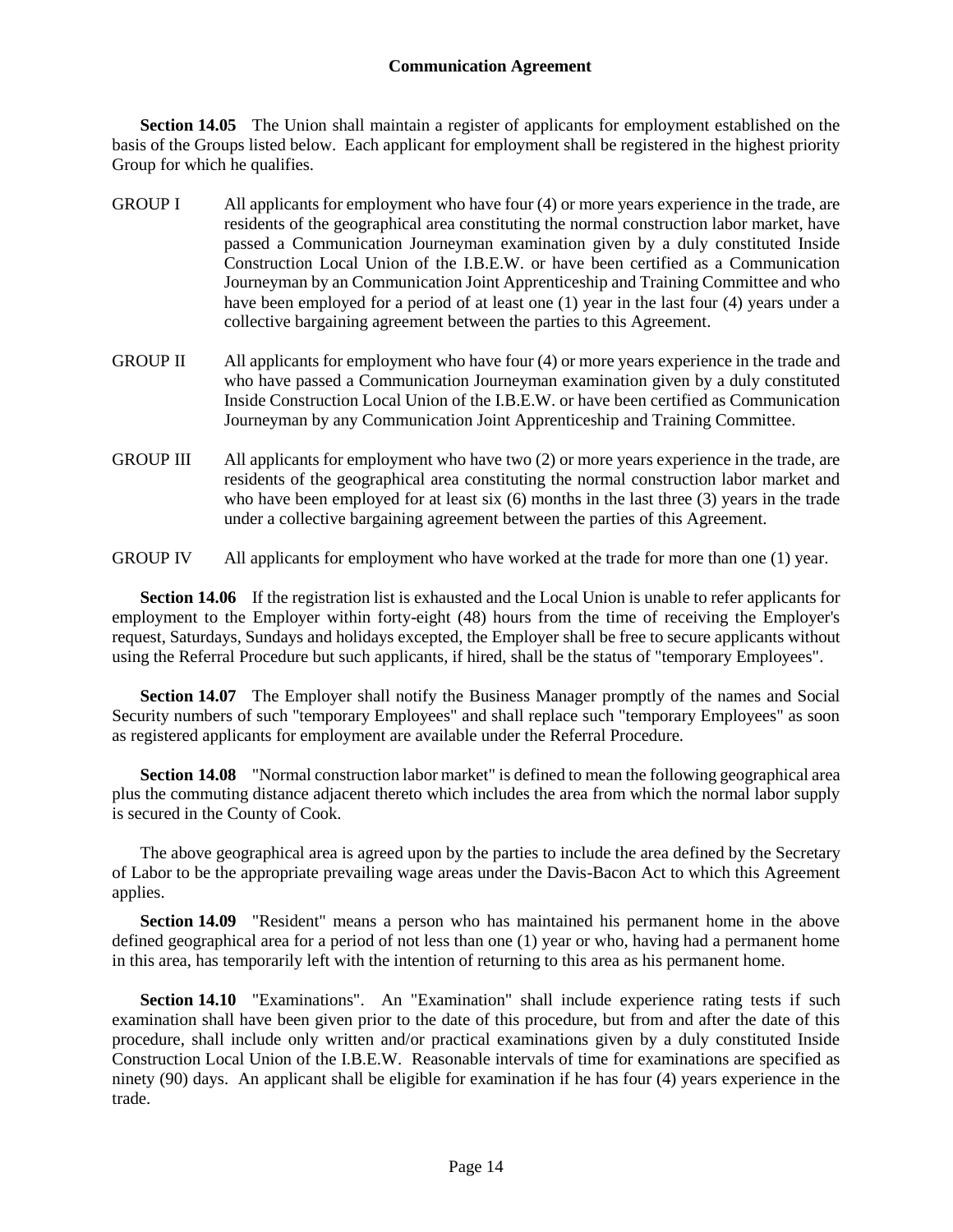**Section 14.11** The Union shall maintain an "Out of Work List" which shall list the applicants within each Group in chronological order of the dates they register their availability for employment.

**Section 14.12** An applicant who has registered on the "Out of Work List" must renew his application every thirty (30) days or his name will be removed from the "List".

**Section 14.13** An applicant who is hired and who received, through no fault of his own, work of eighty (80) hours or less shall, upon re-registration, be restored to his appropriate place within his Group.

**Section 14.14** Employers shall advise the Business Manager of the Local Union of the number of applicants needed. The Business Manager shall refer applicants to the Employer by first referring applicants in Group I in the order of their place on the "Out of Work List" and then referring applicants in the same manner successively from the "Out of Work List" in Group II, then Group III, and then Group IV. Any applicant who is rejected by the Employer shall be returned to his appropriate place within his Group and shall be referred to other employment in accordance with the position of his Group and his place within the Group.

**Section 14.15** The only exceptions which shall be allowed in this order of referral are as follows:

(a) When the Employer states bona fide requirements for special skills and abilities in his request for applicants, the Business Manager shall refer the first applicant on the register possessing such skills and abilities.

(b) The age ratio clause in the Agreement calls for the employment of an additional Employee or Employees on the basis of age. Therefore, the Business Manager shall refer the first applicant on the register satisfying the applicable age requirements provided, however, that all names in higher priority Groups, if any, shall first be exhausted before such overage reference can be made.

**Section 14.16** An Appeals Committee is hereby established, composed of one (1) member appointed by the Union, one (1) member appointed by the Employer or by the Association, as the case may be, and a Public Member appointed by both these members.

**Section 14.17** It shall be the function of the Appeals Committee to consider any complaint of any Employee or applicant for employment arising out of the administration by the Local Union of Article XIV, Section 14.04 through Section 14.15 of this Agreement. The Appeals Committee shall have the power to make a final and binding decision on any such complaint which shall be complied with by the Local Union. The Appeals Committee is authorized to issue procedural rules for the conduct of its business, but it is not authorized to add to, subtract from, or modify any of the provisions of this Agreement and its decision shall be in accord with this Agreement.

**Section 14.18** A representative of the Employer or of the Association, as the case may be, designated to the Union in writing, shall be permitted to inspect the Referral Procedure records at any time during normal business hours.

**Section 14.19** A copy of the Referral Procedure set forth in this Agreement shall be posted on the bulletin board in the offices of the Local Union and in the offices of the Employers who are parties to this Agreement.

**Section 14.20** Apprentices shall be hired and transferred in accordance with the apprenticeship provisions of the Agreement between the parties.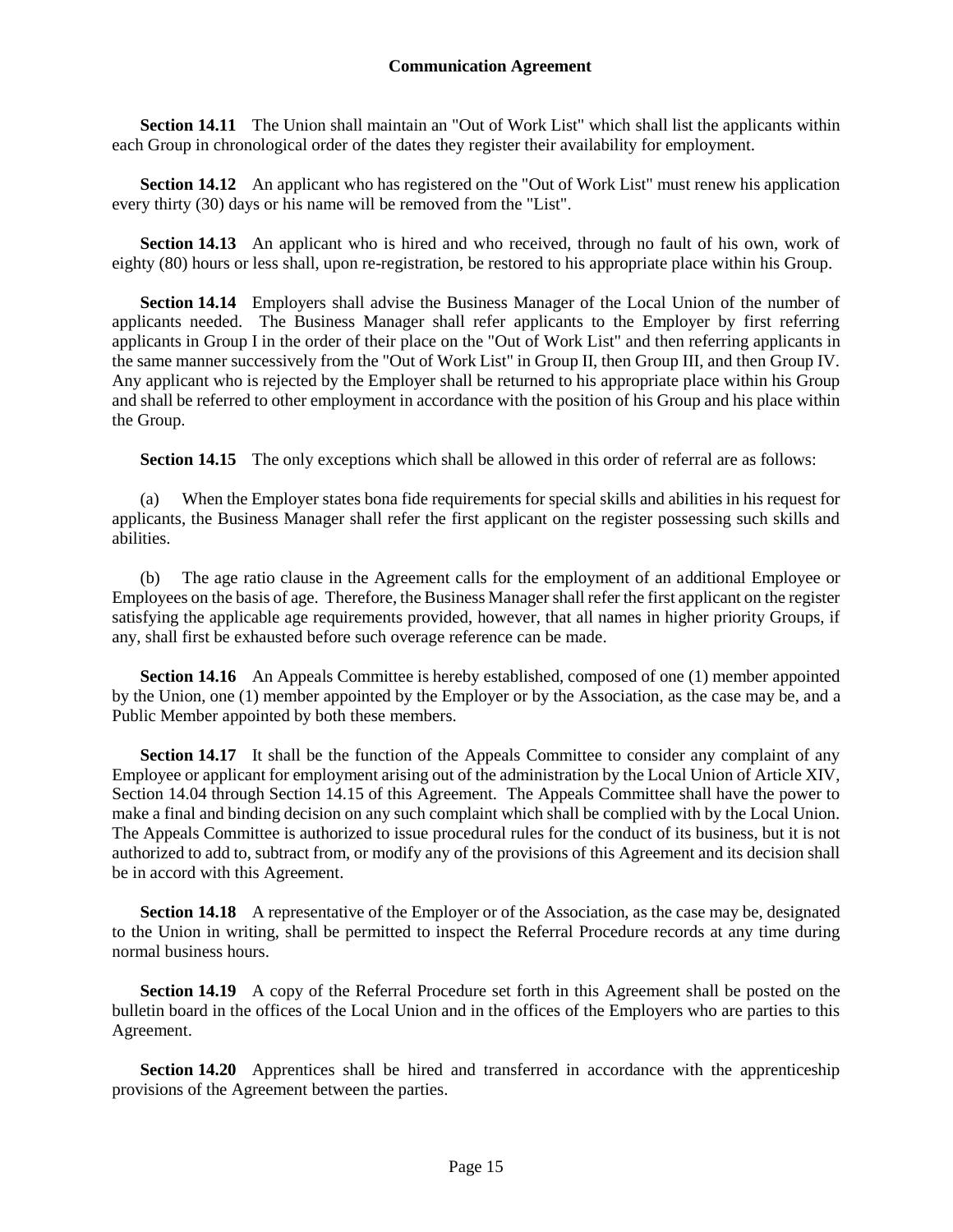**Section 14.21** When making reductions in the number of Employees due to lack of work, Employers shall use the following procedures:

(a) Temporary Employees, if any are employed, shall be laid off first. Then Employees in Group IV shall be laid off next, if any are employed in this Group. Next to be laid off are Employees in Group III, if any are employed in this Group, then those in Group II, and those in Group I.

(b) Paragraph (a) will not apply as long as the special skills requirement as provided for in Article XIV, Section 14.15 (a) is required.

(c) Supervisory Employees covered by the terms of this Agreement will be excluded from layoff as long as they remain in a supervisory capacity. When they are reduced to the status of Journeyman, they will be slotted in the appropriate Group in paragraph (a) above.

(d) Upon layoff or discharge of any employee, the employer shall fax or mail a copy of the severance notice to the Referral Office at:

> Local Union #134, IBEW Referral Office 600 West Washington Blvd. Chicago, IL 60661 Phone Number – (312) 466-8300 Fax Number –  $(312)$  466-8313

**Section 14.22** The following procedures should be used when calling a Foreman by name off the Referral System list. These rules shall be implemented immediately.

(a) In calling a Foreman by name, Contractors will be required to complete a "Contractor Foreman Request Form". The information contained on this form is important to the implementation of the Foreman Provision and will give the Referral System a permanent record of the Foreman Request.

(b) Upon receiving this request form and assuming that the individual meets the qualification of being unemployed and listed as available and ready for work on the appropriate book of the Referral System for five (5) days, the Employee will be immediately referred to the Employer to work as a Foreman. Said Employee shall work as a Foreman for a minimum of one thousand (1000) hours or be terminated.

(c) During the one thousand (1000) hour period of employment, the Foreman who is called by name off the Referral System list shall be required to complete a "Weekly Foreman Report" which will include additional information of job location, job address and names of Employees who are being supervised on the job listed. Once the one thousand (1000) hour minimum has been satisfied, the "Weekly Foreman Report" will no longer be required. It is the strict intention of the "Foreman Call Out Procedure" that the Foreman called off the Referral System list by name will eventually supervise one (1) or more Journeyman Electricians. This Section of the "Foreman Call Out Procedure" will be closely monitored.

(d) A Foreman Call Out Grievance Sub-Committee of the Electrical Joint Arbitration Board has been appointed to hear all claims of violations of these procedures. This EJAB Sub-Committee shall be comprised of one (1) member appointed by the Union and one (1) member appointed by the Association and shall meet within forty-eight (48) hours of any claim that the "Foreman Call Out Procedure" has been violated.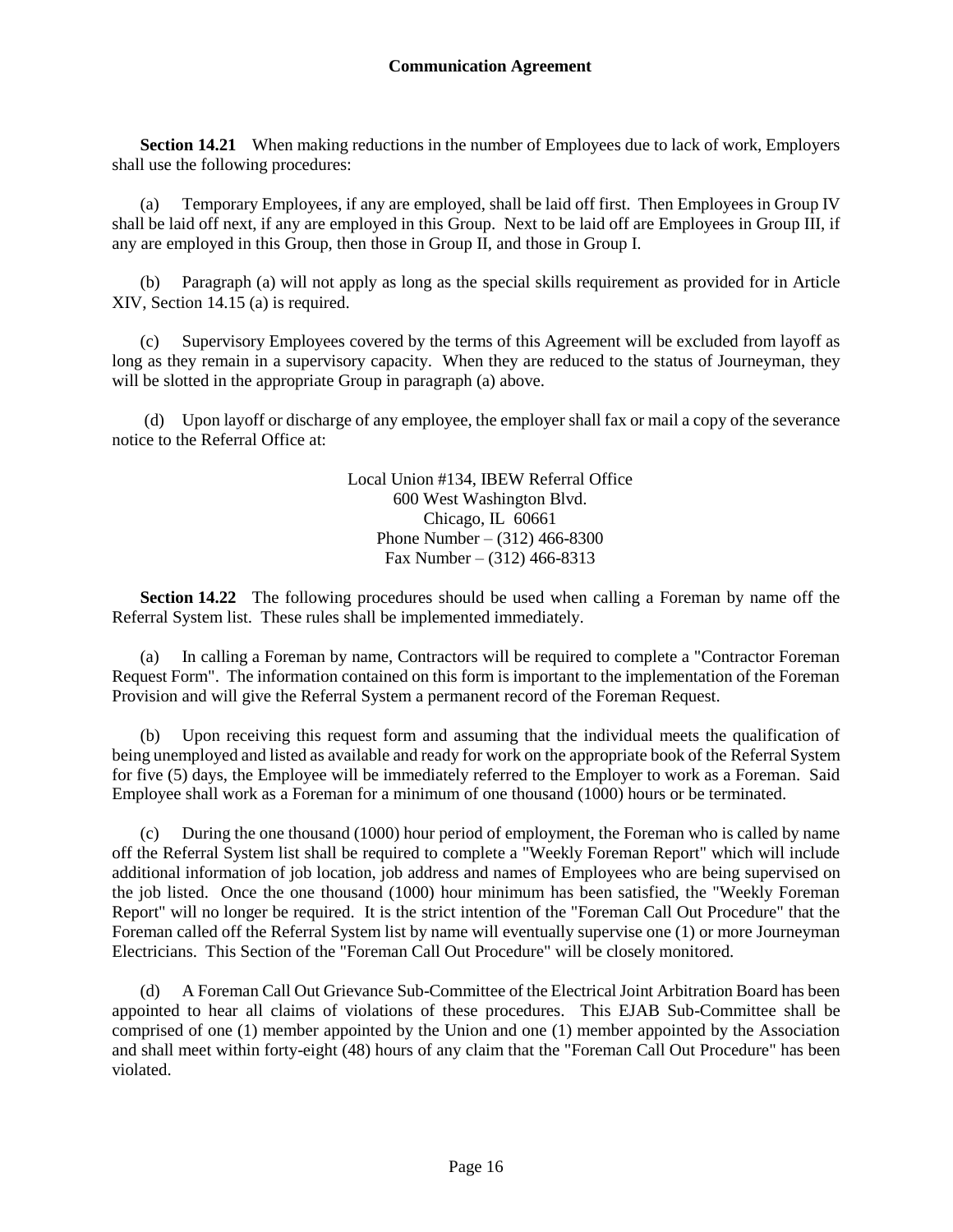(e) Should the Foreman Call Out Sub-Committee find against the Employee/Employer, the penalties stated below shall apply:

- (1) The Employer shall not be allowed to call a Foreman by name off the Referral System List for a period of six (6) months.
- (2) The Employee shall immediately be placed at the bottom of the Referral Book for which the Employee qualifies and shall not be allowed to work for the subject Employer for a period of  $two$  (2) years.

#### **ARTICLE XV Apprenticeship and Training**

<span id="page-21-1"></span><span id="page-21-0"></span>**Section 15.01** There shall be an Electrical Joint Apprenticeship and Training consisting of five (5) members representing the Association and five (5) members representing the Union. This Committee shall adopt local Communication Training Standards in conformity with the National Communication Training standards for the Electrical Contracting Industry. It shall also be responsible for training Communication Journeymen and others. These local standards will be promptly agreed upon by the parties to this Agreement and shall be registered by the Local Joint Apprenticeship and Training Committee with the National Joint Apprenticeship and Training Committee.

**Section 15.02** Members of the Electrical Joint Apprenticeship and Training Committee shall be selected by the party they represent. Their term of office shall be three (3) years unless removed by the party they represent. The term of one (1) Association and one (1) Union representative shall expire each year with successors to be determined in the same manner as the original appointments were made. A Committee member may succeed himself.

**Section 15.03** The Subcommittee shall select from its membership, but not both from the same group, a Chairman and a Secretary who shall retain voting privileges.

Section 15.04 The Subcommittee shall meet at least once a month and also when called by the Chairman.

**Section 15.05** The Subcommittee shall supervise all matters involving Communication training in conformity with the provisions of this Agreement and the registered local Communication Training Standards. In case of a deadlock, the matter in dispute shall be referred to the Local Joint Apprenticeship and Training Committee for settlement. Any proposed changes in this Agreement pertaining to Communication Training should first be considered by the Communication Subcommittee for their recommendation before being acted upon by the parties to this Agreement.

**Section 15.06** An Apprentice who has completed his probationary period may be removed from training by the Subcommittee, in accordance with its rules, for cause. Such removal by the Subcommittee also cancels his classification of Apprentice and the opportunity to complete this training.

**Section 15.07** The parties to this Agreement shall be bound by the Electrical Joint Apprenticeship and Training Trust Fund Agreement which conforms to Section 302 of the Labor-Management Relations Act of 1947, as amended. The Trustees authorized under this Trust Agreement are hereby authorized to determine the reasonable value of any facilities, materials or services furnished by either party. All funds shall be disbursed in accordance with this Trust Agreement.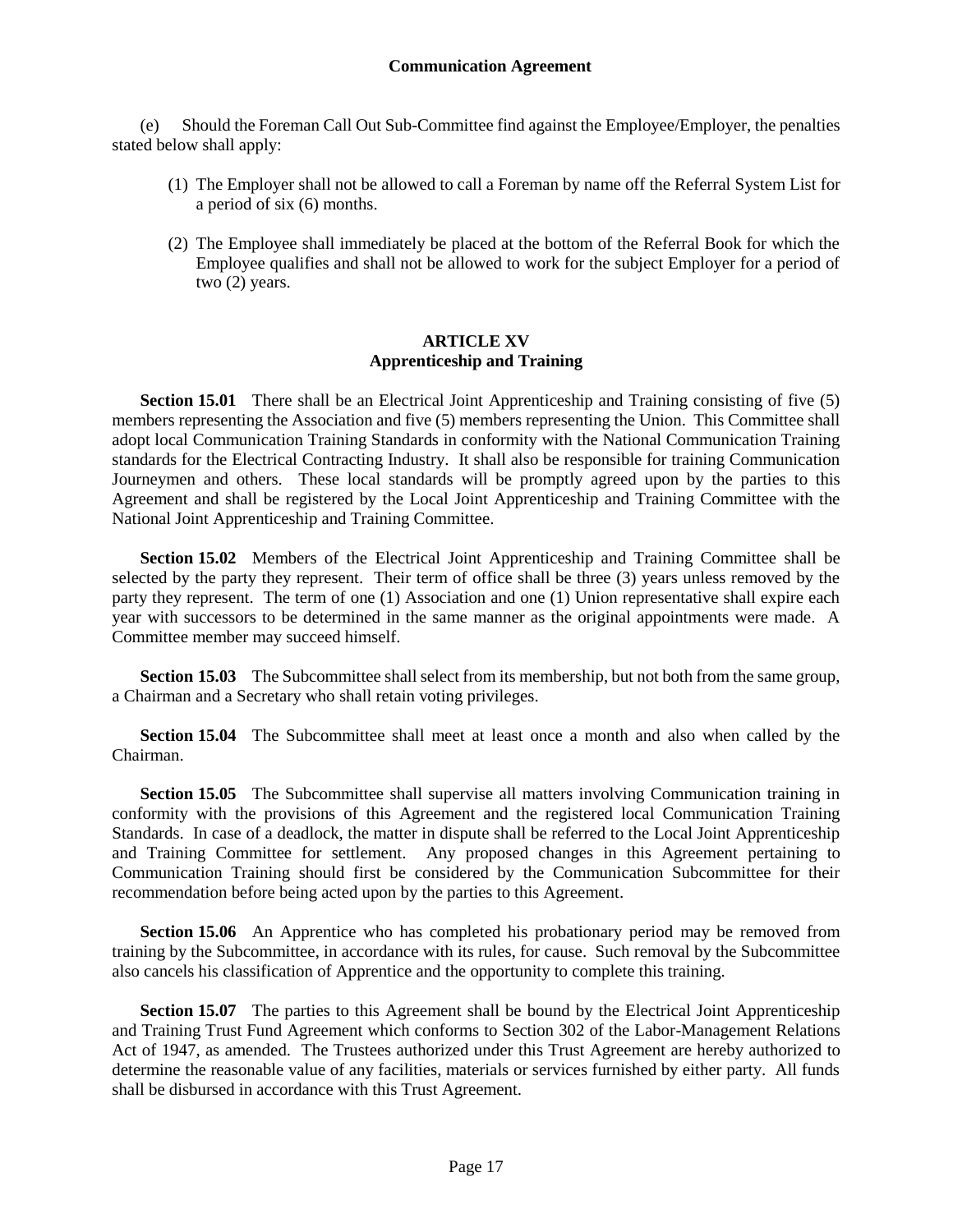Section 15.08 In order to fund the work of the Electrical Joint Apprenticeship and Training Committee, the Trust and the JATP, the Company shall contribute into the Electrical Joint Apprenticeship and Training Trust Fund an amount agreed to pursuant to Appendix "E" for each hour worked.

#### **ARTICLE XVI Benefits**

<span id="page-22-1"></span><span id="page-22-0"></span>**Section 16.01** The following days shall be recognized as legal holidays: New Year's Day, Decoration Day, Fourth of July, Labor Day, Thanksgiving Day and Christmas Day or days celebrated as such.

**Section 16.02** It is distinctly understood that no construction work shall be done on the first Monday of September, commonly known as Labor Day, except in emergency to preserve life and property and to maintain service to the public.

**Section 16.03** The Company would like thirty (30) days advanced notice from employees wishing to take vacation time, but such vacation time should be scheduled at least two (2) weeks in advance.

**Section 16.04** Health and Welfare contributions shall be made pursuant to the provisions of Appendix "C". Annuity contributions shall be made pursuant to the provisions of Appendix "D". Contributions to the Vacation Account shall be made pursuant to Appendix "F". The Labor Management Cooperation Committee of Chicago (LMCC Chicago) contribution shall be made pursuant to the provisions of Appendix "G". Administrative Maintenance Fund contributions shall be made pursuant to the provisions of Appendix "H".

**Section 16.05** The Electrical Joint Arbitration Board recognizes that the dangers and costs which alcohol and other chemical abuses can create in the electrical contracting industry as it relates to safety and productivity are significant. The Board resolves to combat chemical abuse in any form through the Electrical Industry Drug-Free Alliance program. The Board also agrees that to be effective, programs to eliminate substance impairment should contain a strong rehabilitation component. The parties recognize the employer's right to adopt and implement a drug and alcohol policy subject to all applicable laws and regulations, procedural safeguards, scientific principles and legitimate interests of privacy and confidentiality. The Electrical Joint Arbitration Board reserves the right to change or modify any section of the drug testing policy and procedures. The Board also recognizes that funding for this program will be borne by the employers. When drug and alcohol testing is performed, all testing shall be conducted in accordance with the procedures outlined in the Electrical Industry Drug-Free Alliance policy.

**Section 16.06** The Payroll Report for Participating Employers and a single check payable to Electrical Insurance Trustees covering the Company's contribution for fringe benefits of employees shall be sent monthly to the address as stated in Article XVIII, Section 18.01 (a) of this Agreement.

**Section 16.07** The Electrical Insurance Trustees are authorized and empowered to make the required allocation of the amount received among the various trusts.

**Section 16.08** The failure of the Company to comply with the above provisions shall constitute a breach of this Agreement.

**Section 16.09** It is agreed that in accord with the Employees Benefit Agreement of the National Electrical Benefit Fund ("NEBF"), as entered into between the National Electrical Contractors Association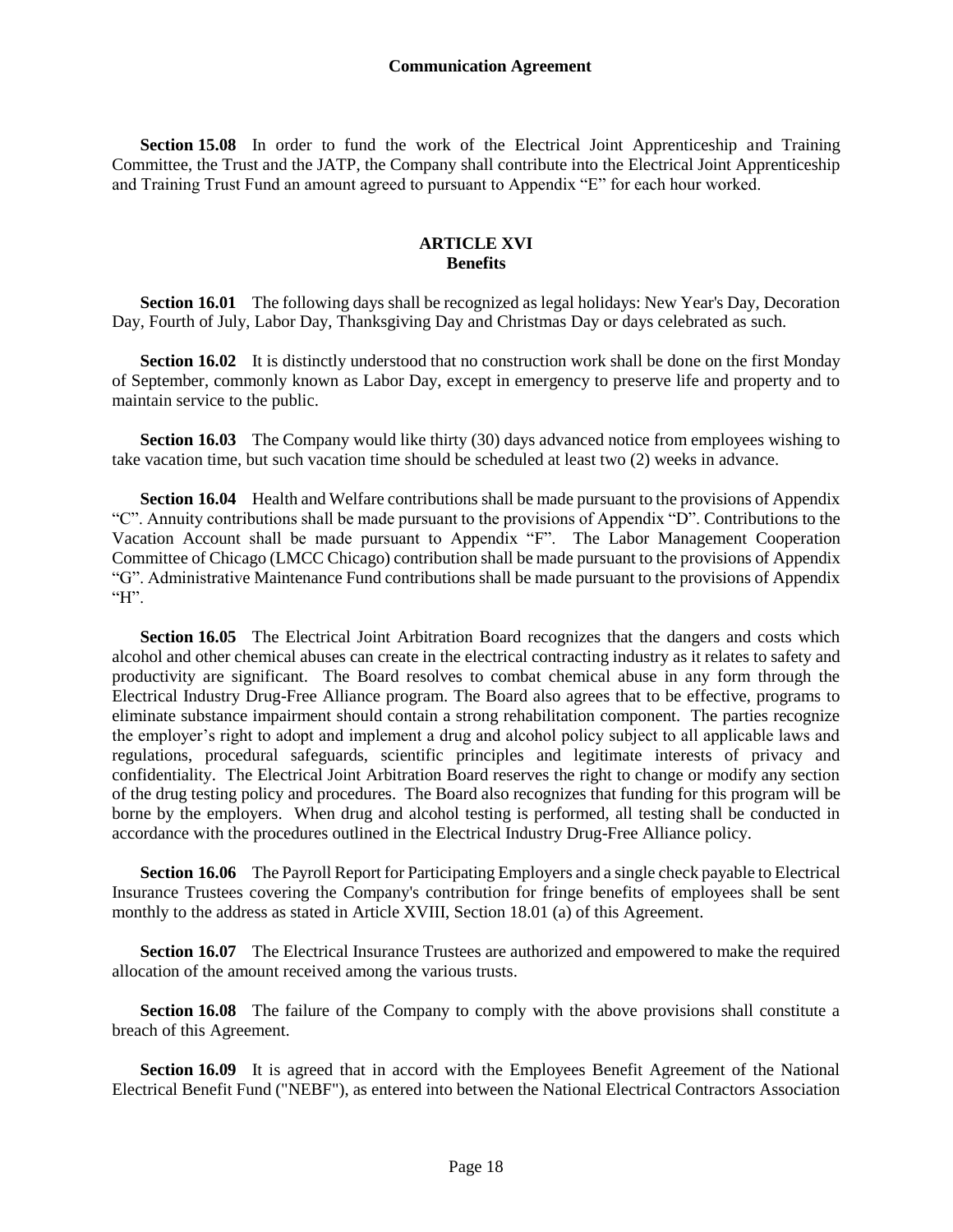and the International Brotherhood of Electrical Workers on September 3, 1946, as amended, and now delineated as the Restated Employees Benefit Agreement and Trust, that unless authorized otherwise by the NEBF, the individual Employer will forward monthly to the NEBF's designated local collection agent an amount equal to 3% of the gross monthly labor payroll paid to, or accrued by, the Employees in this bargaining unit, and a completed payroll report prescribed by the NEBF. The payment shall be made by check or draft and shall constitute a debt due and owing to the NEBF on the last day of each calendar month, which may be recovered by suit initiated by the NEBF or its assignee. The payment and the payroll report shall be mailed to reach the office of the appropriate local collection agent not later than fifteen (15) calendar days following the end of each calendar month.

The individual Employer hereby accepts, and agrees to be bound by, the Restated Employees Benefit Agreement and Trust.

**Section 16.10** An individual Employer who fails to remit as provided above shall be additionally subject to having this Agreement terminated upon seventy-two (72) hours' notice in writing being served by the Union, provided the individual Employer fails to show satisfactory proof that the required payments have been paid to the appropriate local collection agent.

**Section 16.11** The failure of an individual Employer to comply with the applicable provisions of the Restated Employees Benefit Agreement and Trust shall also constitute a breach of his labor Agreement.

**Section 16.12** If an Employer employs an Employee who is related to one of the owners of the Employer as a child, parent, sibling, in-law or spouse of either such owner or the owner's spouse, the Employer shall make fringe benefit contributions on behalf of such Employee on a full-time basis of not less than 40 hours per week for 48 weeks per calendar year; unless the Employer can demonstrate to the satisfaction of the Trustees that the Employee actually worked fewer hours, in which case the Trustees may determine that additional contributions need not be paid on behalf of that relative beyond the hours they determined were actually worked.

The Electrical Insurance Trustees are also authorized to require such full-time contributions by the Employer on behalf of an Employee who exercises significant control over the management and/or operation of the Employer's business, unless the Employer can demonstrate to the satisfaction of the Trustees that the Employee does not exercise such control.

This Section 16.12 shall not be deemed to require additional contributions on behalf of a relative who, in the absence of such contributions, does not qualify for any welfare benefits under a plan of benefits maintained by the Trustees.

Section 16.13 Employees on payroll reports submitted to the Electrical Insurance Trustees must be employed by the Participating Employer and signatory to the Communication Agreement. Employers cannot contribute to the Trustees on behalf of leased Employees or Employees of a Professional Employer Organization.

**Section 16.14** The Company agrees that if the Union removes the employees of the Company from any and all job sites because the Company was delinquent for two (2) months in wage or fringe benefit payments due under the terms of this Agreement, such action will not constitute a violation of this Agreement.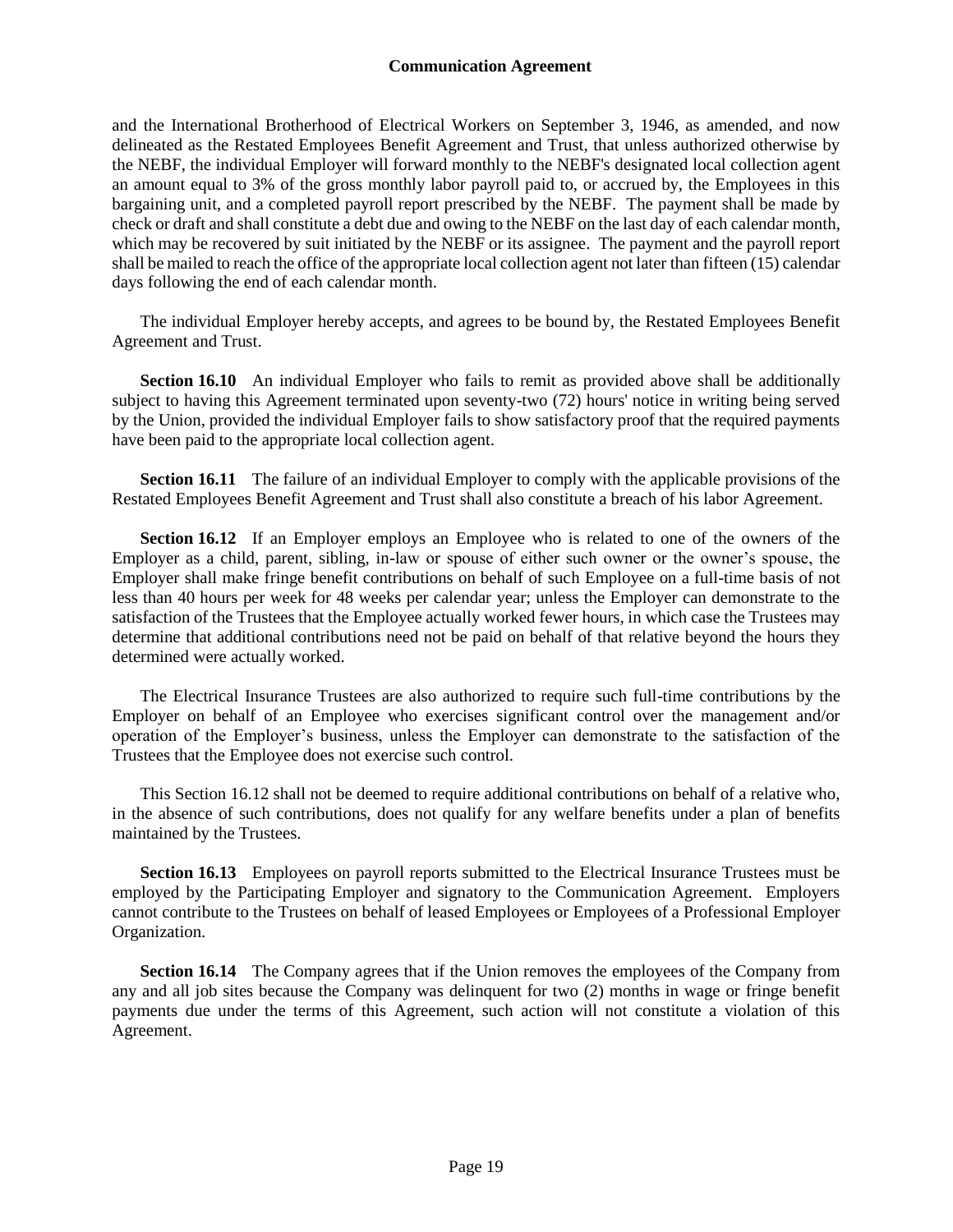#### **ARTICLE XVII Wage and Fringe Benefit Performance Bond**

<span id="page-24-1"></span><span id="page-24-0"></span>**Section 17.01** The Company shall furnish two bonds, each with corporate surety, one to guarantee the payment of wages and working dues with the Union as "obligee" and the other to guarantee the payment of fringe benefit contributions with the Electrical Insurance Trustees as "obligee". The wage bond shall be on a standard form provided by the Union (an example is included in Appendix "J" of this Agreement). The fringe benefit bond shall be on a standard form provided by the Electrical Insurance Trustees (an example is included in Appendix "K" of this Agreement). The Company and the surety licensed to transact business in Illinois, herein called the "Surety", are hereby bound unto the Electrical Insurance Trustees, as Obligee, in the penal sums of (1) Seven Thousand Five Hundred Dollars and 00/100 (\$7,500) for each covered employee of the Company for all fringe benefit contributions to the Obligee and any liquidated damages assessed thereon and (2) Three Thousand and 00/100 (\$3,000) for contributions to the National Electrical Benefit Fund (NEBF) and any liquidated damages assessed thereon. The wage bond shall provide for full payment of net wages and working dues to a maximum of four (4) weeks of wages and working dues. There shall be no deductible on either bond.

**Section 17.02** The bond shall further provide that it may not be terminated without thirty (30) days prior written notice to the Union and the Company.

#### **ARTICLE XVIII Wage and Fringe Benefit Checks – Delinquency Collection Policy**

<span id="page-24-3"></span><span id="page-24-2"></span>Section 18.01 Employers who fail to have sufficient funds in the bank to cover checks issued to Employees for wages and checks issued to the Electrical Insurance Trustees for contributions will be penalized by the Electrical Joint Arbitration Board.

(a) Due Date. An Employer's contribution and payroll report are due on the fifteenth day of the month ("Due Date") following the month in which work was performed. Payroll reports and contributions must be sent to one of the following addresses:

Electrical Insurance Trustees 75 Remittance Drive, Suite 1615 Chicago, IL 60675-1615

#### **Via United States Postal Service: Via Courier (everything except U.S.P.S.):**

The Northern Trust Company 350 North Orleans Street Receipt & Dispatch 8 th Floor Chicago, IL 60654

Attention: Electrical Insurance Trustees Suite 1615

(b) Delinquent Defined. If a contribution and payroll report are not received by the Due Date, they are delinquent. If the Due Date is a Saturday, Sunday or holiday, the contribution and payroll report must be received by the next business day. Contributions are not received until they are received at one of the above addresses. The postmark date on an envelope is not the receipt date. If only a part of the amount due is paid, the shortage is delinquent.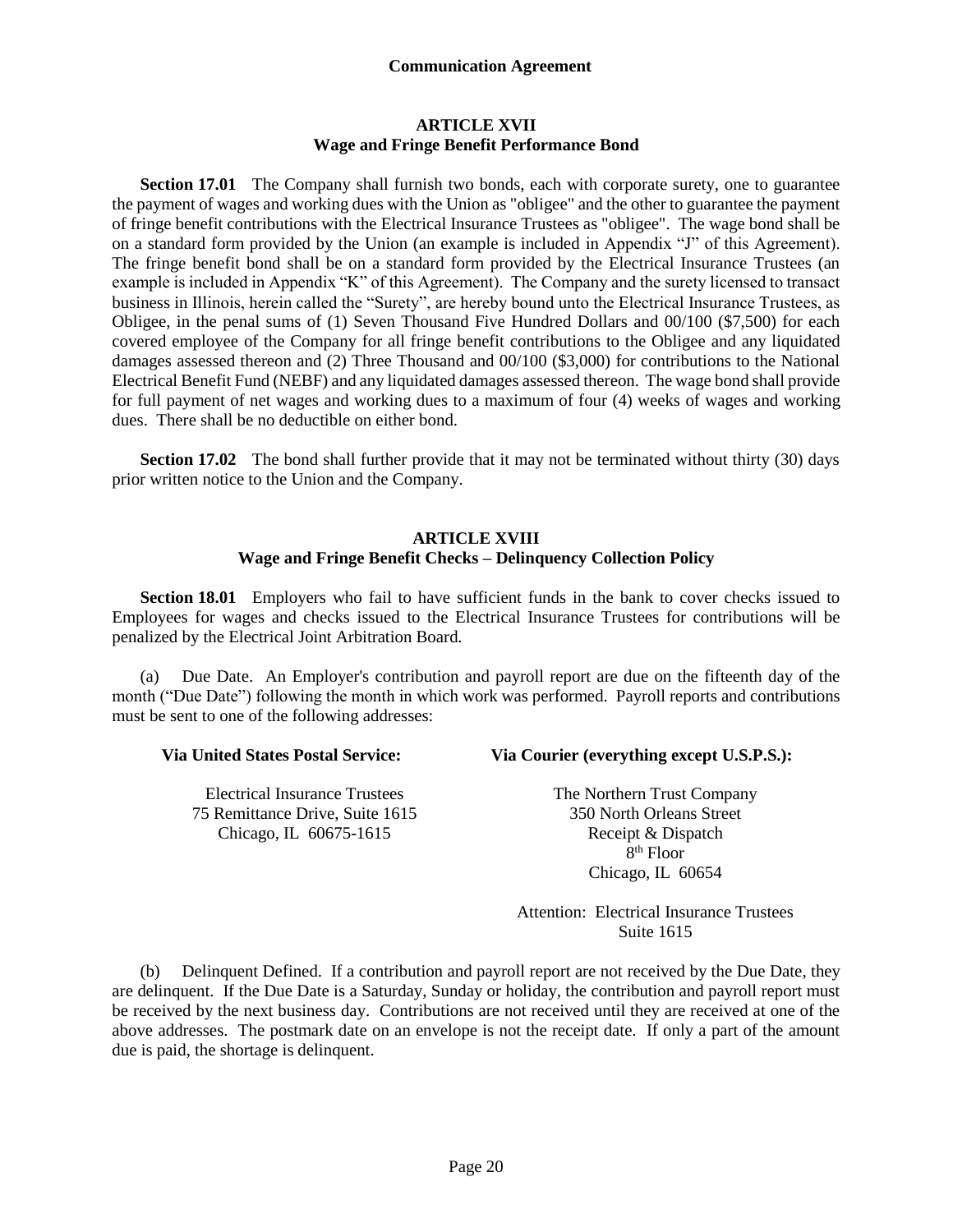(c) Additional Charge for Delinquency. Failure to pay the contribution by the Due Date will result in liquidated damages of one percent  $(1\%)$ , multiplied by the total amount due for each day late, up to ten percent (10%).

(d) Past Due Date and Amount. If an Employer's delinquent payment is not received by the last day of the month ("Past Due Date") following the month in which work was performed, the Trustees will assess additional liquidated damages and interest as follows:

(1) Liquidated damages at the rate described in item (c) above, plus an additional five percent (5%) of the delinquent amount. If the delinquent payment is not received by the last day of the month following the Past Due Date, another five percent (5%) in liquidated damages will be assessed.

(2) Interest at the rate of one percent (1%) will be assessed for each month, or a part thereof, that a payment is late.

As soon as reasonably possible following the Past Due Date, the Trust office will notify the delinquent Employer that failure to pay the amount due will result in liability for additional liquidated damages, interest, attorneys' fees and costs, and jeopardizes coverage and eligibility for its Employees.

(e) Claim on Bond and notice to EJAB. If an Employer is delinquent in the amount of \$25,000 or more, the Trust office will promptly file a claim on the Employer's Fringe Benefit Bond and send a notice to the Electrical Joint Arbitration Board. If an Employer's delinquent payment is not received by the last day of the month following the Past Due Date, regardless of the amount of the delinquency, the Trust office will send a notice to the Employer's surety and to the Electrical Joint Arbitration Board.

(f) Payment Required and Suspension of Coverage.

(1) Hours for which an Employer is delinquent do not count in determining eligibility under the Insurance Trust.

(2) If an Employer remains delinquent fifteen (15) days after the Past Due Date, the Trust office will promptly send a notice to (a) the Employer for distribution to Employees, (b) affected Employees at their last address in the Insurance Trust records and (c) Local Union No. 134, which explains that coverage under the Insurance Trust will be suspended if the delinquent contributions are not paid by the last day of the month following the Past Due Date. If the Trust office has no address for an Employee, the notice to the Union and his Employer will substitute for notice to the Employee. The Employer must post the notice at the location for other Employee notices. Failure to pay the delinquent amount in full by the last day of the month following the Past Due Date will result in a suspension of coverage and eligibility under the Insurance Trust for claims incurred after the last day of the month following the Past Due Date, and the suspension will continue until eligibility and coverage are reinstated by the Trustees.

(3) It is the intent of the Parties that an Employee should not continue to work for an Employer who is delinquent in making contributions to the Electrical Insurance Trustees and that while an Employee remains employed by a delinquent Employer, to the extent permitted by law, the Employee will not receive health and welfare benefits. If they deem it prudent, the Trustees may defer suspension of coverage and eligibility as otherwise required by this Agreement while pursuing other means of curing the delinquency, including in the case of a bankrupt Employer an application to the bankruptcy court for any relief to which the Trustees may be entitled.

(4) Suspension of coverage does not relieve the Employer of its obligation to pay contributions.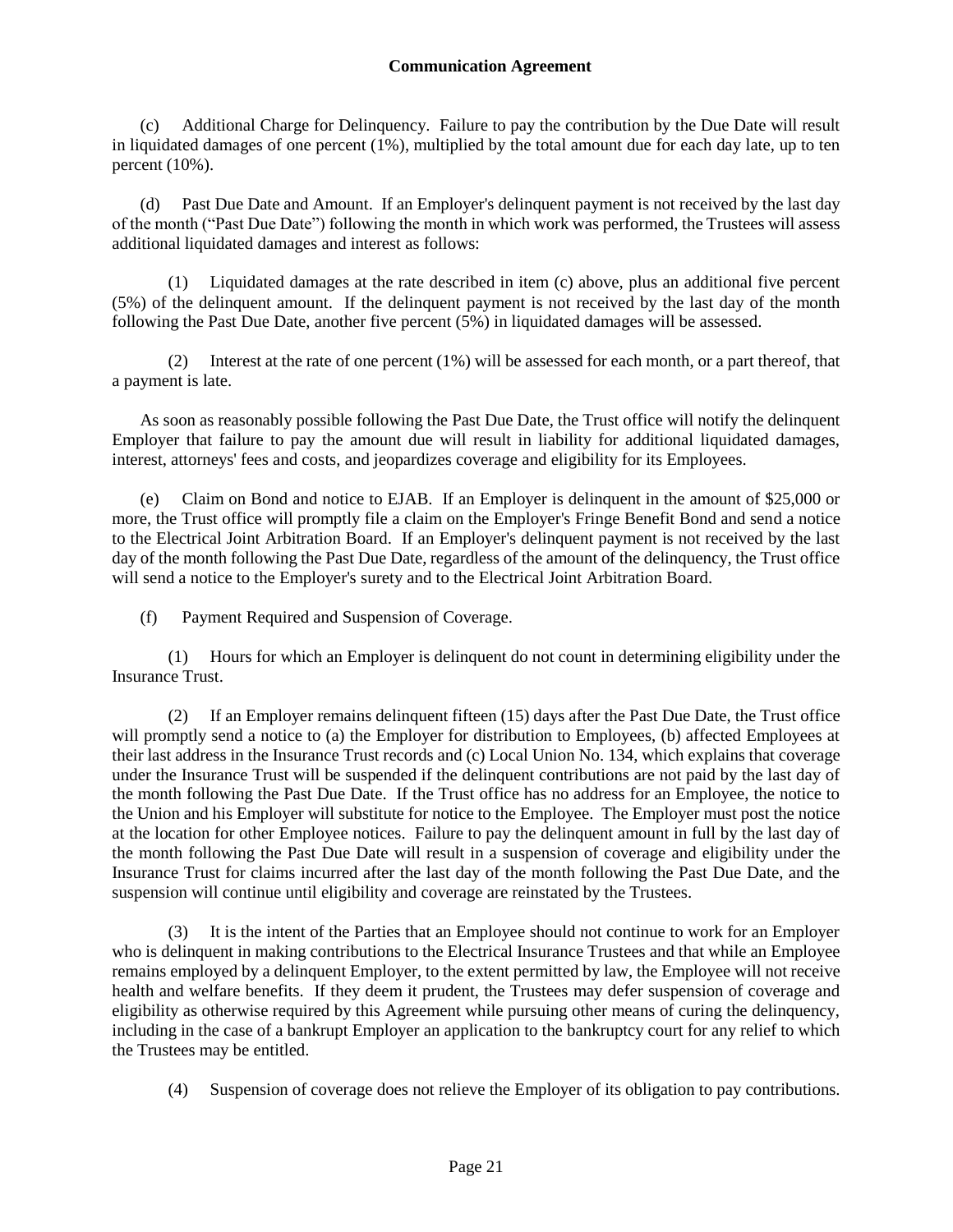(g) Referral to Legal Counsel. The Fund Administrator will refer any delinquency which remains unpaid 90 days after the Due Date and which is more than \$5,000 to Fund Counsel for legal action. Notice of the referral will be provided to the Chicago and Cook County Chapter, N.E.C.A., the Local 134 Business Manager and affected Employees. If Fund Counsel files suit to collect the delinquency, the Employer is liable for the amount of the contributions, liquidated damages, interest, and all costs of recovery, including but not limited to attorneys' fees and court costs.

(h) Deposit. If an Employer fails to make the full monthly contribution by the Due Date three (3) times in any twelve (12) month period, the Trustees will require the Employer to post a cash deposit which is the lesser (a) of three (3) months of estimated contributions, based on the Employer's last twelve (12) payroll reports, or (b) the amount on the following schedule:

| Number of Employees | Deposit Required |
|---------------------|------------------|
| $1 - 5$             | \$10,000         |
| $6 - 10$            | \$20,000         |
| $11 - 20$           | \$40,000         |
| $21 - 50$           | \$100,000        |
| $51 - 75$           | \$150,000        |
| Over 75             | \$150,000        |

plus an additional amount determined by this schedule for increments of Employees beyond Seventy-five (75).

The term of the deposit is for a period of one (1) year.

The deposit will only be used to guarantee contributions and related liquidated damages, interest and costs of collection, and shall be in addition to other security hereunder.

The term of the deposit will automatically renew if the Employer is again delinquent during the year the deposit is required to be maintained.

(i) The following will also be processed as delinquencies:

(1) Liquidated Damages. Assessments for liquidated damages must be paid by the last day of the month in which assessed. If assessed liquidated damages are not paid by the last day of the month in which assessed, they will be treated the same as delinquent contributions except that liquidated damages will not be assessed for the late payment of liquidated damages.

(2) If a check for contributions is dishonored for any reason, the contributions will be treated as unpaid. In addition to their remedies hereunder, the Trustees may pursue any other remedies they may have against the Employer or any other person under any applicable law.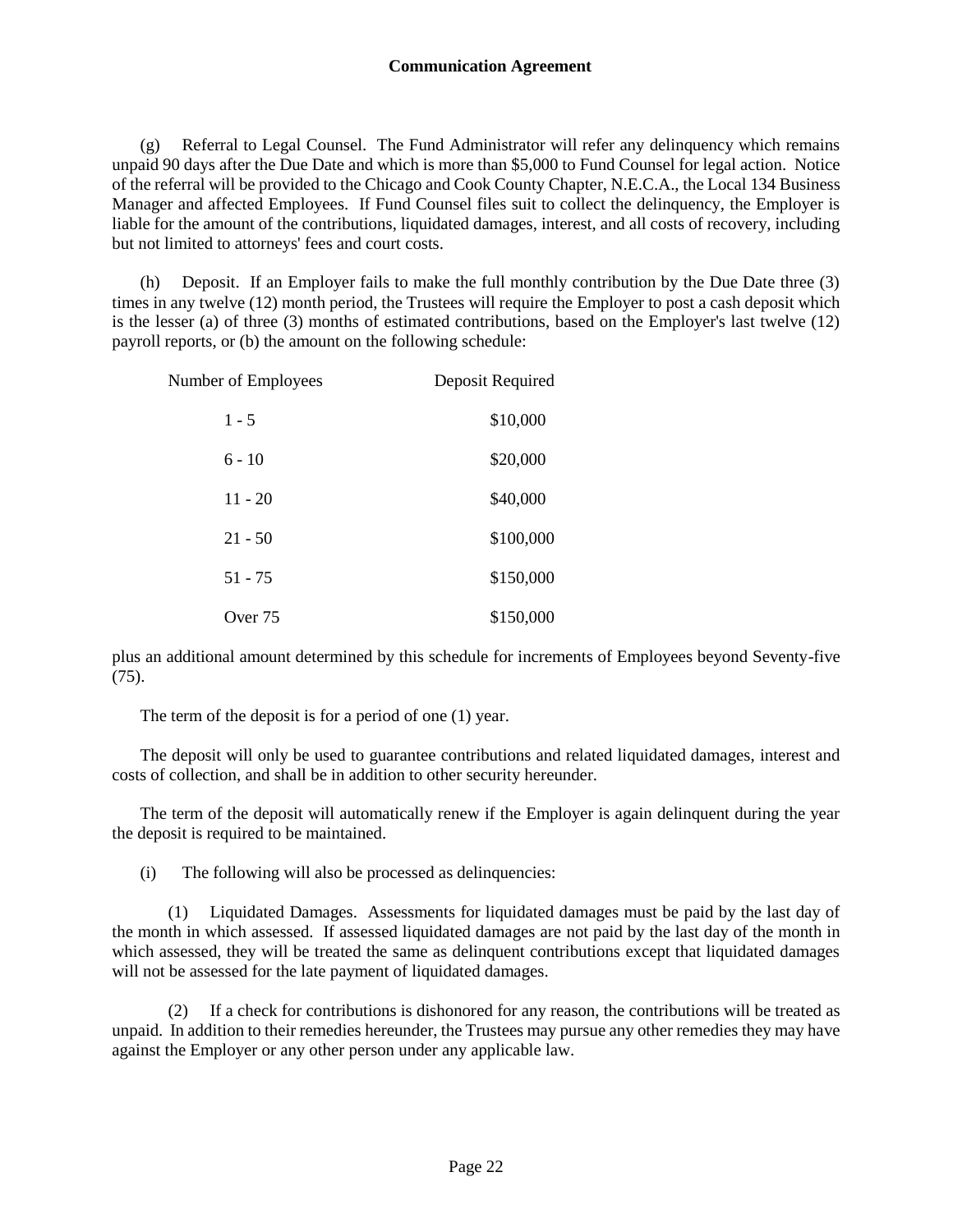(3) Any amounts assessed by the Trust office pursuant to any rule adopted by the Trustees, including but not limited to any assessment for failure to permit a payroll audit, will be treated the same as delinquent contributions, and must be paid by the end of the month in which assessed.

(j) Controversies and Disputes. In any controversy, claim, demand, suit at law or other proceeding between an Employer or any other person and the Trustees, the Trustees are entitled to rely upon any facts appearing in the records of the Trustees, certified by the Union or an Employer, any facts which are of public record, and any other evidence pertinent to the issue involved.

The Trustees have discretionary authority to determine all questions and controversies relating to the Trust, including the construction of any rules or regulations adopted by the Trustees. The decision of the Trustees is binding upon all persons dealing with the Trustees. If a determination of the Trustees is subject to review by a court or other authorized person or body, the decision by the Trustees must be sustained unless it is determined that the Trustees acted in an arbitrary and capricious manner.

(k) Payroll Audit. The Trustees are authorized to conduct payroll audits of Employers from time to time as the Trustees deem desirable. If an Employer fails to schedule an audit for a date within 30 days of the Trustees' notice of audit or if an Employer refuses to schedule an audit, the Trustees shall immediately assess the Employer \$1,000. The Trustees shall assess the Employer an additional \$2,000 if the audit is not scheduled by the end of the following month. Thereafter, the Trustees shall assess the employer \$3,000 per month until the Employer complies. If an audit discloses an underpayment, liquidated damages of fifteen percent (15%), multiplied by the amount of the underpayment, will be assessed. If the underpayment and liquidated damages are not paid by the last day of the month following at least fifteen (15) days notice by the Trust office, the same rules above that apply to delinquent contributions will apply except that the total liquidated damages will not exceed twenty percent (20%) of the underpayment. If the audit discloses an underpayment of three percent (3%) or more of the total contributions due for the audit period, the cost of the audit (deemed to be \$750) will be paid by the Employer. If Fund Counsel files suit to collect an underpayment or to enforce the Trustees' right to conduct an audit, the Employer will be liable for any attorneys' fees and costs incurred by the Trustees in addition to any underpayment, liquidated damages and interest.

**Section 18.02** The Union is authorized to reject any wage bond it deems substandard. The Electrical Insurance Trustees are authorized to reject any fringe benefit bond they deem substandard.

**Section 18.03** The failure of an Employer to comply with the above provisions is a breach of this Agreement.

#### **ARTICLE XIX Workers' Compensation – Unemployment Insurance**

<span id="page-27-1"></span><span id="page-27-0"></span>**Section 19.01** During the term of this Agreement, the Company agrees to maintain workers' compensation coverage, with a carrier approved by the Illinois Department of Insurance, or be self-insured under policies and rules of the Illinois Industrial Commission, for employees covered by this Agreement. The Company shall furnish the Union with a Certificate of Insurance, or equivalent certification if selfinsured, with the appropriate thirty (30) day cancellation notice provision certifying the above coverage as well as other coverage required by this Agreement. Furthermore, the Company shall furnish the Union with its registration number as issued by the Illinois Department of Employment Security.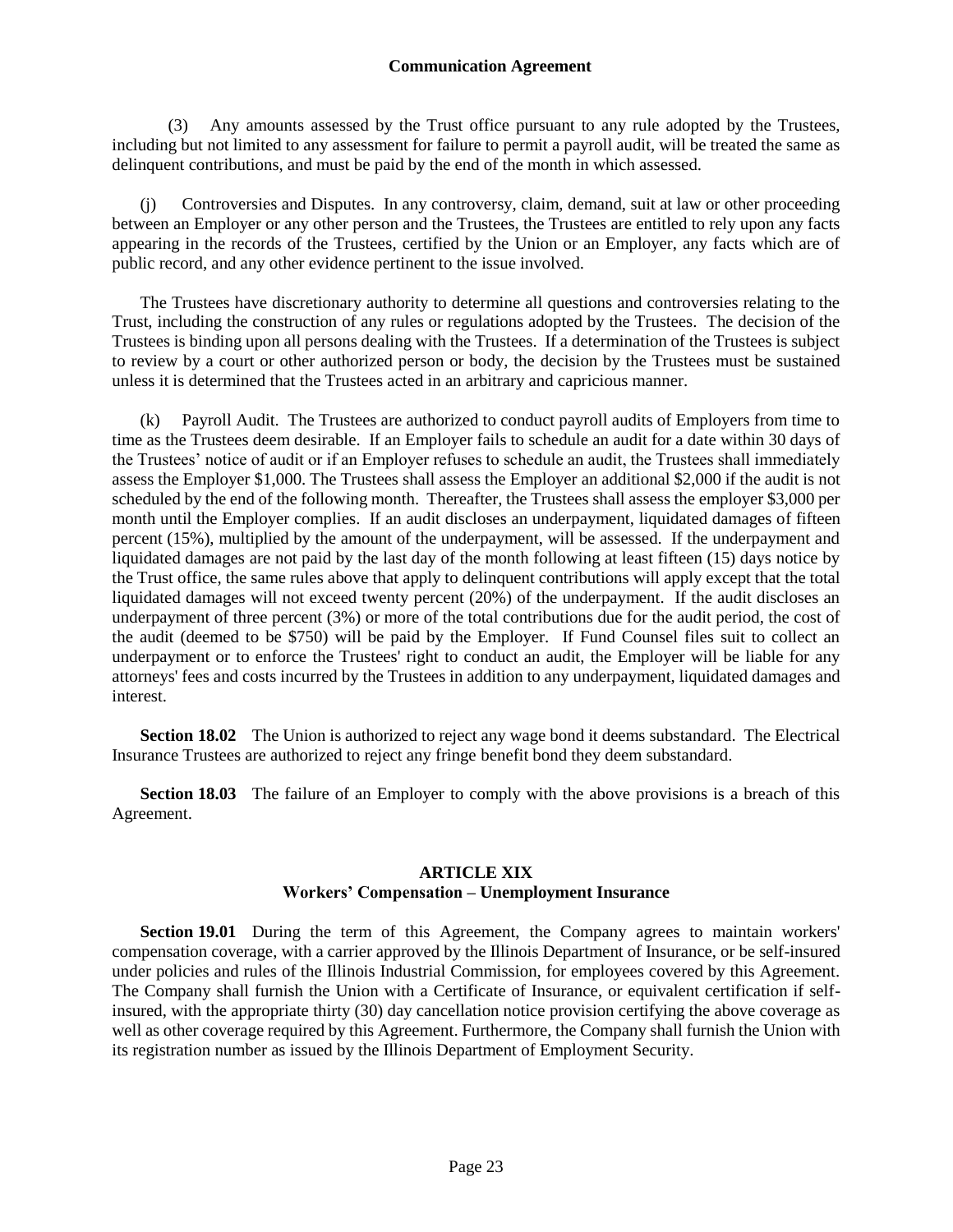### **ARTICLE XX General Provisions**

<span id="page-28-1"></span><span id="page-28-0"></span>**Section 20.01** Employees shall be responsible to provide hand tools identified in Appendix "A" of this Agreement. Employees shall also be responsible for other tools or equipment issued to them by the Company, provided they are furnished with a locker or other safe place for the storage of tools or equipment. Employees shall not be responsible for loss due to forcible entry, hold-up, or wear and tear. Employees that report to work without the tools identified in Appendix A may be denied work until they return with such tools.

**Section 20.02** Local Union No. 134 is a part of the International Brotherhood of Electrical Workers and any violation or annulment of the Agreement of this or any other Local Union of the International Brotherhood of Electrical Workers by the Company will be sufficient cause for cancellation of this Agreement after the facts have been determined by the International Office of the Union. The Company further agrees that it will not sublet, assign or transfer any work covered by this Agreement to any other person, firm or corporation that is not signatory to a collective bargaining agreement with the International Brotherhood of Electrical Workers that active employees covered by this Agreement can perform by working a normal work week.

**Section 20.03** The Agreement shall be binding upon the subsidiaries, successors and assigns of the parties hereto, and no provisions, terms or obligations contained herein shall be affected, modified, altered or changed in any respect whatsoever by the consolidation, merger, sales transfer or assignment of either party hereto, or affected, modified, altered or changed in any respect whatsoever by any change of any kind in the legal status, ownership or management of either party hereto, or by change, geographical or otherwise, in the location or place of business of either party hereto.

**Section 20.04** The Union requests that the Company operate a bona fide and financially responsible business and that it maintain a suitable, sanitary and well equipped place of business with a business telephone and open during normal business hours and meeting the communications contractor requirements listed in Appendix "B".

#### **ARTICLE XXI Most Favored Nations**

<span id="page-28-3"></span><span id="page-28-2"></span>**Section 21.01** If, after the date of this Agreement, the Union grants to any other employer or employer association in a business with a similar scope of work as defined in Article II of this Agreement a more favorable rate of pay or more favorable term or condition of employment, the Company shall, at its option, have the same become immediately effective for all work performed under this Agreement.

**Section 21.02** In recognition that the Company has lesser opportunity than the Union to be informed of the terms and conditions of any agreements which the Union may negotiate with other employers in the business of communications, electronics, security and/or sound industry, the Union agrees that whenever it negotiates with any such other employer it will provide the Company a copy of the terms and conditions resulting from such negotiations.

**Section 21.03** The provisions of this Article shall apply to any new collective bargaining agreements signed with the Union during the term of this Agreement.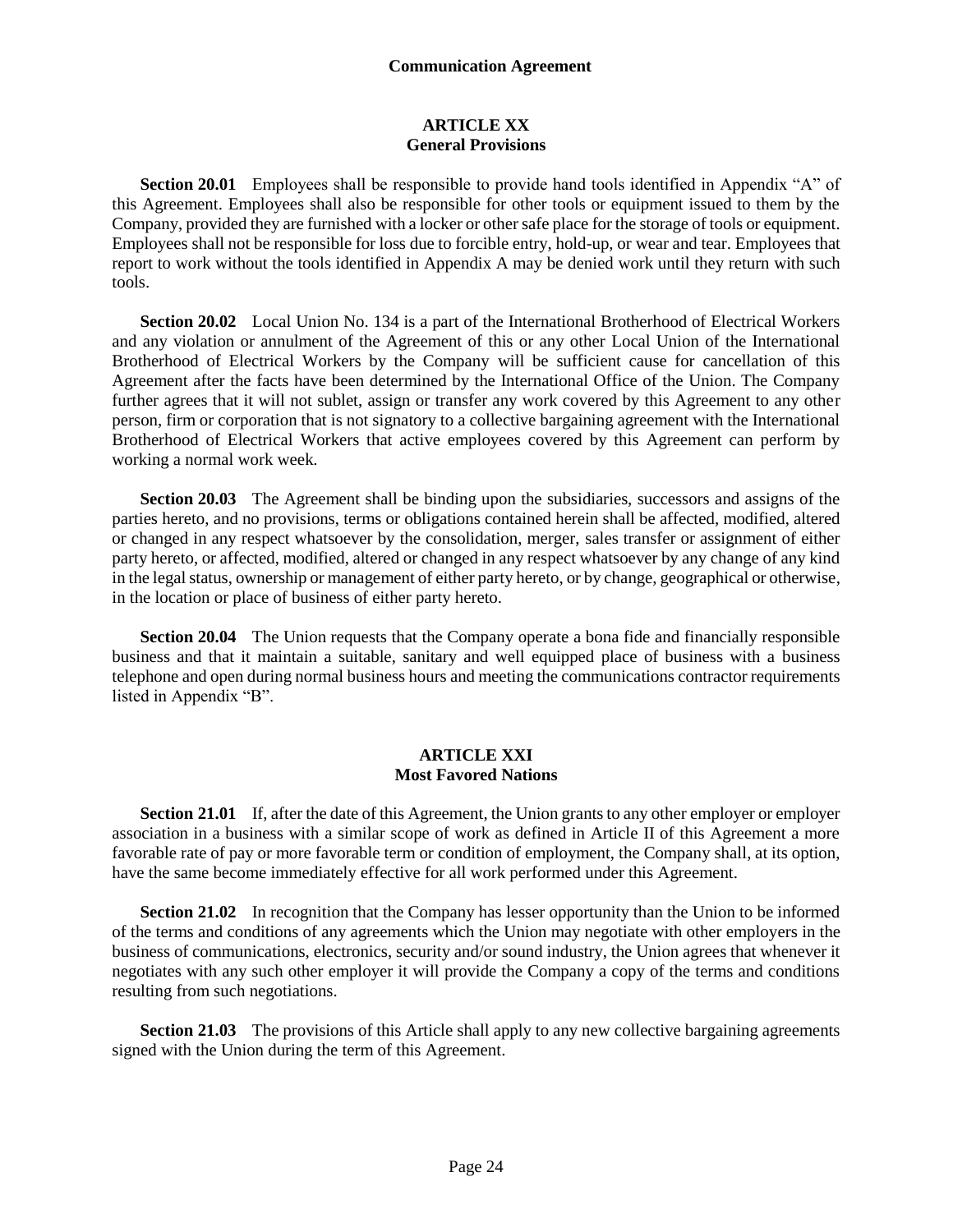#### **ARTICLE XXII Duration**

<span id="page-29-1"></span><span id="page-29-0"></span>**Section 22.01** This Agreement shall take effect June 5, 2017 and shall remain in effect until eleven fifty-nine (11:59 p.m.) June 6, 2021. It will be automatically renewed for one (1) or more additional periods of fifty-two (52) weeks each until amended or terminated as hereinafter provided.

**Section 22.02** Either party may at least sixty (60) days but not more than seventy-five (75) days prior to June 4, 2017, give notice of its desire to reopen the Agreement for the purpose of negotiating with respect to wages and working conditions and the parties shall meet within thirty (30) days thereafter to negotiate with respect to this request.

**Section 22.03** Either party desiring that this Agreement be amended, effective for any yearly period subsequent to the initial period described in Section 22.01 above, shall notify the other party in writing, not less than sixty (60) days and not more than seventy-five (75) days prior to the beginning of the yearly period for which it is desired that the amendments become effective, of its desire to reopen the Agreement for the purpose of negotiating with respect to wages and/or working conditions. Negotiations with respect to desired amendments shall commence not more than thirty (30) days prior to the first day of such yearly period, unless the parties mutually agree otherwise.

**Section 22.04** Either party desiring to terminate this Agreement at the end of the initial period described in Section 22.01 above, or at the end of any yearly period thereafter, shall notify the other party in writing at least sixty (60) days prior to the expiration of the initial period, or of the then current yearly period, such notice to set forth fully the reason or reasons for the desire to terminate in order that the parties may, prior to the end of any such period, have an opportunity to discuss and settle any existing differences of opinions as to the reason or reasons for the desire to terminate, to settle any controversial issues which may become involved in reaching agreement or to agree on a definite means of settling all such differences or issues.

**Section 22.05** Nothing in this Article shall be construed to prevent the parties from making any changes in this Agreement which are mutually agreeable to the parties at any time during the tenure of this Agreement.

**Section 22.06** Any changes agreed upon shall be reduced to writing, signed by both parties hereto, and submitted by the Union to the International Office of the I.B.E.W. for approval, and approved by the International Office the same as this Agreement.

### **ARTICLE XXIII Separability**

<span id="page-29-3"></span><span id="page-29-2"></span>**Section 23.01** Should any provision of this Agreement be declared illegal by any court of competent jurisdiction, such provision shall immediately become null and void, leaving the remainder of the Agreement in full force and effect and the parties shall thereupon seek to negotiate substitute provisions which are in conformity.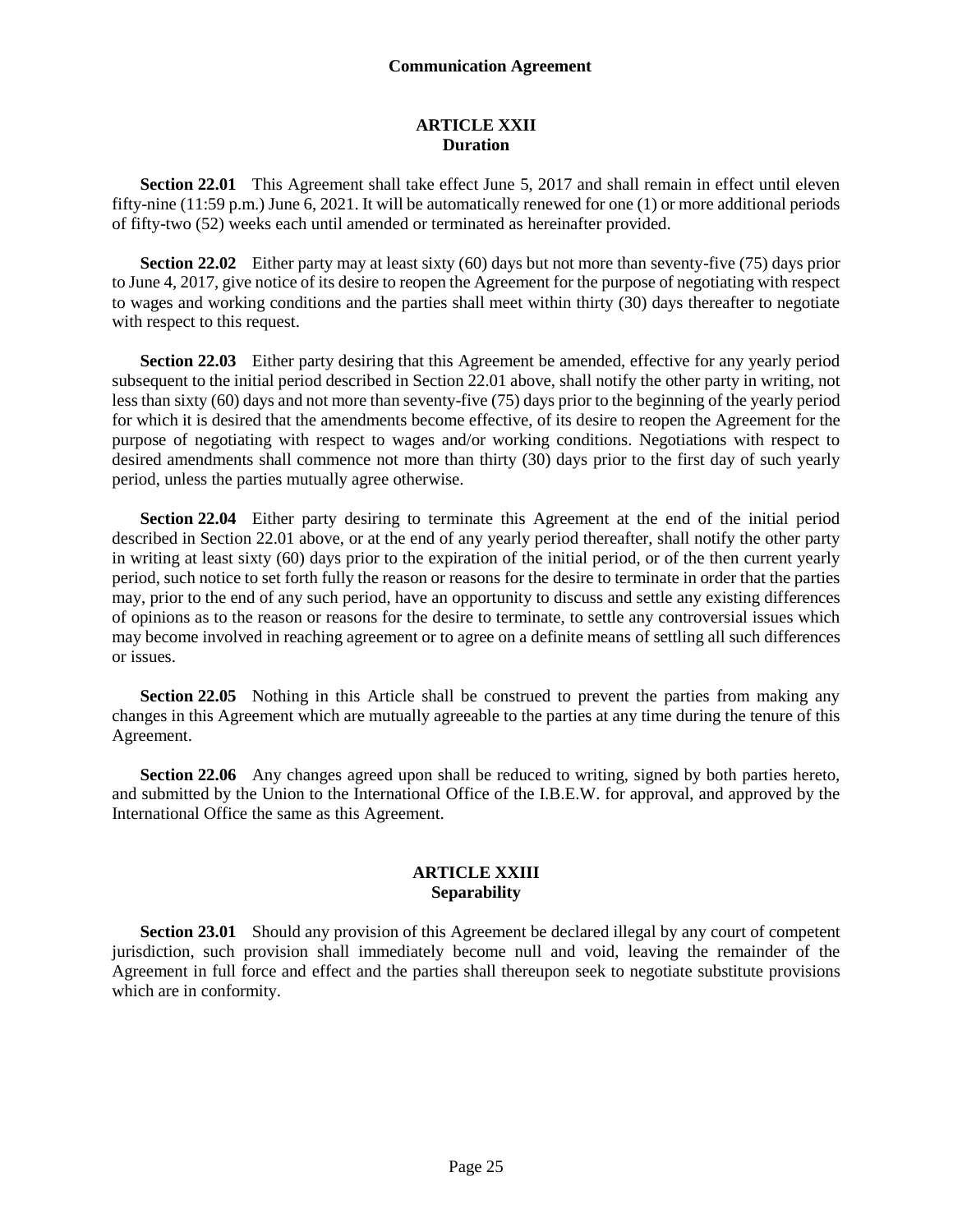#### **ARTICLE XXIV Veterans' Rights**

<span id="page-30-2"></span><span id="page-30-1"></span><span id="page-30-0"></span>**Section 24.01** The parties agree that Employers shall fully comply with their obligations under the Uniformed Services Employment and Reemployment Rights Act of 1994, Public Law 103-353 (USERRA).

**Section 24.02** An Employer re-employing a person who enjoys veterans' rights under USERRA shall provide written notification to the Electrical Insurance Trustees within 30 days after the date of such reemployment. An Employer who fails to provide timely notification pursuant to this section shall be liable for all damages caused by such failure.

**IN WITNESS WHEREOF**, the parties hereto have executed this Communication Agreement by and between the Electrical Contractors' Association of City of Chicago and Local Union #134, IBEW on this 5<sup>th</sup> day of June 2017.

Electrical Contractors' Association Local Union #134

Eric F. Nixon Don Finn

of City of Chicago International Brotherhood of Electrical Workers

President Business Manager, Financial Secretary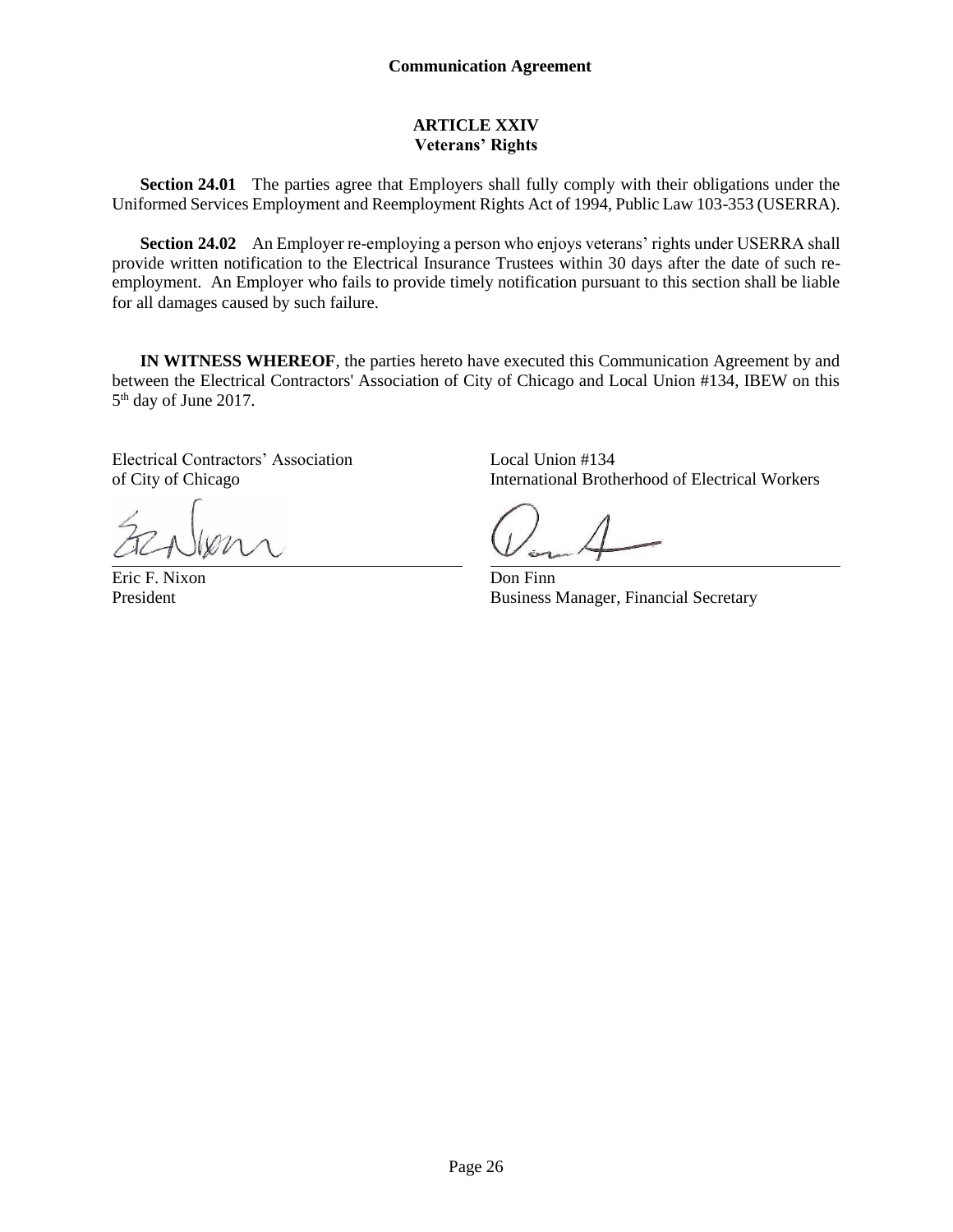#### **Appendix A Tools**

<span id="page-31-0"></span>The tools listed below are required for each Apprentice and/or Journeyman covered by this Agreement.

- 1. BLACK TOOL CASE OR EQUIVALENT
- 2. PUNCH ON TOOL
- 3. CABLE CUTTERS
- 4. DIAGONAL STRIPPERS
- 5. ASSORTED FLATBLADE SCREWDRIVERS
- 6. ASSORTED PHILLIPS SCREWDRIVERS
- 7. HAMMER
- 8. LEVEL
- 9. HACK SAW
- 10. TAPE RULE
- 11. LONG NOSE PLIERS
- 12. SCRATCH AWL
- 13. ADJUSTABLE CRESCENT WRENCH
- 14. LINEMAN PLIERS
- 15. CHANNEL LOCKS
- 16. FLASHLIGHT
- 17. SCISSORS
- 18. CHISEL
- 19. DROP CHAIN
- 20. TOOL BELT OR POUCH
- 21. T-25 STAPLE GUN

Tools are subject to inspection by the Company. Employees are responsible for the safekeeping of their tools and equipment.

#### SUGGESTED TOOL LIST

- 1. ALLEN WRENCH SET
- 2. SOLDERING IRON
- 3. BICS PUNCH-ON TOOL
- 4. BICS BLOCK TEST CLIPS
- 5. WIRE-WRAP UNWRAP TOOL
- 6. WRAP AROUND CABLE STRIPPER
- 7. TESTTAR 2 PR. MOD CLIP TO 66M150 BLOCK
- 8. TELEPHONE SET
- 9. TONER
- 10. PROBE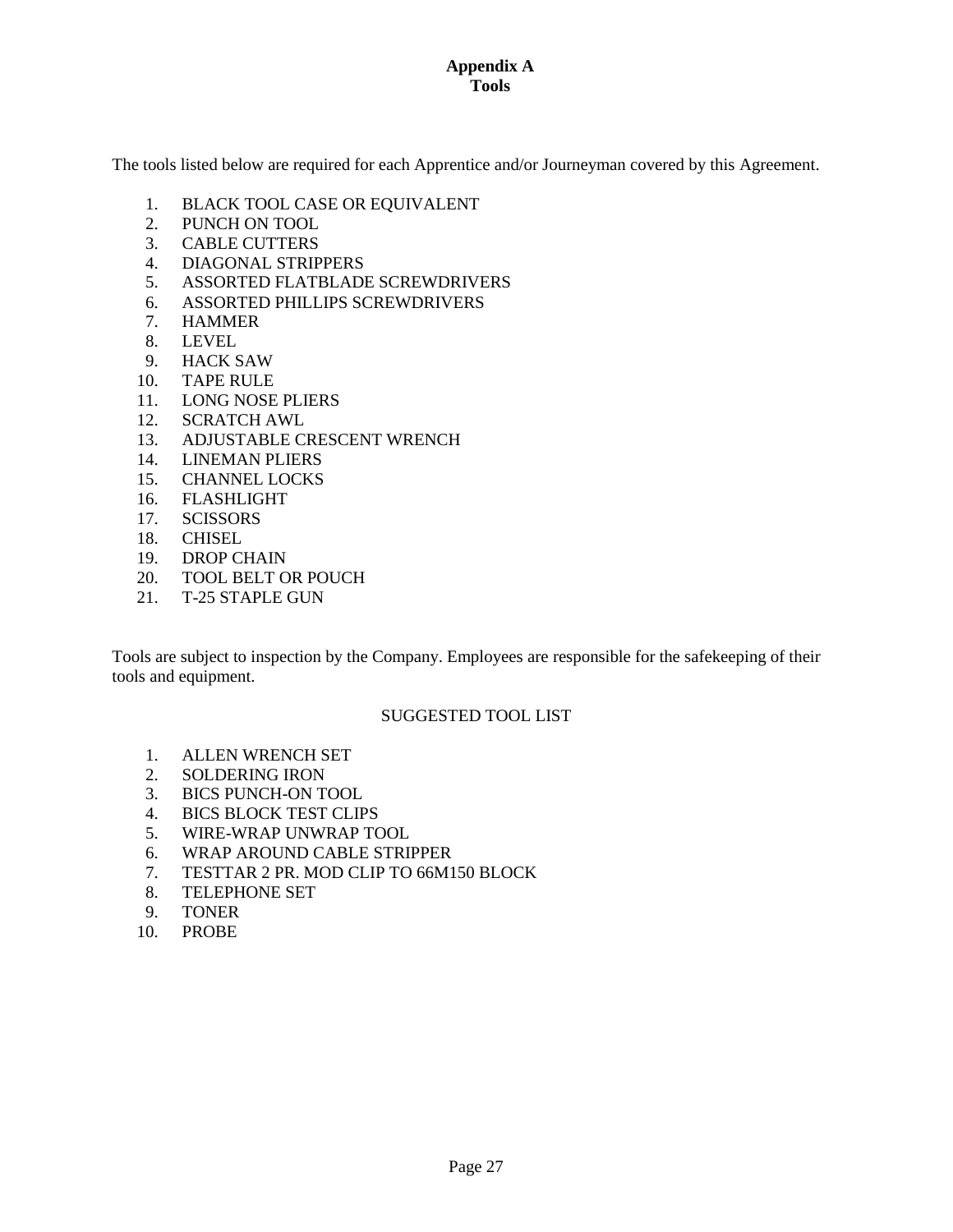**Page left blank intentionally.**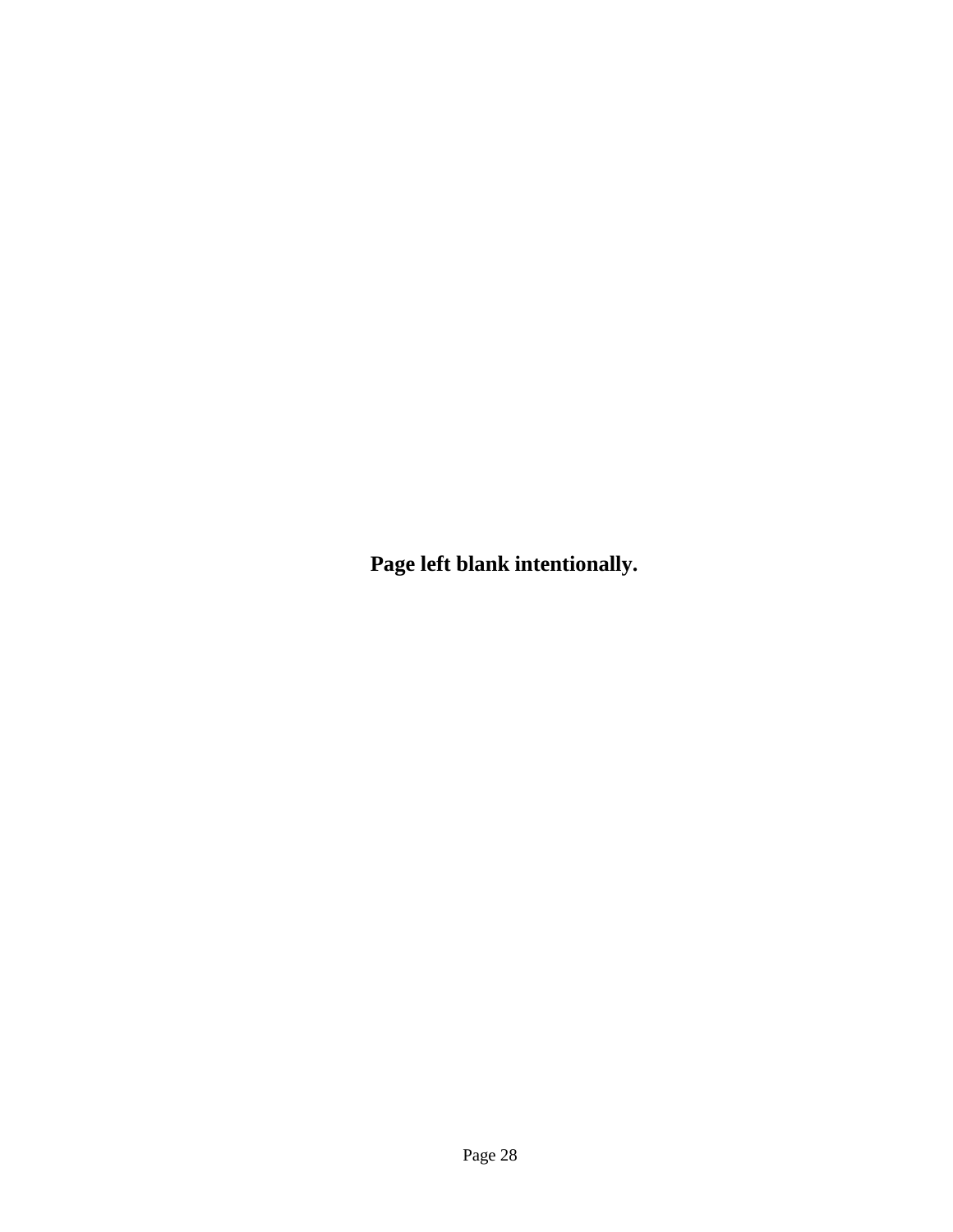### **Appendix B Communication Contractors' Requirements**

<span id="page-33-0"></span>Listed below are the requirements in order to become a communication contractor with I.B.E.W. Local 134.

- All communication contractors must have a Federal Tax I. D. number.
- A copy of the Supervisor Electrician's License is required to be given to the Union for its files.
- A wage and fringe benefit bond must be obtained as provided for in Article XVII.
- The Company must have a Certificate of Insurance on Workers' Compensation for the State of Illinois as provided for in Article XIX.
- Each Employee covered by the terms of this Agreement must be issued a Form W-2 by the Employer for purposes of Federal payroll taxes.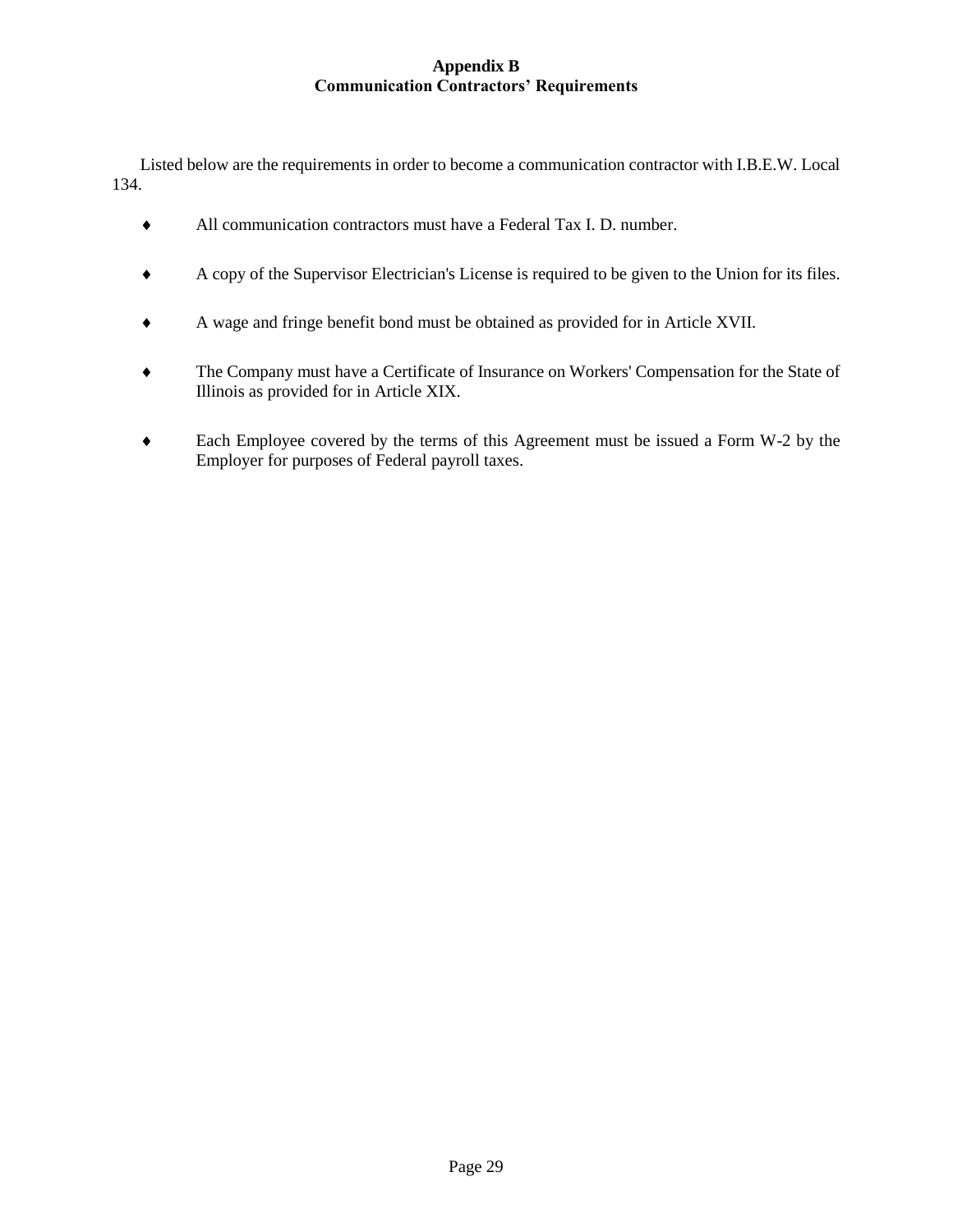**Page left blank intentionally.**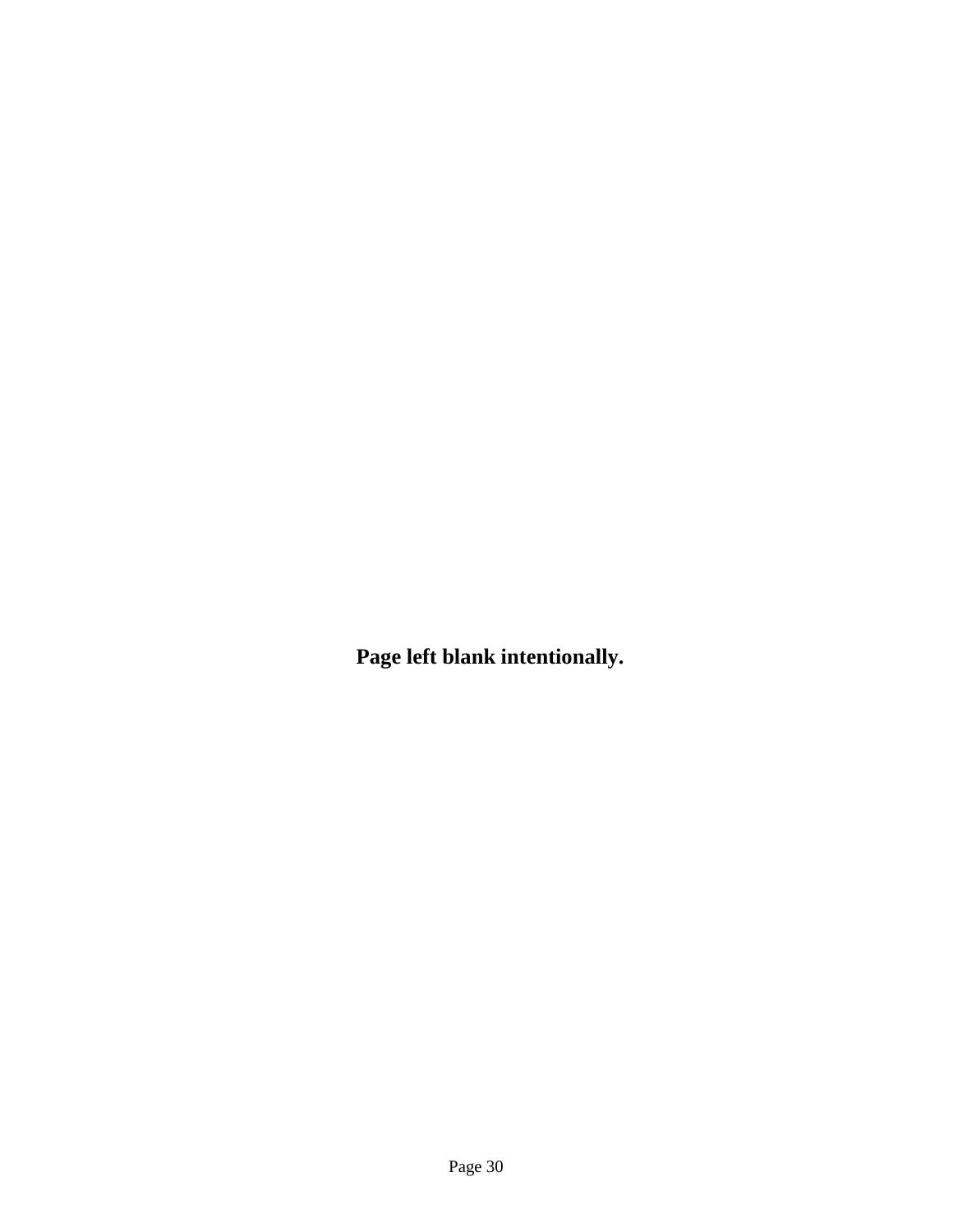#### **Appendix C Health and Welfare Contribution**

<span id="page-35-0"></span>Effective June 5, 2017 the Company shall contribute an amount equal to \$8.88 per hour to the Electrical Insurance Trustees for all hours worked for all Journeymen and the same amount for all other employees below the maximum rate to cover Health and Welfare benefits.

The Electrical Joint Arbitration Board will determine the rate for the Health and Welfare contribution each year.

The making of said contribution shall completely satisfy any obligation by the Company for health and welfare benefits or contributions to said Plan, for any and all of its employees covered by the terms of this Collective Bargaining Agreement and their dependents, and the Company shall not be obligated to see to the application of said contributions or for the provision of any benefits to anyone.

Provided, that the Company shall be liable for hospitalization and surgical benefits to the covered employees if the Company is notified by the insurance company that Company is delinquent in insurance premium payments and said Company remains delinquent for more than ten (10) days after receipt of said notification from the insurance company.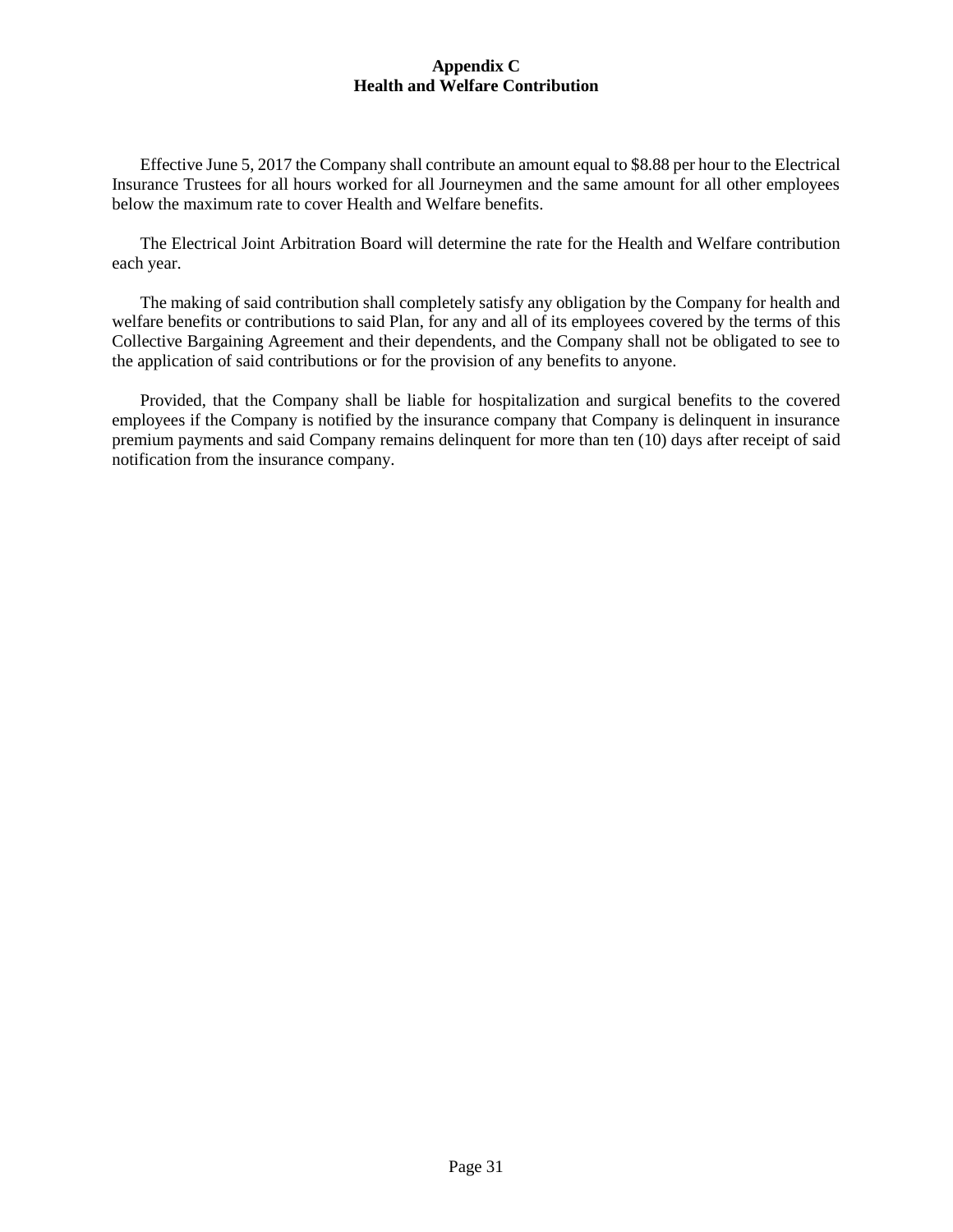**Page left blank intentionally.**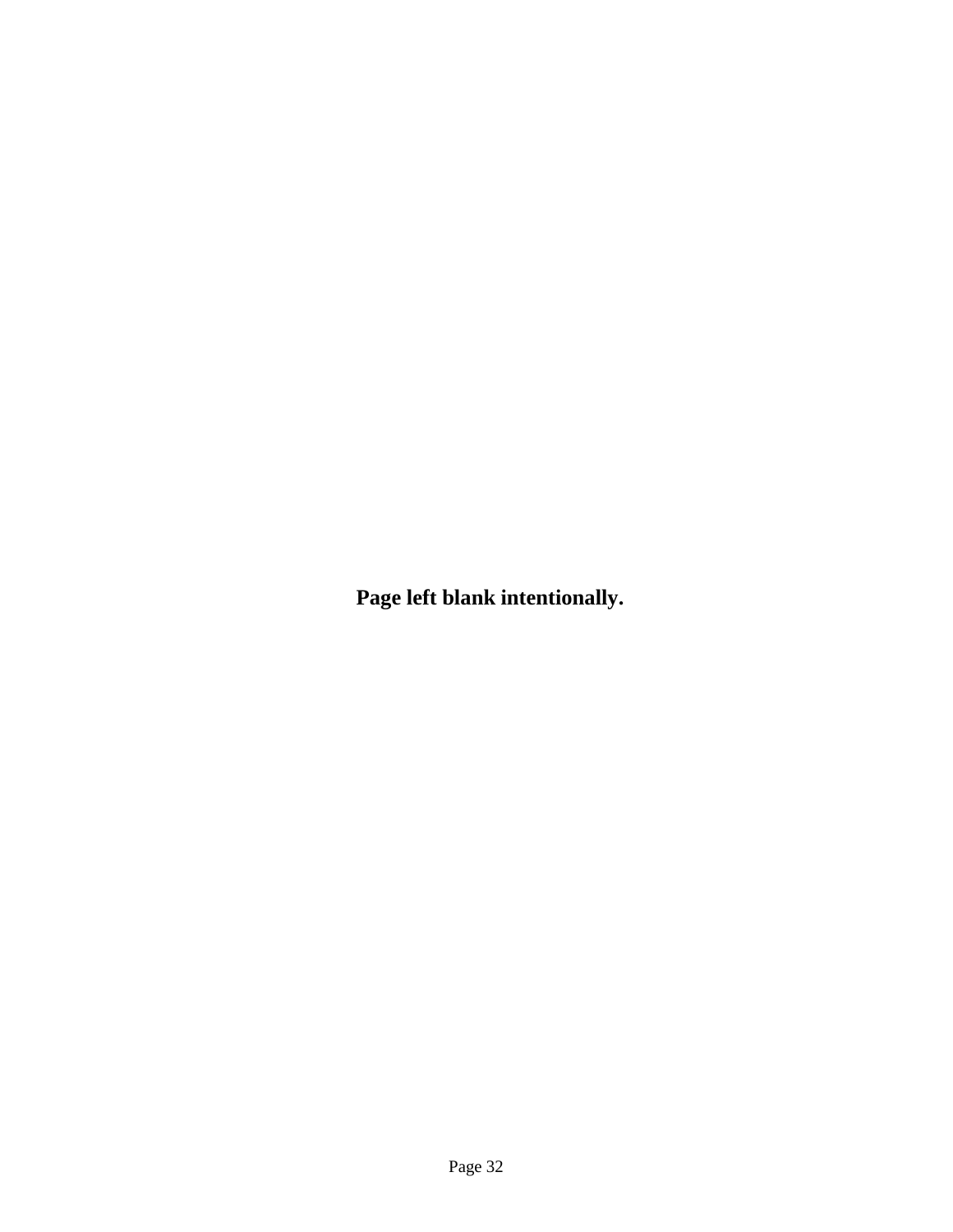#### **Appendix D Annuity Contribution**

<span id="page-37-0"></span>Effective June 5, 2017, the Annuity contribution shall be \$11.90 per hour for all hours worked for all Journeymen and the same amount for all other employees below the maximum rate.

This amount may be changed during the life of this Agreement through the application of monies resulting from the annual increases as provided in Article X.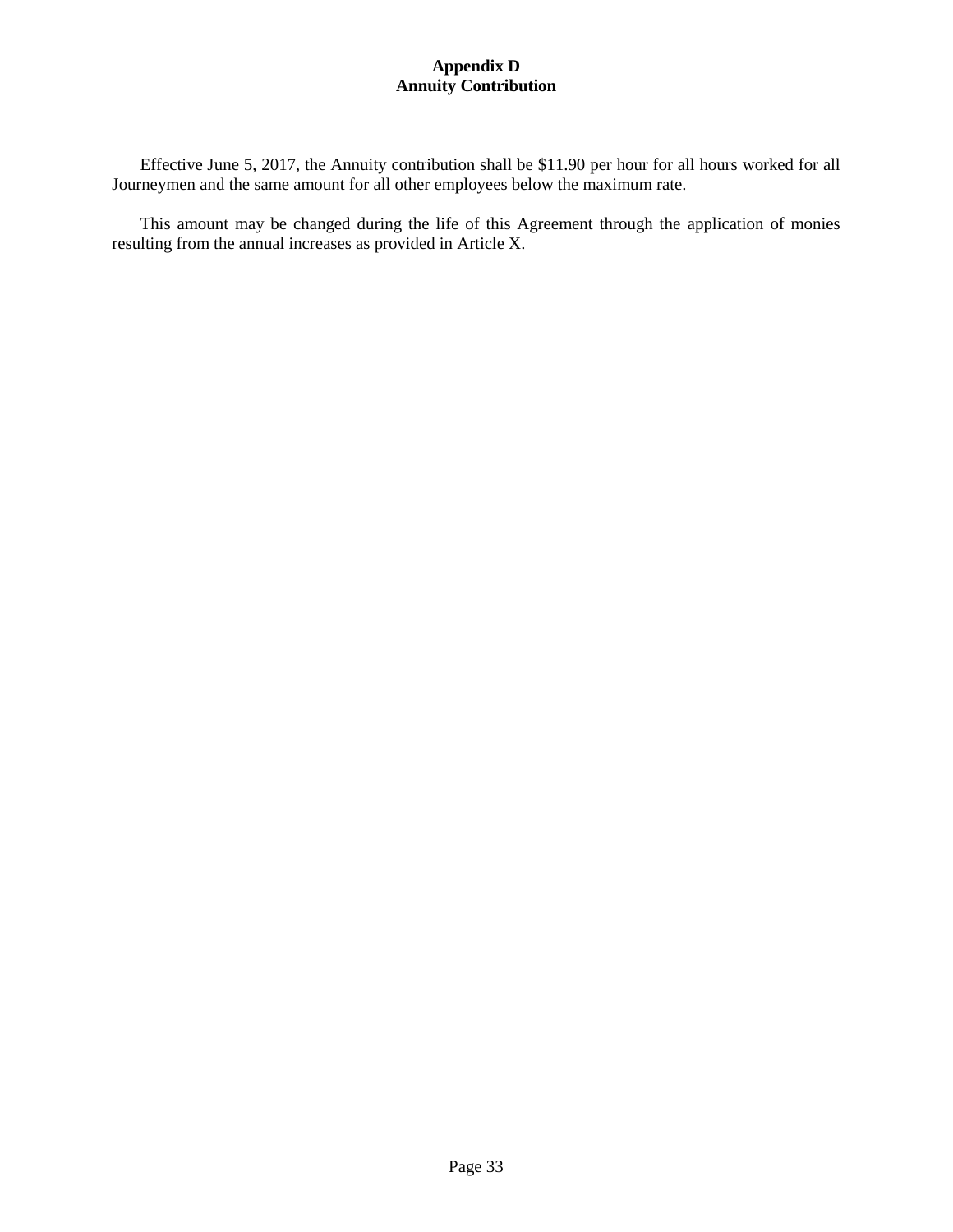**Page left blank intentionally.**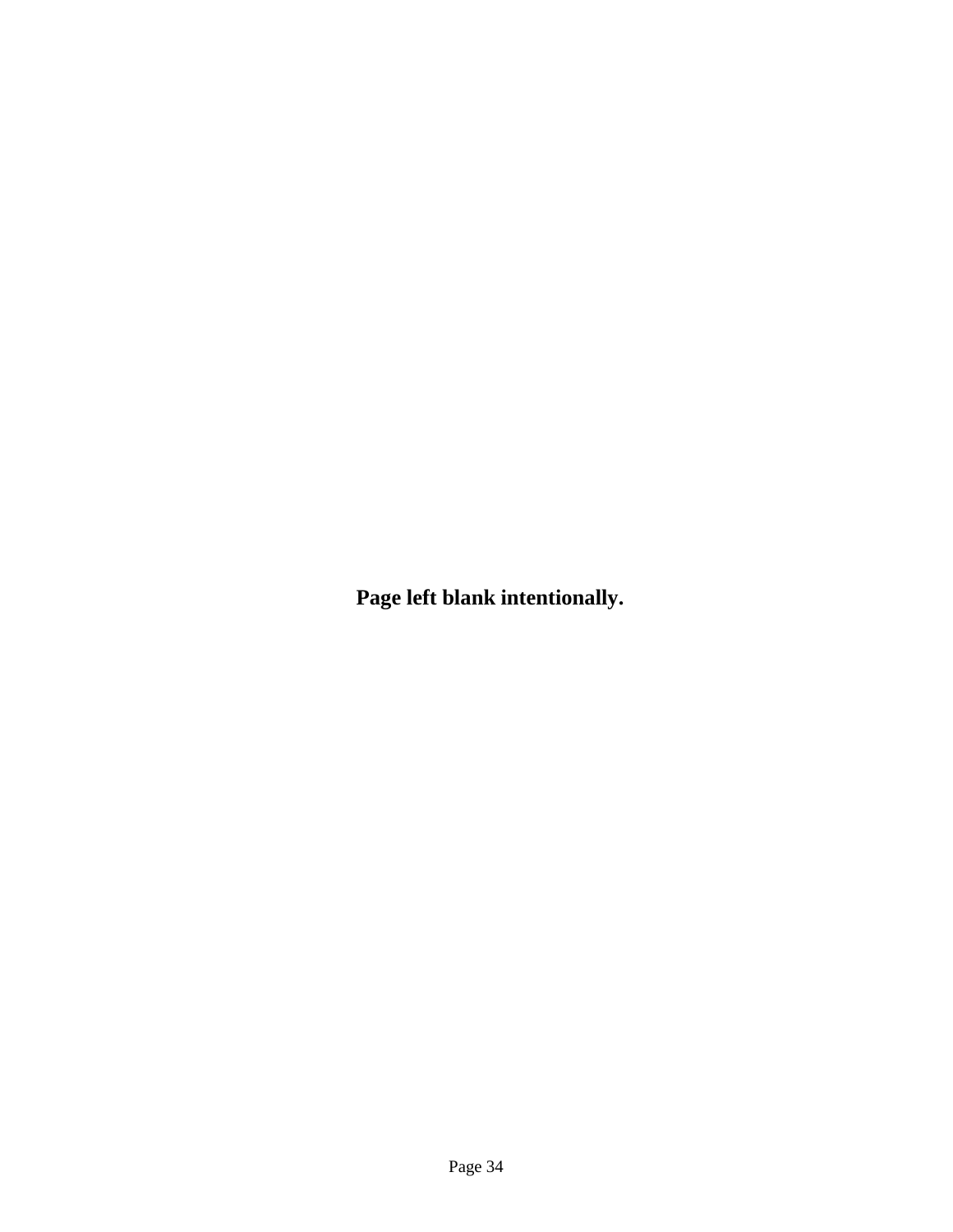#### **Appendix E Apprenticeship and Training Contribution**

<span id="page-39-0"></span>Effective June 5, 2017, the Apprenticeship contribution shall be \$.85 per hour for all hours worked for each employee.

This contribution is part of the negotiated wage and benefit package, and as such may be increased through the application of monies resulting from annual increases as provided in Article X, decreased if so determined by the Electrical Joint Arbitration Board and/or reallocated if not needed for the Apprenticeship program.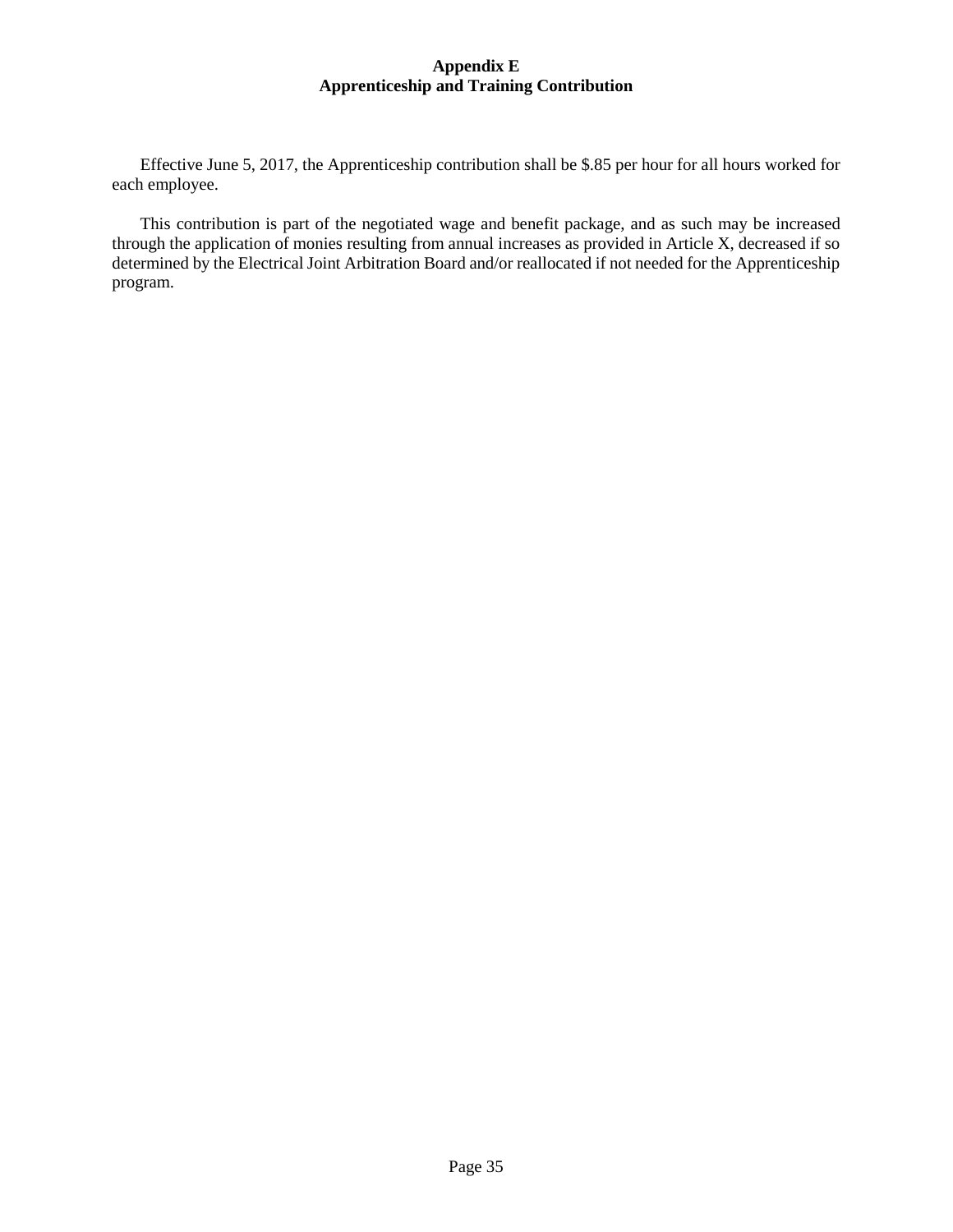**Page left blank intentionally.**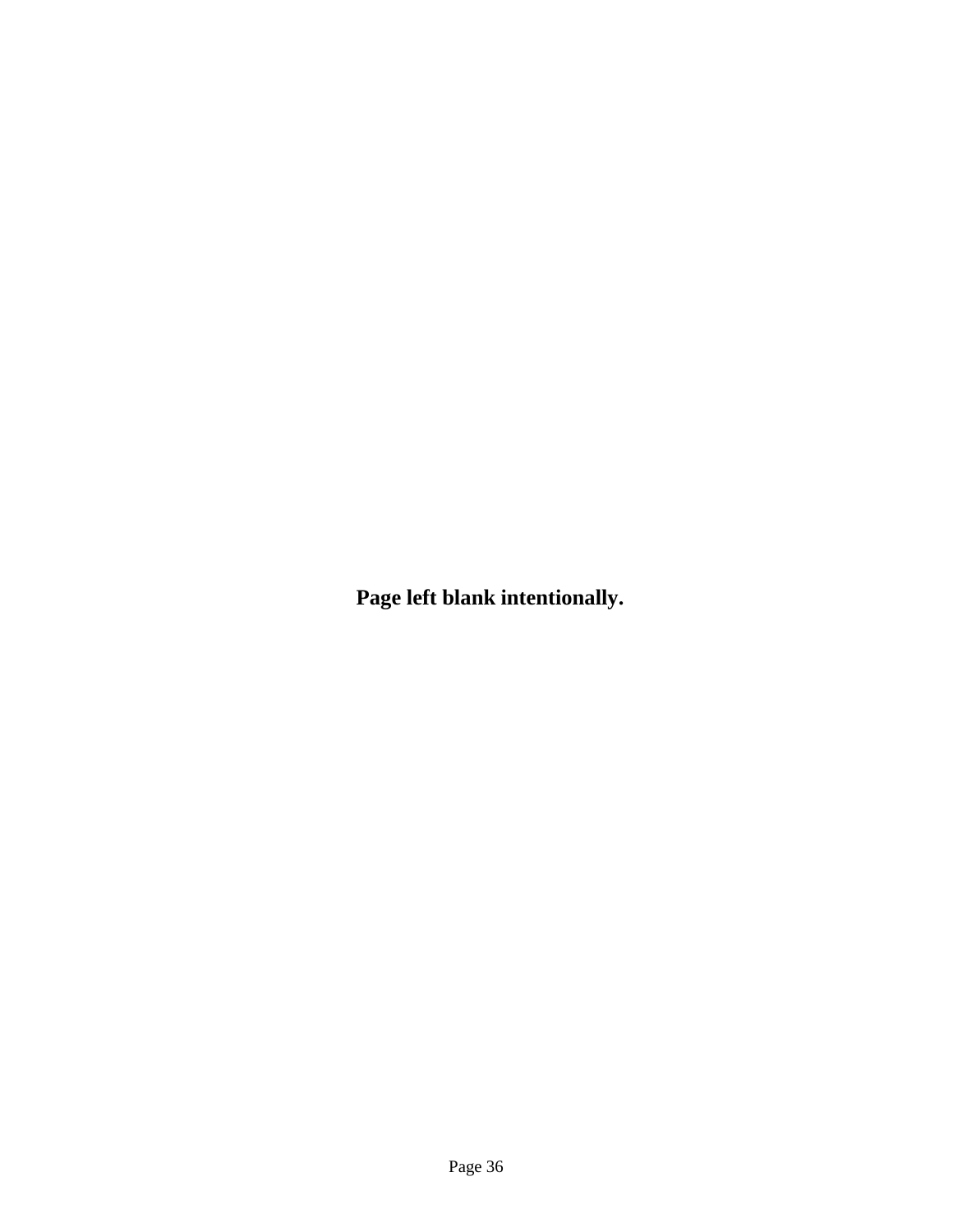#### **Appendix F Vacation Savings Account**

<span id="page-41-0"></span>Effective June 5, 2017 the Employer shall add the Vacation Savings Account (VSA) contribution to employees' wages each pay period. The amount to be included is \$1.00 per each straight time hour. The Vacation Savings Account contribution should be added to the hourly wage rate for tax purposes. The Vacation Savings Account is a per hour contribution, is paid on all hours worked, and is not subject to over time increase. NEBF contributions should be paid on the pretax Vacation Savings Account contribution.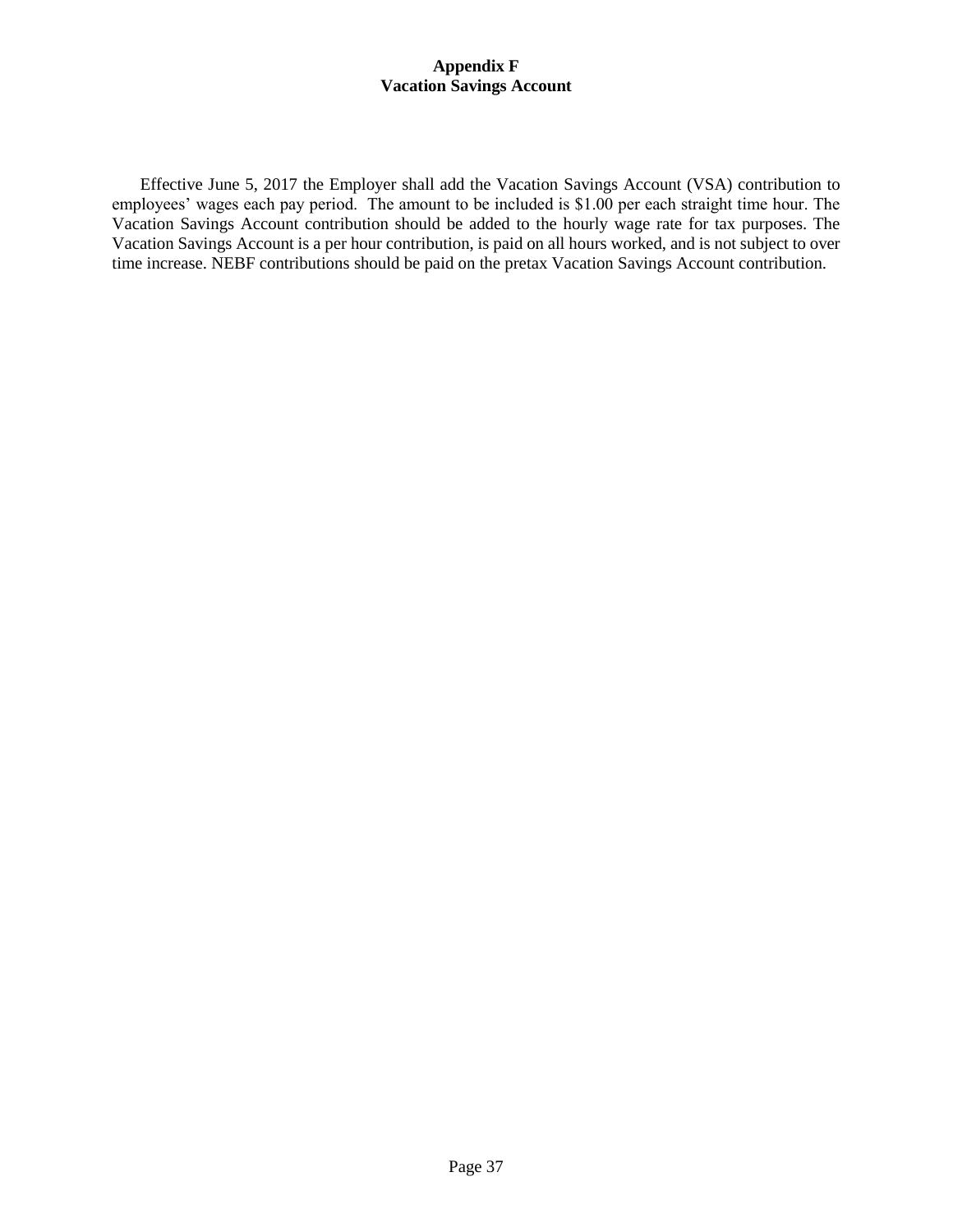**Page left blank intentionally.**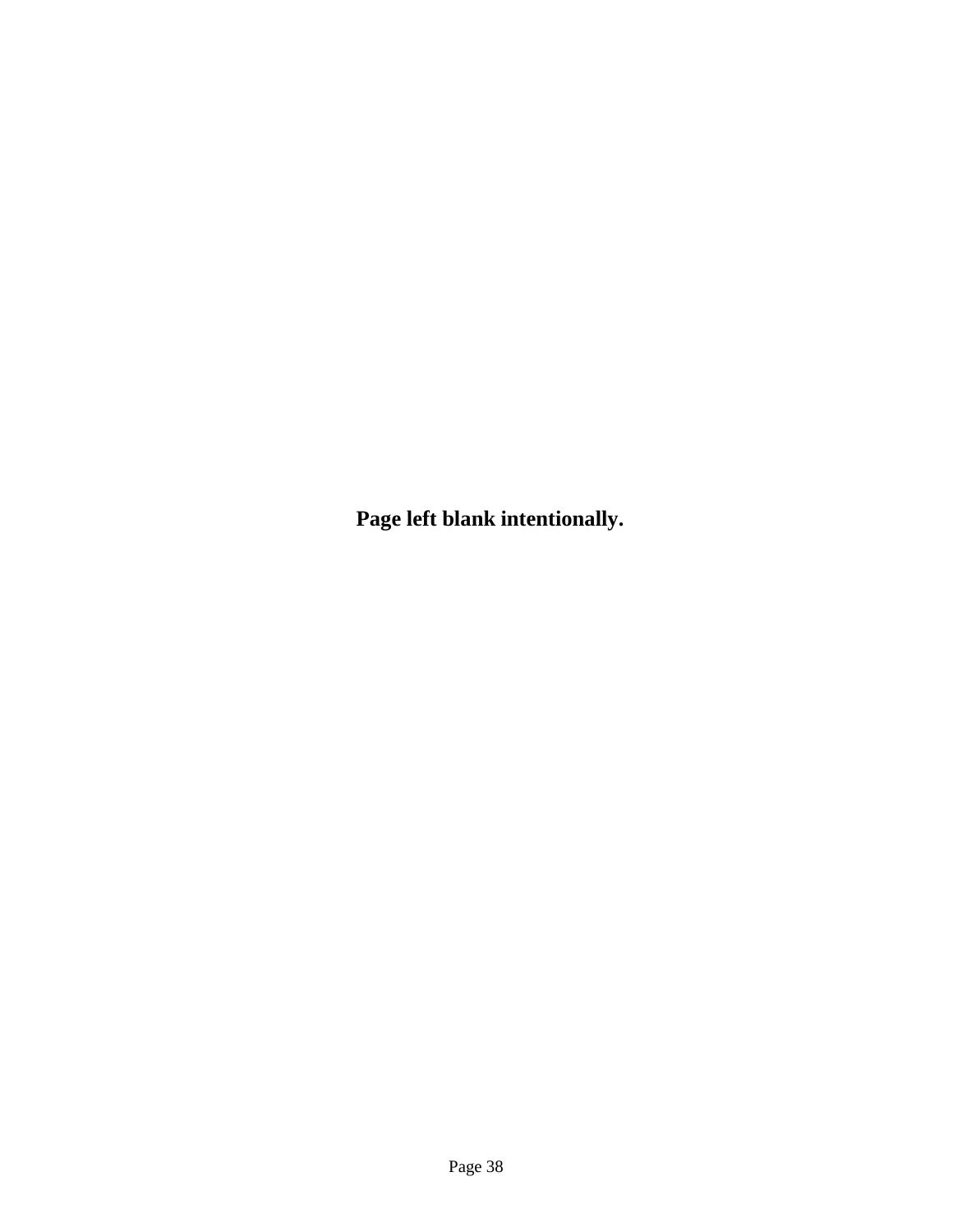### **Appendix G LMCC Chicago**

<span id="page-43-0"></span>Effective June 5, 2017 the Labor Management Cooperation Committee of Chicago (LMCC Chicago) contribution shall be \$.20 per hour for all hours worked for all Journeymen and the same amount for all other employees below the maximum rate.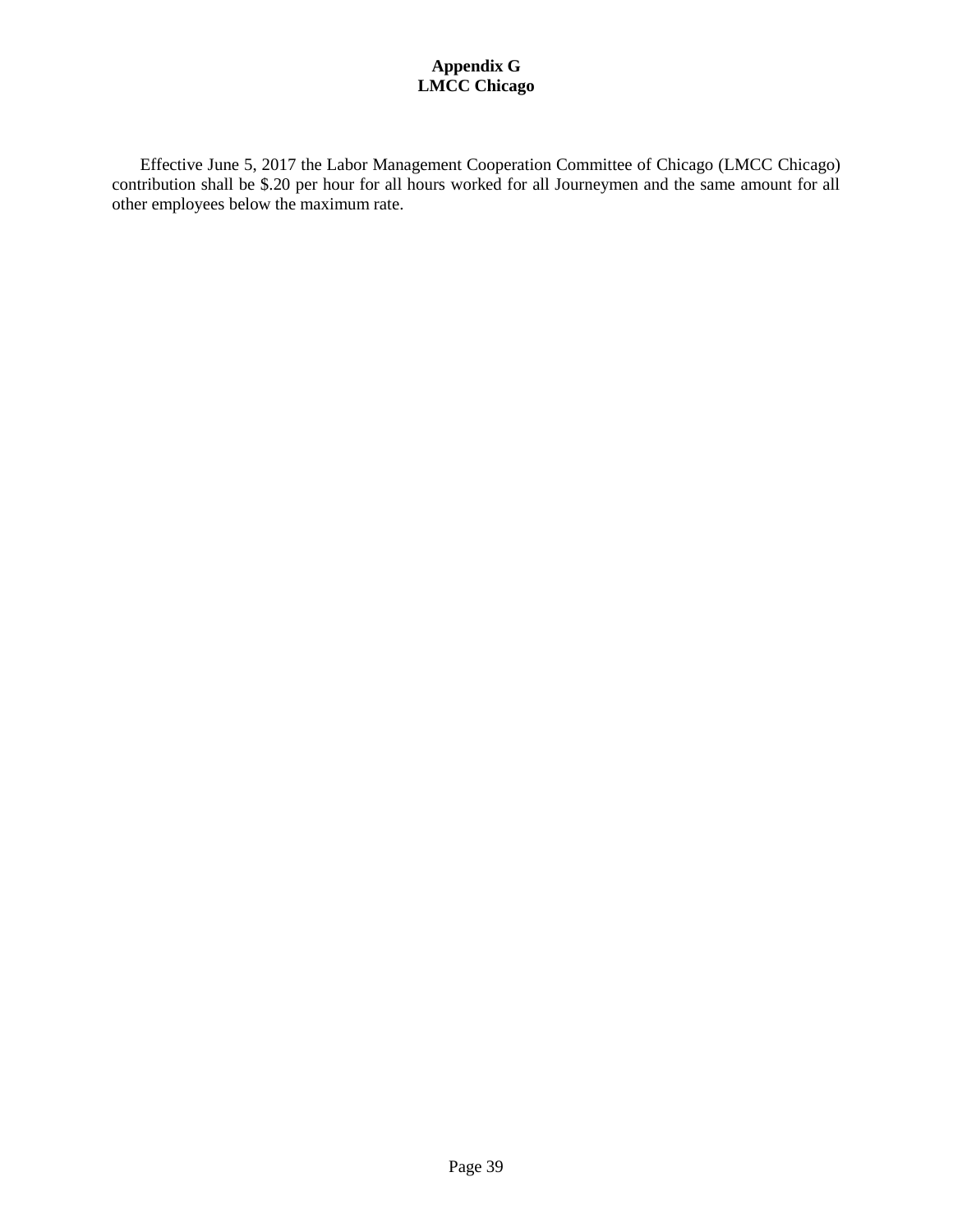**Page left blank intentionally.**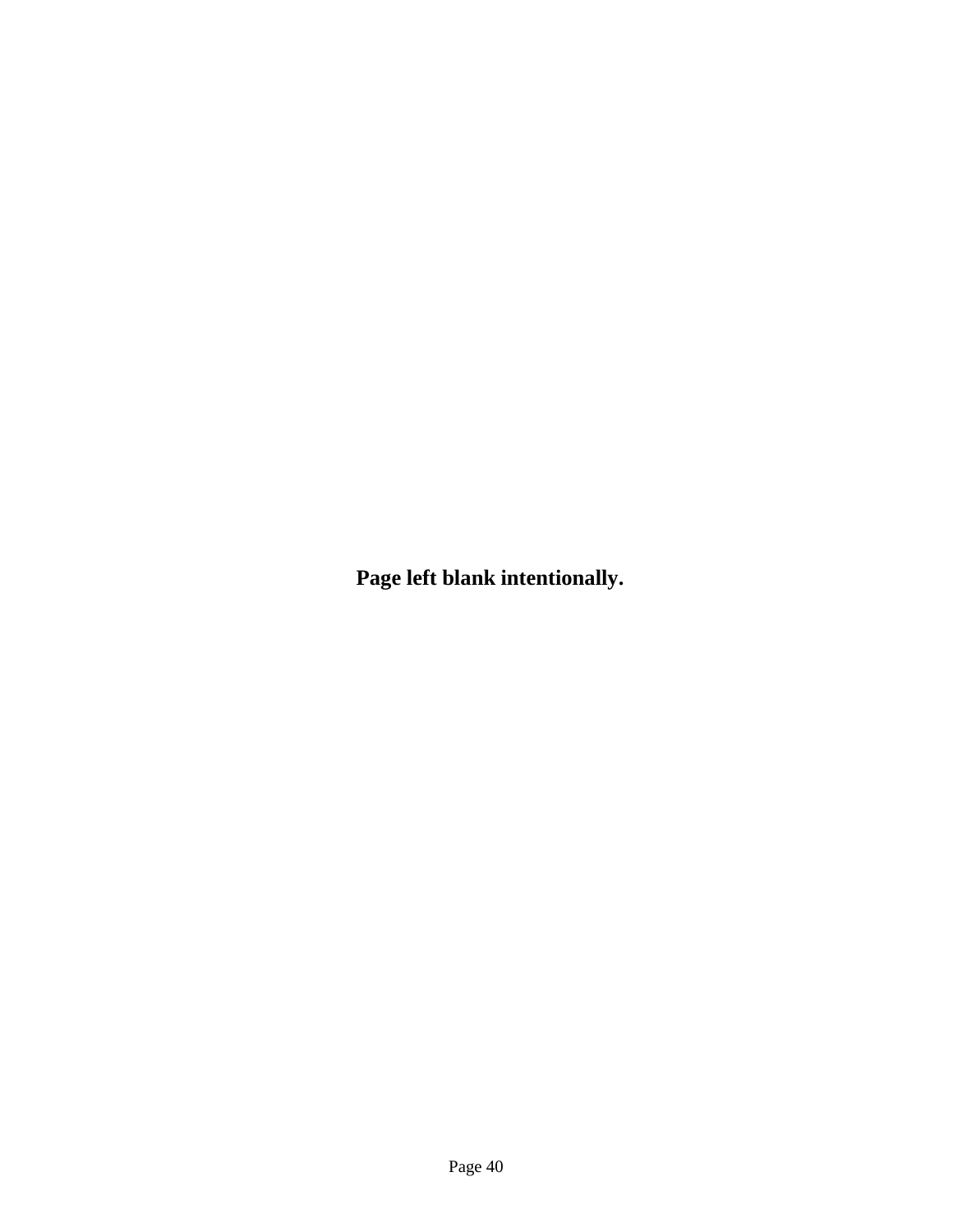#### **Appendix H Administrative Maintenance Fund**

<span id="page-45-0"></span>Effective June 5, 2017, all Employers covered by this Agreement shall contribute \$.08 per hour worked for each employee covered by this Labor Agreement to the Administrative Maintenance Fund. The moneys are for the purpose of administration of the collective bargaining Agreement, handling grievances and all other management duties and responsibilities in this Agreement. The Administrative Maintenance Fund contribution shall be submitted with all other fringe benefits covered in the Labor Agreement by the 15th of the month. The enforcement for delinquent payments to the Fund shall be the sole responsibility of the Fund and the Electrical Contractors' Association of City of Chicago and not the Local Union.

The Administrative Maintenance Fund will be solely administered by the Electrical Contractors' Association of City of Chicago and shall not be used in any manner detrimental to the Local Union or the IBEW.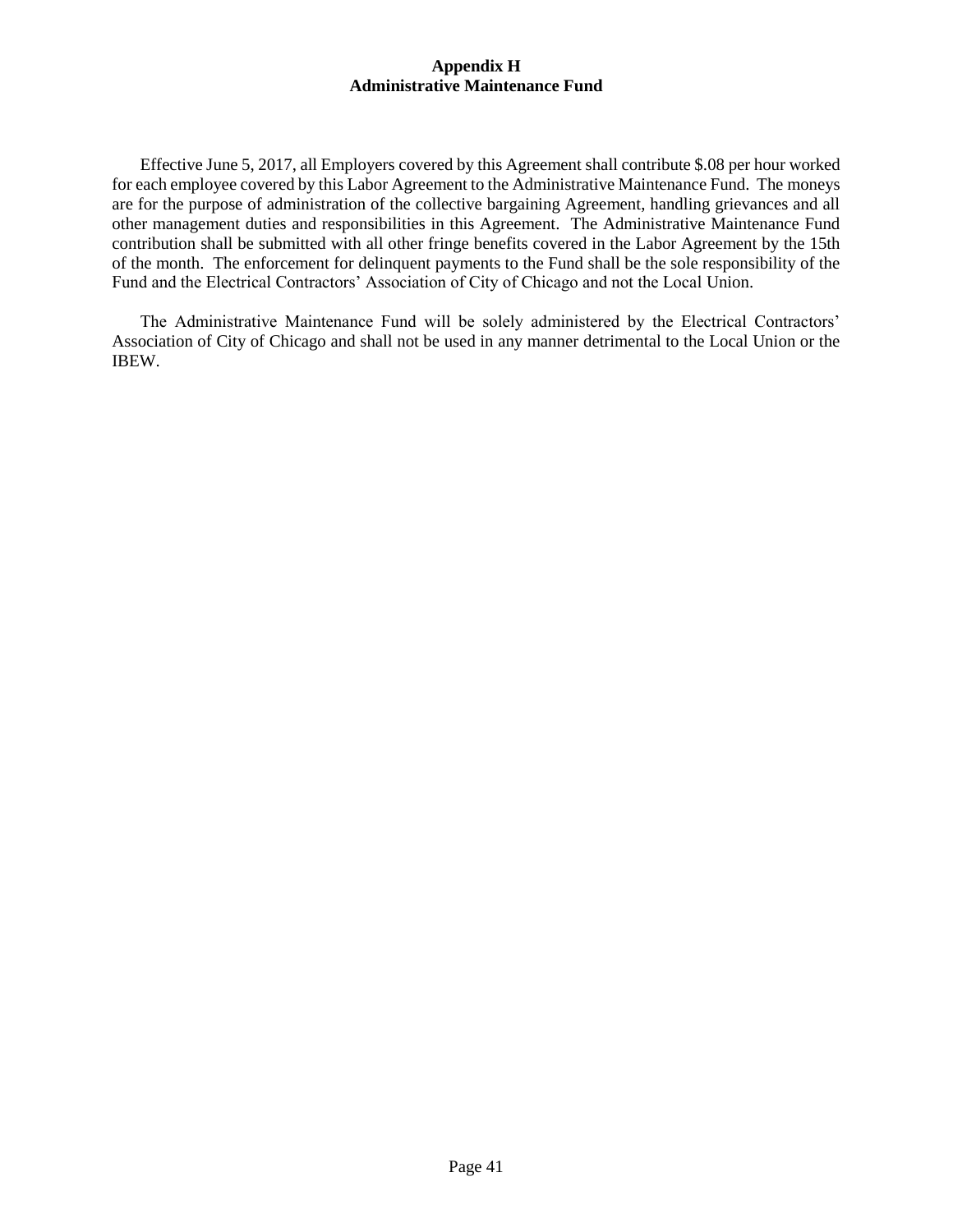**Page left blank intentionally.**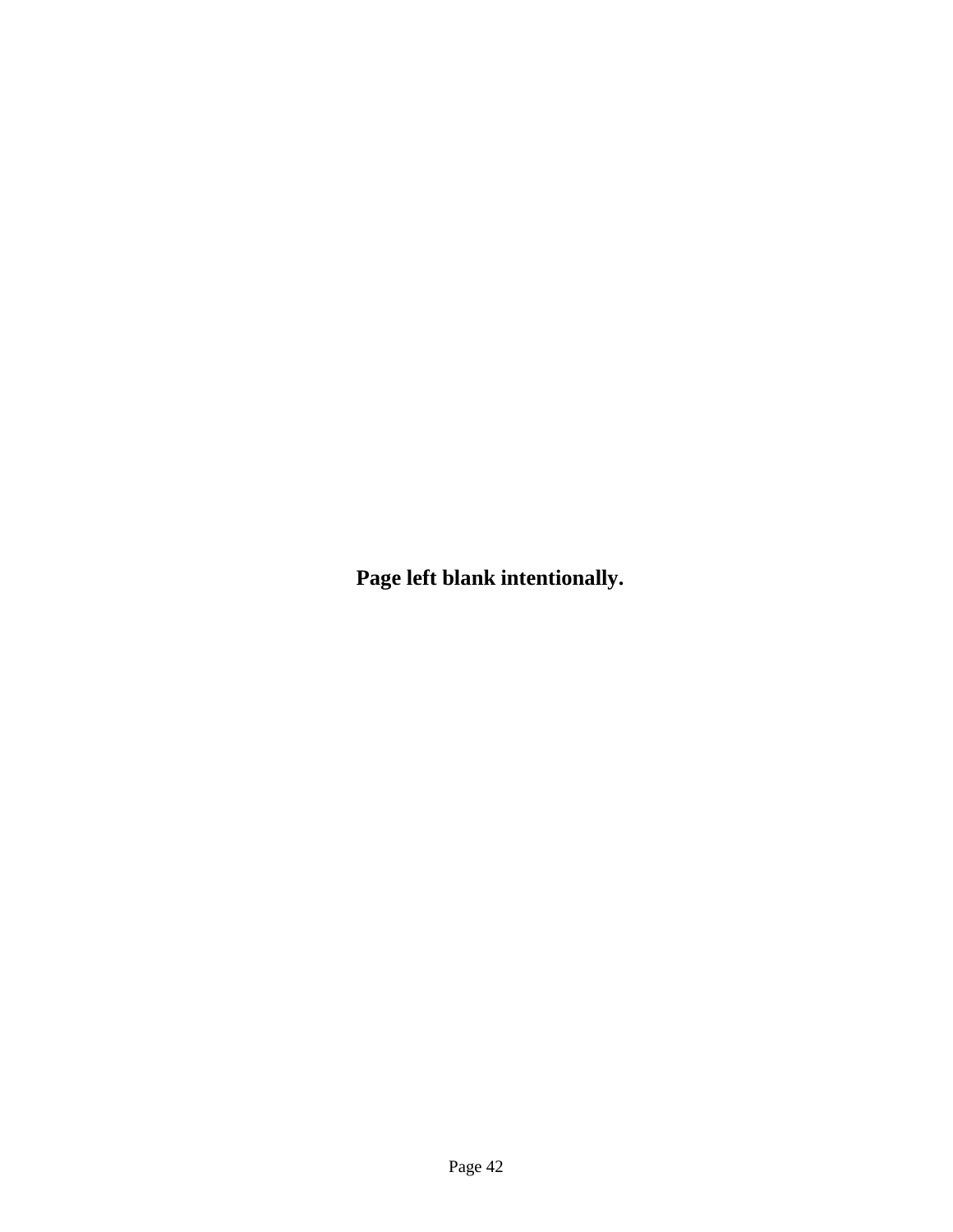**Appendix I**

# **Employer's Wage Bond**

<span id="page-47-0"></span>

|  | <b>KNOW ALL MEN BY THESE PRESENTS, that we</b> |  |
|--|------------------------------------------------|--|
|--|------------------------------------------------|--|

(name of employer)

a understanding the state of the state of the "Principal" and the "Principal"

 (indicate corporation, partnership, or sole proprietorship)

and and the surety licensed to transact business in Illinois, herein called the "Surety", are hereby bound unto **Local Number 134, International Brotherhood of Electrical Workers**, as Obligee, in the penal sum of four weeks of net wages and Local Union working dues for each employee, for the payment of which each of the undersigned herby binds itself, its successors and assigns.

**WHEREAS**, the Principal is employing employees represented by the Obligee for the purpose of performing certain electrical work in the territory within the jurisdiction of the Obligee as defined in the collective bargaining agreement known as the Principal Agreement,

**NOW THEREFORE**; the conditions of this bond are such that if the Principal shall meet its obligations to pay in full all wages for all employees working pursuant to the provisions of the Principal Agreement who are employed by the Principal, then this obligation for such wages shall be void, otherwise to remain in full force and effect. This obligation is joint and several.

**NOW THEREFORE**; the conditions of this bond are such that if the Principal shall meet its obligations to pay in full all Local Union working dues pursuant to the provisions of the Principal Agreement, then this obligation for such working dues shall be void, otherwise to remain in full force and effect. This obligation is joint and several.

This bond may be cancelled by the Surety 30 days after receipt by the Obligee of the Surety's written notice of cancellation sent by registered or certified mail, return receipt required.

| 20            |  |
|---------------|--|
| <b>Surety</b> |  |
|               |  |
|               |  |

*A Power of Attorney and notarial acknowledgement must be submitted with this bond.*

PLEASE NOTE THAT THIS WAGE BOND INCLUDES VACATION AND WORKING DUES.

**\_\_\_\_\_\_\_\_\_\_\_\_\_\_\_\_\_\_\_\_\_\_\_\_\_\_\_\_\_\_\_\_\_\_\_\_\_\_\_\_\_\_\_\_\_\_\_\_\_\_\_\_\_\_\_\_\_\_\_\_\_\_\_\_\_\_\_**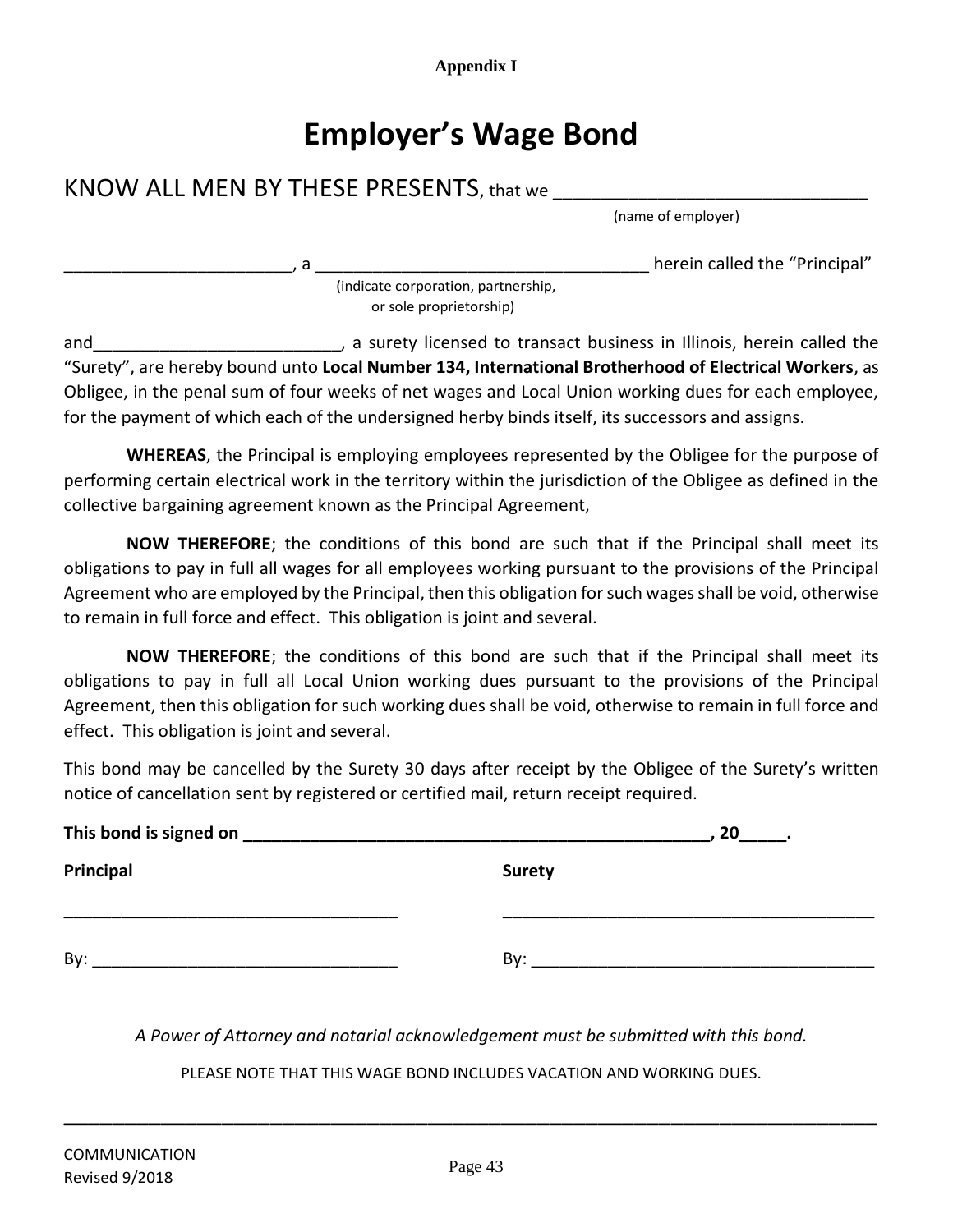**Page left blank intentionally.**